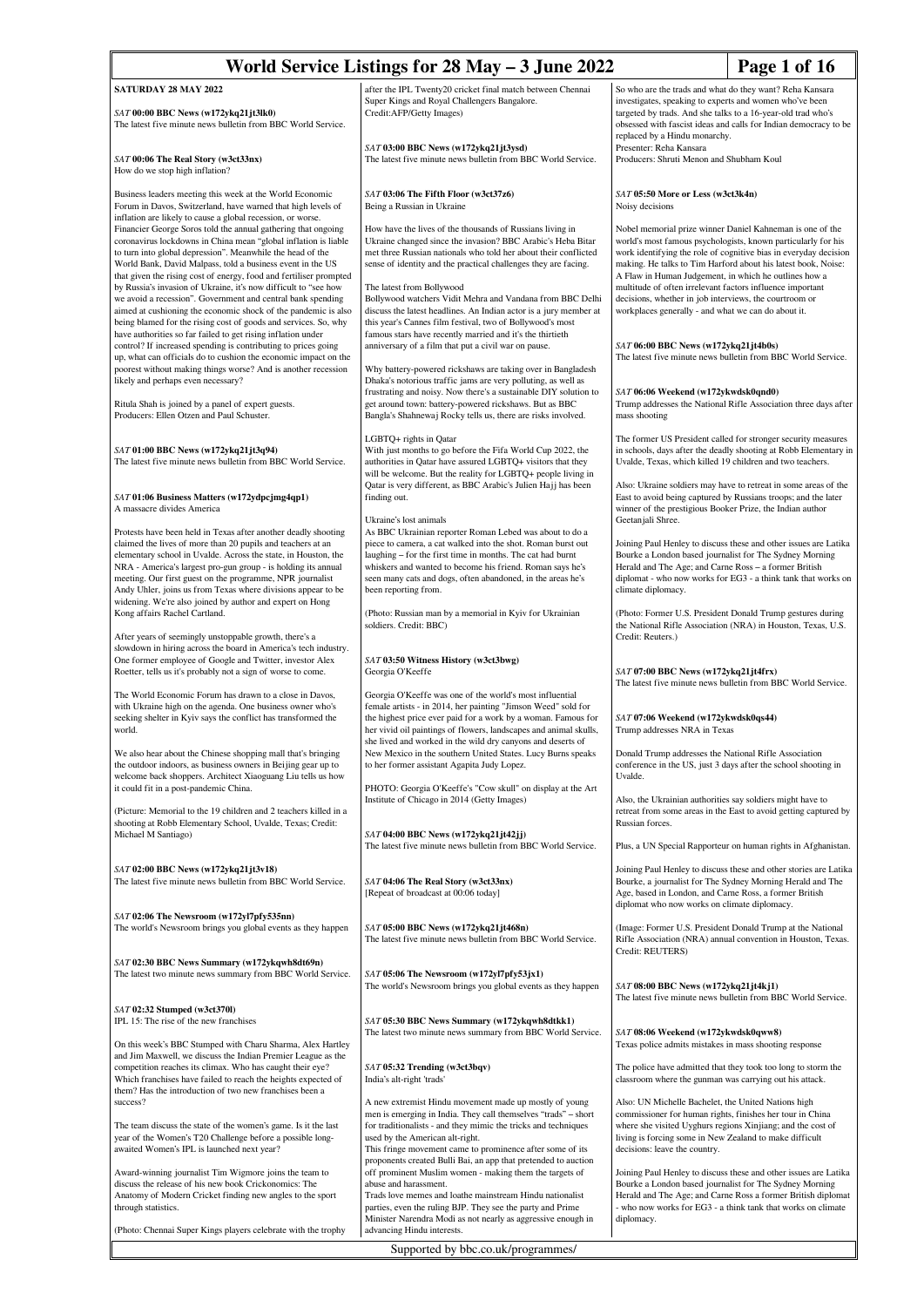| World Service Listings for 28 May - 3 June 2022<br>Page 2 of 16                                                                                                                                                                                                                                                                                                                                                                                                                                                                                                                    |                                                                                                                                                                                                                                                                                                                                                                                                                                                                                                                                                                                                                                                            |                                                                                                                                                                                                                                                                                                                                                                                                                                            |  |
|------------------------------------------------------------------------------------------------------------------------------------------------------------------------------------------------------------------------------------------------------------------------------------------------------------------------------------------------------------------------------------------------------------------------------------------------------------------------------------------------------------------------------------------------------------------------------------|------------------------------------------------------------------------------------------------------------------------------------------------------------------------------------------------------------------------------------------------------------------------------------------------------------------------------------------------------------------------------------------------------------------------------------------------------------------------------------------------------------------------------------------------------------------------------------------------------------------------------------------------------------|--------------------------------------------------------------------------------------------------------------------------------------------------------------------------------------------------------------------------------------------------------------------------------------------------------------------------------------------------------------------------------------------------------------------------------------------|--|
| (Photo: People react as they depart Sacred Heart Catholic<br>Church as police and investigators continue to work at the scene<br>of a mass shooting at the Robb Elementary School. Credit:<br>EPA).                                                                                                                                                                                                                                                                                                                                                                                | Service programmes do not Plus, listeners give us their<br>feedback on his current programme.<br>Presenter Rajan Datar<br>Producer Howard Shannon                                                                                                                                                                                                                                                                                                                                                                                                                                                                                                          | British Empire disintegrated in the aftermath of World War<br>Two. The Queen's role as constitutional monarch and head of<br>the Commonwealth placed her at the heart of global crises. We<br>recall how she visited Ghana, Zambia and South Africa as a<br>diplomatic envoy, helping to mediate in the racial politics of                                                                                                                 |  |
| SAT 08:30 BBC News Summary (w172ykqwh8dtxsf)<br>The latest two minute news summary from BBC World Service.                                                                                                                                                                                                                                                                                                                                                                                                                                                                         | SAT 10:00 BBC News (w172ykq21jt4t09)<br>The latest five minute news bulletin from BBC World Service.                                                                                                                                                                                                                                                                                                                                                                                                                                                                                                                                                       | post-colonial Africa.<br>From her first state visit to the US in 1957 to repair the<br>transatlantic relationship after the Suez crisis, to the historic                                                                                                                                                                                                                                                                                   |  |
| SAT 08:32 The Conversation (w3ct37lv)<br>Female collectives and neighbourhood feminists                                                                                                                                                                                                                                                                                                                                                                                                                                                                                            | SAT 10:06 Sportshour (w172yg8htyz9fr5)<br>When the European Cup was stolen                                                                                                                                                                                                                                                                                                                                                                                                                                                                                                                                                                                 | 2011 visit to Ireland, we show how reconciliation has been a<br>major theme of the Queen's reign. Guests include former UK<br>Prime Minister David Cameron, former Commonwealth<br>Secretary General Chief Emeka Anyaoku, professor David                                                                                                                                                                                                  |  |
| Collectives offer opportunities for like-minded individuals to<br>unite over a common goal, approaching issues with a shared<br>vision and democratic mindset. They can range in size from just<br>a handful of people to thousands, and they have the ability to<br>disrupt the status quo and be vessels for remarkable change. But<br>what's it like to start one?                                                                                                                                                                                                              | As Liverpool prepare to face Real Madrid in the Champions<br>League final in Paris, we head back 40 years to the 1982<br>competition. Aston Villa ruled Europe that year, and on their<br>return to Birmingham went on a tour to show fans the trophy.<br>That's where the trouble started. Shari Vahl tells Caroline                                                                                                                                                                                                                                                                                                                                      | Eisenhower, the former Mayor of Accra Nat Nunoo Amarteifio<br>and the veteran US diplomat James Baker.<br>Presenter: Emma Barnett<br>Producer: Leala Padmanabhan                                                                                                                                                                                                                                                                           |  |
| Kim Chakanetsa speaks to two women who have founded<br>female collectives making a difference.                                                                                                                                                                                                                                                                                                                                                                                                                                                                                     | Barker about how the European Cup was stolen and retrieved!<br>Ahead of the Championship Play-off final at Wembley, we<br>hear from footballer Dominic Ball. Playing in the Premier                                                                                                                                                                                                                                                                                                                                                                                                                                                                        | (Photo: President Nelson Mandela of South Africa, with Queen<br>Elizabeth II, taking a carriage ride along the Mall to<br>Buckingham Palace during a State Visit to the UK, 9 July,<br>1996, London. Credit: Julian Parker/UK Press/Getty Images)                                                                                                                                                                                          |  |
| Aya Chebbi is a Tunisian diplomat and a pan-African and<br>feminist activist. Named in Forbes Africa's 50 Most Powerful<br>Women, she rose to global prominence as a political blogger<br>during Tunisia's Revolution in 2010/2011. In November 2018<br>she became the first appointed African Union Envoy on Youth,<br>and was the youngest senior official in the history of the<br>African Union. In 2021, Aya established the Nala Feminist<br>Collective, which brings together 17 acclaimed African<br>feminists to unite behind Africa's agenda nationally and<br>globally. | League is the ultimate goal for most footballers, one that drives<br>them from an early age. In that regard Dominic Ball is not that<br>unusual, nor any of his five close friends, all of whom started<br>their footballing journeys together. Dom has got closer than<br>most, for the past three years he's played for Queen's Park<br>Rangers in the Championship, and his goal is still in reach, but<br>what about his friends? Dominic has written "From Winning<br>Teams to Broken Dreams" a book which not only tells that<br>story, but is a guide to those who want to follow the same<br>dream, and what challenges and pitfalls lie in await. | SAT 13:00 BBC News (w172ykq21jt557p)<br>The latest five minute news bulletin from BBC World Service.<br>SAT 13:06 Newshour (w172yfbz4ql7q5z)<br>Ukraine faces retreat from eastern town<br>Ukrainian officials say their forces may need to retreat from the                                                                                                                                                                               |  |
| Camila Montecinos Díaz is a Psychologist and therapist from<br>Chile. She moved to the Netherlands four years ago where she<br>co-founded Neighborhood Feminists, a collective based in<br>Amsterdam which helps combat period poverty. They provide<br>Dignity Kits with menstrual products and basic toiletries.<br>Currently, they help over one hundred people each month and<br>in total have distributed over 80,000 tampons.                                                                                                                                                | Sunday sees the 106th running of the Indianapolis 500 with 33<br>drivers, 200 oval shaped laps and 500 hundred miles. One<br>woman who knows exactly what it requires to take on the<br>challenge of Indianapolis Motor Speedway is Sarah Fisher.<br>Sarah is not only the fastest woman in Indy 500 history, she is a<br>former team owner and this year will be back on the track as<br>the pace car driver.                                                                                                                                                                                                                                             | last territory they hold in the Luhansk region, to avoid<br>becoming encircled by Russian forces. The governor, Serhiy<br>Haidai, said Russian troops had now entered the city of<br>Severodonetsk. We hear from an official in the defence<br>ministry who insists the Ukrainian side is being pounded but<br>they will resist as long as they can.<br>Also in the programme: the influence of the National Rifle                         |  |
| Produced by Emily Naylor and Alice Gioia                                                                                                                                                                                                                                                                                                                                                                                                                                                                                                                                           | (Photo: A banner of the Champions League trophy in front of                                                                                                                                                                                                                                                                                                                                                                                                                                                                                                                                                                                                | Association in the United States; and the rising cost of living in<br>New Zealand.                                                                                                                                                                                                                                                                                                                                                         |  |
| (Image: (L), Aya Chebbi, courtesy Aya Chebbi. (R), Camila<br>Montecinos Diaz, courtesy Camila Montecinos Diaz.)                                                                                                                                                                                                                                                                                                                                                                                                                                                                    | Aston Villa fans prior to kick off of the Aston Villa v Crystal<br>Palace match at Villa Park, 15 May, 2022, England. Credit:<br>Marc Atkins/Getty Images)                                                                                                                                                                                                                                                                                                                                                                                                                                                                                                 | (Photo: A view shows a Russian Ka-52 "Alligator" attack<br>helicopter flying over the town in the course of Ukraine-Russia<br>conflict in Popasna in the Luhansk region. CREDIT:<br>REUTERS/Alexander Ermochenko)                                                                                                                                                                                                                          |  |
| SAT 09:00 BBC News (w172ykq21jt4p85)<br>The latest five minute news bulletin from BBC World Service.                                                                                                                                                                                                                                                                                                                                                                                                                                                                               | SAT 11:00 BBC News (w172ykq21jt4xrf)<br>The latest five minute news bulletin from BBC World Service.                                                                                                                                                                                                                                                                                                                                                                                                                                                                                                                                                       | SAT 14:00 BBC News (w172ykq21jt58zt)<br>The latest five minute news bulletin from BBC World Service.                                                                                                                                                                                                                                                                                                                                       |  |
| SAT 09:06 BBC OS Conversations (w3ct417g)<br>The rising cost of living: Food                                                                                                                                                                                                                                                                                                                                                                                                                                                                                                       | SAT 11:06 The Newsroom (w172yl7pfy548ct)<br>The world's Newsroom brings you global events as they happen                                                                                                                                                                                                                                                                                                                                                                                                                                                                                                                                                   |                                                                                                                                                                                                                                                                                                                                                                                                                                            |  |
| The head of the World Bank recently warned that the Russian<br>invasion of Ukraine could cause a global recession. There are<br>additional reasons for the global economic crisis of course. We<br>are now more than two years into a pandemic, and every<br>country has its own political situation which may, or may not,                                                                                                                                                                                                                                                        | SAT 11:30 BBC News Summary (w172ykqwh8dv90t)<br>The latest two minute news summary from BBC World Service.                                                                                                                                                                                                                                                                                                                                                                                                                                                                                                                                                 | SAT 14:06 Sportsworld (w172ygjq8805z0l)<br>Live sport from around the world with news, interviews and<br>analysis.<br>SAT 18:00 BBC News (w172ykq21jt5rzb)                                                                                                                                                                                                                                                                                 |  |
| contribute to the problem.                                                                                                                                                                                                                                                                                                                                                                                                                                                                                                                                                         | SAT 11:32 Unspun World with John Simpson (w3ct42lp)<br>Is Germany losing hold of Europe?                                                                                                                                                                                                                                                                                                                                                                                                                                                                                                                                                                   | The latest five minute news bulletin from BBC World Service.                                                                                                                                                                                                                                                                                                                                                                               |  |
| People from countries including Afghanistan, Lebanon,<br>Indonesia and Turkey share their stories with host James<br>Reynolds about rising prices, as well as shortages of food and<br>medicine.                                                                                                                                                                                                                                                                                                                                                                                   | BBC world affairs editor John Simpson speaks to Katya Adler,<br>the BBC's Europe editor, about how the war in Ukraine has<br>changed the power dynamics in Europe. Emre Temel,                                                                                                                                                                                                                                                                                                                                                                                                                                                                             | SAT 18:06 The Newsroom (w172yl7pfy553lq)<br>The world's Newsroom brings you global events as they happen                                                                                                                                                                                                                                                                                                                                   |  |
| We also hear from three restaurant owners in Canada, Scotland<br>and Kenya about the changes they are making to ensure that<br>they can stay in business. For Dale in Canada, it's the rising cost                                                                                                                                                                                                                                                                                                                                                                                 | correspondent for BBC Turkish, explains why Turkey is<br>blocking Finland and Sweden from joining Nato and what<br>President Erdogan stands to gain by casting himself as a<br>mediator in the Russia-Ukraine conflict. Francis Scarr, Russia                                                                                                                                                                                                                                                                                                                                                                                                              | SAT 18:30 BBC News Summary (w172ykqwh8dw47q)<br>The latest two minute news summary from BBC World Service.                                                                                                                                                                                                                                                                                                                                 |  |
| of vegetable oil that is causing problems and he is making tasty<br>meals with cheaper cuts of meat. Lynn, who manages a vegan<br>restaurant in Glasgow, Scotland, is focusing on being<br>sustainable and creative.                                                                                                                                                                                                                                                                                                                                                               | analyst from BBC monitoring, looks at Putin's propaganda<br>machine. Tom Bateman, the BBC's Middle East correspondent,<br>talks about the challenges of reporting on the Israel-Palestinian<br>conflict and the continuing outcry over the death of Shireen<br>Abu Aqla. And Cuba correspondent, Will Grant, investigates                                                                                                                                                                                                                                                                                                                                  | SAT 18:32 Trending (w3ct3bqv)<br>[Repeat of broadcast at 05:32 today]                                                                                                                                                                                                                                                                                                                                                                      |  |
| (Photo: Kenyan activists from the Social Justice Centres<br>Working Group, shout slogans and hold placards during a<br>march against the high cost of living in the streets of Nairobi,                                                                                                                                                                                                                                                                                                                                                                                            | why record numbers of Cubans are migrating to the United<br>States.                                                                                                                                                                                                                                                                                                                                                                                                                                                                                                                                                                                        | SAT 18:50 Sporting Witness (w3ct36fj)<br>The Miracle of Istanbul                                                                                                                                                                                                                                                                                                                                                                           |  |
| Kenya, 17 May 2022. Credit: Daniel Irungu/EPA)<br>SAT 09:30 BBC News Summary (w172ykqwh8dv1jk)<br>The latest two minute news summary from BBC World Service.                                                                                                                                                                                                                                                                                                                                                                                                                       | Image: German Chancellor Olaf Scholz during a session of the<br>Bundestag in Berlin (Credit: Omer Messinger/EPA)<br>SAT 12:00 BBC News (w172ykq21jt51hk)<br>The latest five minute news bulletin from BBC World Service.                                                                                                                                                                                                                                                                                                                                                                                                                                   | In May 2005, Liverpool came from 3-0 down at half-time to<br>beat AC Milan in the Champions League final, in what became<br>known as "The Miracle of Istanbul". Dietmar Hamann helped<br>turn the game around for Liverpool when he was substituted on<br>for the second half. Ben Henderson spoke to him about his<br>memories from the night, and what happened at half-time to<br>inspire one of the most famous comebacks in Champions |  |
| SAT 09:32 Pick of the World (w3ct41wr)<br>Everybody's talking about monkeypox                                                                                                                                                                                                                                                                                                                                                                                                                                                                                                      | SAT 12:06 The Documentary (w3ct41wg)<br>The Royal diplomat                                                                                                                                                                                                                                                                                                                                                                                                                                                                                                                                                                                                 | League history.<br>Thanks to BBC Radio Merseyside for commentary from the                                                                                                                                                                                                                                                                                                                                                                  |  |
| The pick of the BBC World Service chosen by digital<br>audiences.                                                                                                                                                                                                                                                                                                                                                                                                                                                                                                                  | After 70 years on the throne, Queen Elizabeth II is the world's                                                                                                                                                                                                                                                                                                                                                                                                                                                                                                                                                                                            | match.                                                                                                                                                                                                                                                                                                                                                                                                                                     |  |
| SAT 09:50 Over to You (w3ct35s6)<br>An observer of the geopolitical state of our world                                                                                                                                                                                                                                                                                                                                                                                                                                                                                             | most high-profile global figure and a unique exemplar of<br>diplomacy and soft power. Much of her role takes place behind<br>the scenes. The BBC's Emma Barnett speaks to those who have<br>seen her in operation and worked with her on the thorniest                                                                                                                                                                                                                                                                                                                                                                                                     | PHOTO: Liverpool captain Steven Gerrard raises the<br>Champions League trophy (Getty Images)                                                                                                                                                                                                                                                                                                                                               |  |
| BBC World Affairs editor and seasoned observer of the<br>geopolitical state of our planet for many decades, John                                                                                                                                                                                                                                                                                                                                                                                                                                                                   | global issues. Starting at the Queen's home in Windsor Castle,<br>Emma speaks to friends and insiders – including former prime<br>ministers and the grandson of a US president.                                                                                                                                                                                                                                                                                                                                                                                                                                                                            | SAT 19:00 BBC News (w172ykq21jt5wqg)<br>The latest five minute news bulletin from BBC World Service.                                                                                                                                                                                                                                                                                                                                       |  |
| Simpson, is now hosting his new series Unspun World. We ask<br>John what he thinks this new show offers that other World                                                                                                                                                                                                                                                                                                                                                                                                                                                           | She came to the throne in 1952 at a time of crisis and as the                                                                                                                                                                                                                                                                                                                                                                                                                                                                                                                                                                                              | SAT 19:06 The Evidence (w3ct4287)                                                                                                                                                                                                                                                                                                                                                                                                          |  |
|                                                                                                                                                                                                                                                                                                                                                                                                                                                                                                                                                                                    | Supported by bbc.co.uk/programmes/                                                                                                                                                                                                                                                                                                                                                                                                                                                                                                                                                                                                                         |                                                                                                                                                                                                                                                                                                                                                                                                                                            |  |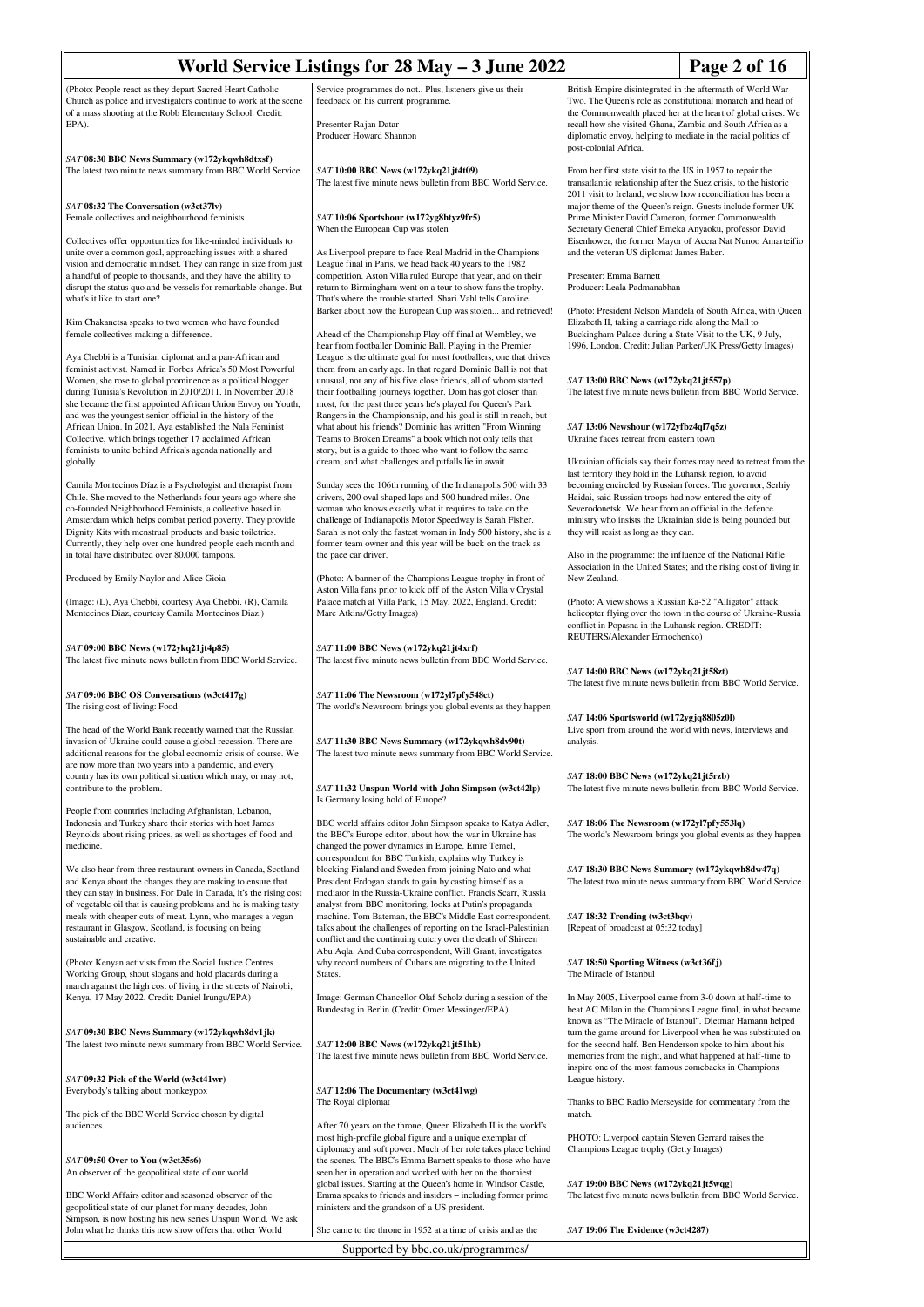| World Service Listings for 28 May – 3 June 2022<br>Page 3 of 16                                                                                                                                                                                                                                                                                                          |                                                                                                                                                                                                                                                                                                                        |                                                                                                                                                                                                                                                                                                                                                                                                                                                      |  |
|--------------------------------------------------------------------------------------------------------------------------------------------------------------------------------------------------------------------------------------------------------------------------------------------------------------------------------------------------------------------------|------------------------------------------------------------------------------------------------------------------------------------------------------------------------------------------------------------------------------------------------------------------------------------------------------------------------|------------------------------------------------------------------------------------------------------------------------------------------------------------------------------------------------------------------------------------------------------------------------------------------------------------------------------------------------------------------------------------------------------------------------------------------------------|--|
| The Evidence                                                                                                                                                                                                                                                                                                                                                             | Also in the programme, a group of German judges are in Peru                                                                                                                                                                                                                                                            | SUN 00:30 BBC News Summary (w172ykqwh8dwvqh)                                                                                                                                                                                                                                                                                                                                                                                                         |  |
| The nature of mental health                                                                                                                                                                                                                                                                                                                                              | to assess whether German companies' carbon emissions could<br>be partially responsible for environmental damage in the<br>Cordillera Blanca mountain range.                                                                                                                                                            | The latest two minute news summary from BBC World Service.                                                                                                                                                                                                                                                                                                                                                                                           |  |
| Claudia Hammond and her panel of experts address that widely-<br>held view, even intuition, that plants and nature directly impact<br>on our emotional wellbeing and mental health. They look at the<br>evidence behind such beliefs, and as they reveal, proving this                                                                                                   | (Picture: a banner for the NRA annual meeting in Houston,<br>Texas. Credit: Getty Images)                                                                                                                                                                                                                              | SUN 00:32 Trending (w3ct3bqv)<br>[Repeat of broadcast at 05:32 on Saturday]<br>SUN 00:50 More or Less (w3ct3k4n)                                                                                                                                                                                                                                                                                                                                     |  |
| link scientifically, is fiendishly difficult.<br>The evidence base is growing (especially studies which show                                                                                                                                                                                                                                                             | SAT 22:00 BBC News (w172ykq21jt67yv)<br>The latest five minute news bulletin from BBC World Service.                                                                                                                                                                                                                   | [Repeat of broadcast at 05:50 on Saturday]                                                                                                                                                                                                                                                                                                                                                                                                           |  |
| being in nature improves your mood) and there is much<br>emerging research which gives tantalising glimpses into exactly<br>which elements in nature could help to produce that green feel-<br>good factor (and which elements can actually make us feel<br>worse).                                                                                                      | SAT 22:06 Music Life (w3ct30jw)<br>The colour of sound with Eyal El Wahab, Ana Kravanja, Kees<br>Berkers, and Bex Burch                                                                                                                                                                                                | SUN 01:00 BBC News (w172ykq21jt6m67)<br>The latest five minute news bulletin from BBC World Service.                                                                                                                                                                                                                                                                                                                                                 |  |
| On stage, Tayshan Hayden-Smith, a 25-year-old semi-                                                                                                                                                                                                                                                                                                                      | Eyal El Wahab, Ana Kravanja, Kees Berkers, and Bex Burch                                                                                                                                                                                                                                                               | SUN 01:06 The Science Hour (w3ct39z5)<br>Heat death by volcano and other stories                                                                                                                                                                                                                                                                                                                                                                     |  |
| professional footballer, shares how he first put his hands in the<br>soil after the Grenfell Tower fire in North Kensington in<br>London five years ago, when 72 people lost their lives and left<br>his community traumatised. Tayshan tells Claudia that nature<br>saved him, and many others, as they planted seeds, reclaimed                                        | discuss being in love with an instrument, not really knowing<br>what you're doing, moving sounds through your body, and using<br>instruments made out of pumpkins.<br>Eyal El Wahab is a Yemeni-Israeli musician who leads the four-                                                                                   | This week Science in Action comes from a vast gathering of<br>earth scientists in Vienna, at the general assembly of the<br>European Geosciences Union.                                                                                                                                                                                                                                                                                              |  |
| spaces and built new gardens in the aftermath of the tragedy.<br>All children and young people, he says, should have access to<br>the healing power of nature and he calls on the horticultural<br>establishment to open its doors much wider to enable this to<br>happen.                                                                                               | piece folk jazz group El Khat, based in Tel Aviv and featuring<br>musicians from Iraq, Poland, and Morocco.<br>Slovenian musician Ana Kravanja plays on traditional, classic,<br>and self-made instruments. She is one third of Slovenian                                                                              | Roland Pease hears the latest insights into the cataclysmic<br>eruption of Hunga Tonga in the Pacific ocean from<br>volcanologist Shane Cronin of the University of Auckland. He<br>also talks to NASA's Michael Way about how the planet Venus<br>might have acquired its hellish super-greenhouse atmosphere,                                                                                                                                      |  |
| Beth Collier also believes that nature should be a meaningful<br>part of everyday life for all. The connection with nature, she<br>says, is fundamental to healing mental distress. A<br>psychotherapist and ethnographer, Beth founded Wild in the<br>City to encourage those who live in urban environments,<br>especially people of colour, to re-onnect with nature. | experimental folk band Širom, a band who play 12 instruments<br>between them, and also works with 10-piece band Olfamoštvo.<br>Dutch percussionist Kees Berkers created the band YIN YIN<br>with Yves Lennertz back in 2017. Their music is greatly<br>inspired by south-east Asian psych-pop, funk and disco grooves. | and how the same thing could happen to planet Earth. There's<br>intriguing research from geologist John Tarduno of the<br>University of Rochester that hints of a link between the ups and<br>downs of the Earth's magnetic field and the evolutionary history<br>of animals. Fraser Lott of the UK's Hadley Centre explains his<br>ideas for calculating an individual person's responsibility for<br>climate change-driven extreme weather events. |  |
| Claudia's other guests are Kathy Willis, former director of                                                                                                                                                                                                                                                                                                              | British percussionist Bex Burch spent three years with virtuoso<br>musicians in northern Ghana, where she learnt to play the gyil.                                                                                                                                                                                     | And                                                                                                                                                                                                                                                                                                                                                                                                                                                  |  |
| Science at the Royal Botanic Gardens, Kew, now professor of<br>Biodiversity at the University of Oxford and author of a soon-to-                                                                                                                                                                                                                                         | She has gone on to form the Jazz trio Vula Viel.                                                                                                                                                                                                                                                                       | On Crowd Science, why can't I find gold in my back yard?                                                                                                                                                                                                                                                                                                                                                                                             |  |
| be-published book called Prescribing Nature and Birgitta<br>Gatersleben, professor of environmental psychology at the<br>University of Surrey and a leading researcher studying the<br>relationship between the natural environment and human<br>wellbeing.                                                                                                              | SAT 23:00 BBC News (w172ykq21jt6cpz)<br>The latest five minute news bulletin from BBC World Service.                                                                                                                                                                                                                   | If you go outside with a spade and start digging, the chances are<br>you won't find any gold. You might get lucky or just happen to<br>live in a place where people have been finding gold for<br>centuries. But for the most part, there'll be none. But why is                                                                                                                                                                                     |  |
| Produced in collaboration with Wellcome Collection.                                                                                                                                                                                                                                                                                                                      | SAT 23:06 The Newsroom (w172yrwtlghxcrk)<br>The world's Newsroom brings you global events as they happen                                                                                                                                                                                                               | that? Why do metals and minerals show up in some places and<br>not others?                                                                                                                                                                                                                                                                                                                                                                           |  |
| Producer: Fiona Hill and Maria Simons<br>Studio engineers: Duncan Hannant and Emma Harth<br>(Photo: Footpath through a forest. Credit: Nik<br>Taylor/UCG/Universal Images Group/Getty Images)                                                                                                                                                                            | SAT 23:20 Sports News (w172ygh2cssvgr8)<br>BBC Sport brings you all the latest stories and results from<br>around the world.                                                                                                                                                                                           | It's a question that's been bothering CrowdScience listener<br>Martijn in the Netherlands, who has noticed the physical effects<br>of mining in various different places while on his travels. It's<br>also a really important question for the future – specific<br>elements are crucial to modern technology and renewable                                                                                                                         |  |
| SAT 20:00 BBC News (w172ykq21jt60gl)<br>The latest five minute news bulletin from BBC World Service.                                                                                                                                                                                                                                                                     | SAT 23:30 BBC News Summary (w172ykqwh8dwqzc)<br>The latest two minute news summary from BBC World Service.                                                                                                                                                                                                             | energy, and we need to find them somewhere.<br>Marnie Chesterton heads off on a hunt for answers, starting in a<br>Scottish river where gold can sometimes be found. But why is it<br>there, and how did it get there? Marnie goes on a journey                                                                                                                                                                                                      |  |
| $SAT$ 20:06 The Arts Hour (w3ct3904)<br>Lizzo: singer, rapper and flautist                                                                                                                                                                                                                                                                                               | SAT 23:32 The Cultural Frontline (w3ct37rf)<br>Is comedy a risky business?                                                                                                                                                                                                                                             | through the inner workings of Earth's geology and the upheaval<br>that happens beneath our feet to produce a deposit that's worth<br>mining.                                                                                                                                                                                                                                                                                                         |  |
| On this week's Arts Hour, Nikki Bedi hears from American<br>singer, rapper and flautist Lizzo.<br>We hear from filmmakers Dan Kwan and Daniel Scheinert on                                                                                                                                                                                                               | In the last few months two renowned comedians have<br>experienced violence on stage. Chris Rock was slapped during<br>the Oscar's ceremony and Dave Chapelle was attacked during<br>one of his shows by a member of the public. In this week's The<br>Cultural Frontline we explore the risks and challenges of        | On the way she discovers shimmering pools of lithium amongst<br>the arid beauty of the Atacama Desert, meets researchers who<br>are blasting rocks with lasers and melting them with a flame<br>that's hotter than the surface of the sun, and heads to the bottom                                                                                                                                                                                   |  |
| their new multiverse movie Everything Everywhere All At<br>Once.                                                                                                                                                                                                                                                                                                         | performing comedy today.                                                                                                                                                                                                                                                                                               | of the ocean to encounter strange potato-sized lumps containing<br>every single element on Earth.                                                                                                                                                                                                                                                                                                                                                    |  |
| Hollywood star Minnie Driver talks about her search for a hero.                                                                                                                                                                                                                                                                                                          | Indonesian comedian Sakdiyah Ma'ruf and US comic Gastor<br>Almonte discuss the current situation for comedians and what<br>can and cannot be said on stage.                                                                                                                                                            | And maybe, just maybe, she'll also find gold.                                                                                                                                                                                                                                                                                                                                                                                                        |  |
| Multi-million selling musician Norah Jones reflects on her<br>career, and Pakistani actor Mahira Khan tells us about<br>becoming a producer.                                                                                                                                                                                                                             | Ukrainian comedian Anna Kochegura lives in Kyiv and has<br>been performing stand-up for the past five years. Like many                                                                                                                                                                                                 | Image: Multi-beam sonar map of Hunga Tonga volcano post-<br>eruption<br>Credit: Shane Cronin/Uni of Auckland/Tonga Geological<br>Services                                                                                                                                                                                                                                                                                                            |  |
| We hear the Tibetan singer songwriter Yungchen Lhamo.                                                                                                                                                                                                                                                                                                                    | comedians, she bases her work on her daily life. However since<br>the Russian invasion in February, her daily life has turned 180<br>degrees on its head. She tells us about the role of comedy during                                                                                                                 |                                                                                                                                                                                                                                                                                                                                                                                                                                                      |  |
| Nikki is joined by Australian actor and director Leah Purcell<br>whose new movie is The Drover's Wife: The Legend of Molly<br>Johnson, and also in the Arts Hour studio is broadcaster and<br>filmmaker Bidisha.                                                                                                                                                         | a time of war.<br>Sharul Channa is a rare thing in Singapore – a full time female<br>comedian. Despite opposition she's now a popular comic,                                                                                                                                                                           | Presented by Roland Pease and Marnie Chesterton<br>Report by Jane Chambers<br>Produced by Andrew Luck-Baker and Ben Motley                                                                                                                                                                                                                                                                                                                           |  |
| Producer: Paul Waters                                                                                                                                                                                                                                                                                                                                                    | determined to bring female topics to the stage and prove that<br>women can be laugh out loud funny.                                                                                                                                                                                                                    | SUN 02:00 BBC News (w172ykq21jt6qyc)                                                                                                                                                                                                                                                                                                                                                                                                                 |  |
| (Photo: Lizzo. Credit: NDZ/Star Max/Getty)                                                                                                                                                                                                                                                                                                                               | Presenter Tina Daheley<br>Producers Constanza Hola and Laura Northedge                                                                                                                                                                                                                                                 | The latest five minute news bulletin from BBC World Service.                                                                                                                                                                                                                                                                                                                                                                                         |  |
| SAT 21:00 BBC News (w172ykq21jt646q)<br>The latest five minute news bulletin from BBC World Service.                                                                                                                                                                                                                                                                     | (Photo: Sakdiyah Ma'ruf. Credit: Goh Chai Hin/AFP via Getty<br>Images)                                                                                                                                                                                                                                                 | SUN 02:06 The Newsroom (w172yl7pfy562kr)<br>The world's Newsroom brings you global events as they happen                                                                                                                                                                                                                                                                                                                                             |  |
| SAT 21:06 Newshour (w172yfbz4ql8p50)<br>Country musicians pull out of NRA meeting                                                                                                                                                                                                                                                                                        | <b>SUNDAY 29 MAY 2022</b>                                                                                                                                                                                                                                                                                              | SUN 02:30 BBC News Summary (w172ykqwh8dx36r)<br>The latest two minute news summary from BBC World Service.                                                                                                                                                                                                                                                                                                                                           |  |
| Several chart-topping musicians have pulled out of this<br>weekend's National Rifle Association annual meeting in Texas,<br>following Tuesday's tragic shooting at a school in the state.                                                                                                                                                                                | SUN 00:00 BBC News (w172ykq21jt6hg3)<br>The latest five minute news bulletin from BBC World Service.                                                                                                                                                                                                                   | SUN 02:32 Health Check (w3ct32wd)<br>Monkeypox in central Africa                                                                                                                                                                                                                                                                                                                                                                                     |  |
| Country music veteran Larry Gatlin tells the BBC why he pulled<br>out of the meeting, and how he thinks the NRA is getting it<br>wrong on background checks.                                                                                                                                                                                                             | SUN 00:06 BBC OS Conversations (w3ct417g)<br>[Repeat of broadcast at 09:06 on Saturday]                                                                                                                                                                                                                                | Monkeypox is spreading in more than 20 countries where<br>previously it has not been seen, but BBC Health reporter Smitha<br>Mundasad explains that this is not a new disease.                                                                                                                                                                                                                                                                       |  |
|                                                                                                                                                                                                                                                                                                                                                                          | Supported by bbc.co.uk/programmes/                                                                                                                                                                                                                                                                                     |                                                                                                                                                                                                                                                                                                                                                                                                                                                      |  |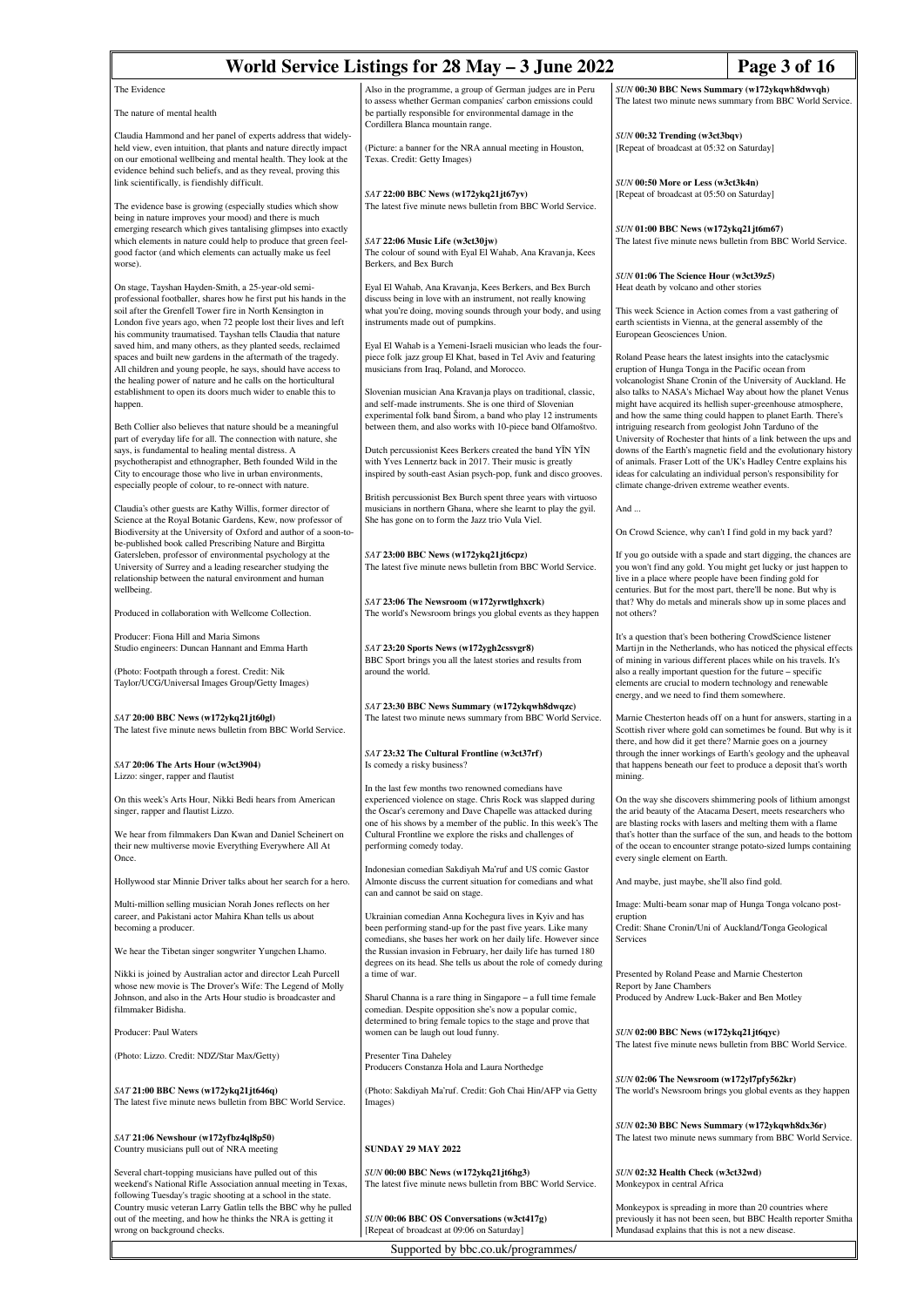| World Service Listings for 28 May - 3 June 2022<br>Page 4 of 16                                                                                                                                                                                                                                                                                                                                                                                                                                                  |                                                                                                                                                                                                                                                                                                                              |                                                                                                                                                                                                  |                                                                                                                                                                                                                                                                                                                                      |
|------------------------------------------------------------------------------------------------------------------------------------------------------------------------------------------------------------------------------------------------------------------------------------------------------------------------------------------------------------------------------------------------------------------------------------------------------------------------------------------------------------------|------------------------------------------------------------------------------------------------------------------------------------------------------------------------------------------------------------------------------------------------------------------------------------------------------------------------------|--------------------------------------------------------------------------------------------------------------------------------------------------------------------------------------------------|--------------------------------------------------------------------------------------------------------------------------------------------------------------------------------------------------------------------------------------------------------------------------------------------------------------------------------------|
| Presenter Claudia Hammond hears of an outbreak of a more<br>serious strain in an area of the Democratic Republic of Congo<br>that has no experience of Monkeypox. Professor Wim van<br>Damme got in touch about his research trip to Maniema, a rural<br>DRC province with more than 500 cases and 50 deaths. Plus,<br>professor of virology Penny Moore discusses Covid variants in                                                                                                                             | The other side of death row<br>It's 31 years since Christine Towery's brother Robert killed a<br>man and 10 years since he died at the hands of the state of<br>Arizona by lethal injection.                                                                                                                                 | Joining Paul Henley to discuss these and other issues are<br>St Andrews in Scotland.                                                                                                             | Verashni Pillay, a South African journalist and founder of the<br>Explain news portal; and Phillips Payson O'Brien, an American<br>historian and professor of strategic studies at the University of                                                                                                                                 |
| South Africa. Might waves of the virus be more predictable as<br>surges appear to be settling into a six-monthly pattern? And a<br>helpful new study on creams for childhood eczema.<br>Presenter: Claudia Hammond                                                                                                                                                                                                                                                                                               | For two decades Christine had to live in the shadow of her<br>brother's death sentence. Christine regularly travelled long<br>distances to see her brother on death row but for all that time a<br>pane of glass would prevent them from hugging or shaking<br>hands. Only after he was dead was she be able to connect with | (Image: Workers of Colombia"s national registry prepare the<br>Corferias fair compund for the 2022 Presidential Elections in<br>Colombia. Credit: Sebastian<br>Barros/NurPhoto/REX/Shutterstock) |                                                                                                                                                                                                                                                                                                                                      |
| Producer: Erika Wright<br>Photo copyright: Professor Wim van Damme                                                                                                                                                                                                                                                                                                                                                                                                                                               | him physically. Meanwhile her son had built a bond with his<br>uncle, which was shattered by Robert's execution. Christine's<br>confidence and faith was blown to pieces.                                                                                                                                                    | SUN 08:30 BBC News Summary (w172ykqwh8dxtpj)<br>The latest two minute news summary from BBC World Service.                                                                                       |                                                                                                                                                                                                                                                                                                                                      |
| SUN 03:00 BBC News (w172ykq21jt6vph)<br>The latest five minute news bulletin from BBC World Service.                                                                                                                                                                                                                                                                                                                                                                                                             | Through conversations with counsellors, campaigners and her<br>children, Christine examines the impact her brother's crime,<br>conviction and eventual execution has had on her and her<br>family. How do you rebuild?                                                                                                       | SUN 08:32 The Food Chain (w3ct38mv)<br>Feeding the imagination                                                                                                                                   |                                                                                                                                                                                                                                                                                                                                      |
| SUN 03:06 The Documentary (w3ct41wg)<br>[Repeat of broadcast at 12:06 on Saturday]                                                                                                                                                                                                                                                                                                                                                                                                                               | Is it time for the US to acknowledge the pain experienced by<br>these 'other victims'? Christine recalls a touching connection<br>she made with the family of her brother's victim.                                                                                                                                          | What do writers eat to stoke their creative fires?                                                                                                                                               | George Orwell is said to have had a penchant for plum pudding,<br>while Agatha Christie was partial to sipping cream while at the                                                                                                                                                                                                    |
| SUN 04:00 BBC News (w172ykq21jt6zfm)<br>The latest five minute news bulletin from BBC World Service.                                                                                                                                                                                                                                                                                                                                                                                                             | And will botched executions and miscarriages be enough to<br>persuade all States to abolish the death penalty or does the 'eye<br>for an eye' principle still hold sway?                                                                                                                                                     | typewriter.<br>Food is fuel for an author but also serves as inspiration; often<br>finding its way on to the page.                                                                               |                                                                                                                                                                                                                                                                                                                                      |
| SUN 04:06 From Our Own Correspondent (w3ct327d)<br>Escape from Kherson                                                                                                                                                                                                                                                                                                                                                                                                                                           | (Photo: A view of a cell block at San Quentin State Prison's<br>death row, California. Credit: Justin Sullivan/Getty Images)                                                                                                                                                                                                 | In this episode of The Food Chain, Ruth Alexander speaks to<br>novelists Avni Doshi and Abi Dare about their relationship with<br>food and drink and how that influences their writing.          |                                                                                                                                                                                                                                                                                                                                      |
| Pascale Harter introduces dispatches from Ukraine, Thailand,<br>Sri Lanka and South Africa.                                                                                                                                                                                                                                                                                                                                                                                                                      | SUN 06:00 BBC News (w172ykq21jt76xw)<br>The latest five minute news bulletin from BBC World Service.                                                                                                                                                                                                                         | thefoodchain@bbc.co.uk                                                                                                                                                                           | If you would like to get in touch with the show, please email:                                                                                                                                                                                                                                                                       |
| Reports have emerged of terrible atrocities committed against<br>civilians in Russian-occupied areas of Ukraine. Living<br>conditions in many cities are desperate. Some people have tried<br>to escape, braving bullets and artillery fire in order to reach                                                                                                                                                                                                                                                    | SUN 06:06 Weekend (w172ykwdsk0tk93)<br>Joe Biden to visit Uvalde, Texas                                                                                                                                                                                                                                                      | Credit: Getty/BBC)                                                                                                                                                                               | (Picture: Image of an apple and two bananas on a laptop screen.                                                                                                                                                                                                                                                                      |
| government-controlled territory. Caroline Davies met some of<br>the volunteers driving into Russian-held territory to pick up<br>those wanting to flee and taking them back out across enemy                                                                                                                                                                                                                                                                                                                     | Ahead of Joe Biden's visit, we are in the small Texas town of<br>Uvalde, scene of the latest American mass shooting.                                                                                                                                                                                                         | Producer: Elisabeth Mahy                                                                                                                                                                         |                                                                                                                                                                                                                                                                                                                                      |
| lines.<br>Might war in Ukraine mean famine for the rest of the world?                                                                                                                                                                                                                                                                                                                                                                                                                                            | We are also in Severodonetsk, as Russian forces try to take<br>control of the eastern Ukrainian city.                                                                                                                                                                                                                        | SUN 09:00 BBC News (w172ykq21jt7l58)<br>The latest five minute news bulletin from BBC World Service.                                                                                             |                                                                                                                                                                                                                                                                                                                                      |
| Apart from the loss of Ukraine's huge wheat exports, the knock-<br>on effects of fuel and fertiliser price rises are hitting agriculture<br>on other continents. Thailand is one of the world's biggest rice<br>exporters – and even there, farmers are feeling the pinch as                                                                                                                                                                                                                                     | Plus, building an entire school using 3D printing we'll show<br>you how                                                                                                                                                                                                                                                      | SUN 09:06 From Our Own Correspondent (w3ct327d)<br>[Repeat of broadcast at 04:06 today]                                                                                                          |                                                                                                                                                                                                                                                                                                                                      |
| their costs rise and their profits dwindle. Jonathan Head asked<br>local farmers if there's any future in the paddy-fields.<br>The current turmoil in Sri Lanka is not just economic – though<br>it was sparked by a cost of living crisis and is hitting almost                                                                                                                                                                                                                                                 | Joining Paul Henley to discuss these and other issues are<br>Verashni Pillay, a South African journalist and founder of the<br>Explain news portal; and Phillips Payson O'Brien, an American<br>historian and professor of strategic studies at the University of<br>St Andrews in Scotland.                                 | SUN 09:30 BBC News Summary (w172ykqwh8dxyfn)                                                                                                                                                     | The latest two minute news summary from BBC World Service.                                                                                                                                                                                                                                                                           |
| every Sri Lankan hard in the pocket. The country's foreign<br>currency reserves are critically low, meaning it's run out of<br>money to import necessary food, fuel and medicines. Many Sri<br>Lankans are eating just one meal a day. Noisy mass protests and<br>street violence have convulsed Colombo, and Rajini                                                                                                                                                                                             | (Image: A family from Del Rio, Texas, pays respects to the<br>cross memorial in front of Robb Elementary School in Uvalde,<br>Texas. Credit: Mandatory Credit: Jintak Han/ZUMA Press<br>Wire/REX/Shutterstock)                                                                                                               | SUN 09:32 Outlook (w3ct41dg)<br>When trash met thrash: Paraguay's landfill musicians                                                                                                             | The Recycled Orchestra run by Favio Chavez, began as a safe<br>haven for kids living in the Cateura slum. It turned into a global<br>phenomenon when it caught the attention of rock royalty and                                                                                                                                     |
| Vaidyanathan was right in the middle of it all.<br>If you go by its constitution, South Africa is a nation which<br>doesn't just recognise diversity, but positively values it. People<br>of all races, religions, and ways of life are officially welcome.<br>But as the 'rainbow nation' struggles to keep its people<br>employed, there is growing discontent about foreigners. Around<br>two-thirds of young Black South Africans don't have a job -<br>and some of them blame immigrants from other African | SUN 07:00 BBC News (w172ykq21jt7bp0)<br>The latest five minute news bulletin from BBC World Service.<br>SUN 07:06 Weekend (w172ykwdsk0tp17)<br>The Gambia to prosecute ex-dictator for human rights abuses                                                                                                                   | the planet performing with musical heavyweights like<br>Megadeth, Metallica and Stevie Wonder. But despite their<br>back into their community.                                                   | actual royalty around the world. Playing instruments made from<br>the trash thrown away at the local landfill site, teenagers who<br>once only knew the streets around their homes now travel across<br>success, they still play the same instruments made of garbage<br>and remain in the shanty town, putting everything they make |
| countries. Shingai Nyoka considers what's behind a recent wave<br>of anti-immigrant violence.                                                                                                                                                                                                                                                                                                                                                                                                                    | The Gambia prepares to prosecute its former dictatorial ruler,<br>Yahya Jammeh.                                                                                                                                                                                                                                              | Harmonic.                                                                                                                                                                                        | Archive in this programme is from the documentary Landfill                                                                                                                                                                                                                                                                           |
| Producer: Polly Hope<br>Production Co-Ordinator: Gemma Ashman                                                                                                                                                                                                                                                                                                                                                                                                                                                    | Also, as he prepares to visit the scene of last week's mass<br>shooting at a primary school in Texas, President Biden urges<br>Americans to make their voices heard against gun violence.                                                                                                                                    | This episode was first broadcast in August 2020.                                                                                                                                                 |                                                                                                                                                                                                                                                                                                                                      |
| (Image: Refugees arrive at Zaporizhzhia from Russian-occupied<br>parts of the Kherson region of Ukraine. Credit: EPA/Roman<br>Pilipey)                                                                                                                                                                                                                                                                                                                                                                           | Plus, building an entire school using 3D printing we'll show<br>you how                                                                                                                                                                                                                                                      | Presenter: Clayton Conn<br>Producer: Mariana Des Forges                                                                                                                                          |                                                                                                                                                                                                                                                                                                                                      |
| SUN 04:30 BBC News Summary (w172ykqwh8dxbq0)<br>The latest two minute news summary from BBC World Service.                                                                                                                                                                                                                                                                                                                                                                                                       | Joining Paul Henley to discuss these and other issues are<br>Verashni Pillay, a South African journalist and founder of the<br>Explain news portal; and Phillips Payson O'Brien, an American<br>historian and professor of strategic studies at the University of                                                            | (Photo: Favio Chavez. Credit: Landfill Harmonic Movie)<br>Get in touch: outlook@bbc.com                                                                                                          |                                                                                                                                                                                                                                                                                                                                      |
| SUN 04:32 The Cultural Frontline (w3ct37rf)<br>[Repeat of broadcast at 23:32 on Saturday]                                                                                                                                                                                                                                                                                                                                                                                                                        | St Andrews in Scotland.<br>(Image: Gambia's ex-President Yahya Jammeh. Credit:<br>REUTERS)                                                                                                                                                                                                                                   | SUN 10:00 BBC News (w172ykq21jt7pxd)                                                                                                                                                             | The latest five minute news bulletin from BBC World Service.                                                                                                                                                                                                                                                                         |
| SUN 05:00 BBC News (w172ykq21jt735r)<br>The latest five minute news bulletin from BBC World Service.                                                                                                                                                                                                                                                                                                                                                                                                             | SUN 08:00 BBC News (w172ykq21jt7gf4)<br>The latest five minute news bulletin from BBC World Service.                                                                                                                                                                                                                         | SUN 10:06 People Fixing The World (w3ct3j2c)<br>Helping teenagers become good mums<br>Being a teenage mum is not easy. But innovative projects                                                   |                                                                                                                                                                                                                                                                                                                                      |
| SUN 05:06 The Newsroom (w172yl7pfy56ft4)<br>The world's Newsroom brings you global events as they happen                                                                                                                                                                                                                                                                                                                                                                                                         | SUN 08:06 Weekend (w172ykwdsk0tssc)                                                                                                                                                                                                                                                                                          | around the world are trying to help.                                                                                                                                                             | We hear from Sierra Leone, where the 2 Young Lives project                                                                                                                                                                                                                                                                           |
| SUN 05:30 BBC News Summary (w172ykqwh8dxgg4)<br>The latest two minute news summary from BBC World Service.                                                                                                                                                                                                                                                                                                                                                                                                       | Colombia goes to the polls<br>Colombians go to the polls later today in the first round of<br>presidential elections.                                                                                                                                                                                                        | in to look after them.                                                                                                                                                                           | supports teenagers who've been rejected by their families for<br>getting pregnant. They link them up with older women who step                                                                                                                                                                                                       |
| SUN 05:32 The Documentary (w3ct42dp)                                                                                                                                                                                                                                                                                                                                                                                                                                                                             | Also, can using apps help you learn a new language within a few<br>months?                                                                                                                                                                                                                                                   | cause of death for 15-19-year-old girls globally. But the<br>mentors are making sure the young mums get the medical                                                                              | Complications during pregnancy and childbirth are a leading                                                                                                                                                                                                                                                                          |
|                                                                                                                                                                                                                                                                                                                                                                                                                                                                                                                  | Supported by bbc.co.uk/programmes/                                                                                                                                                                                                                                                                                           |                                                                                                                                                                                                  |                                                                                                                                                                                                                                                                                                                                      |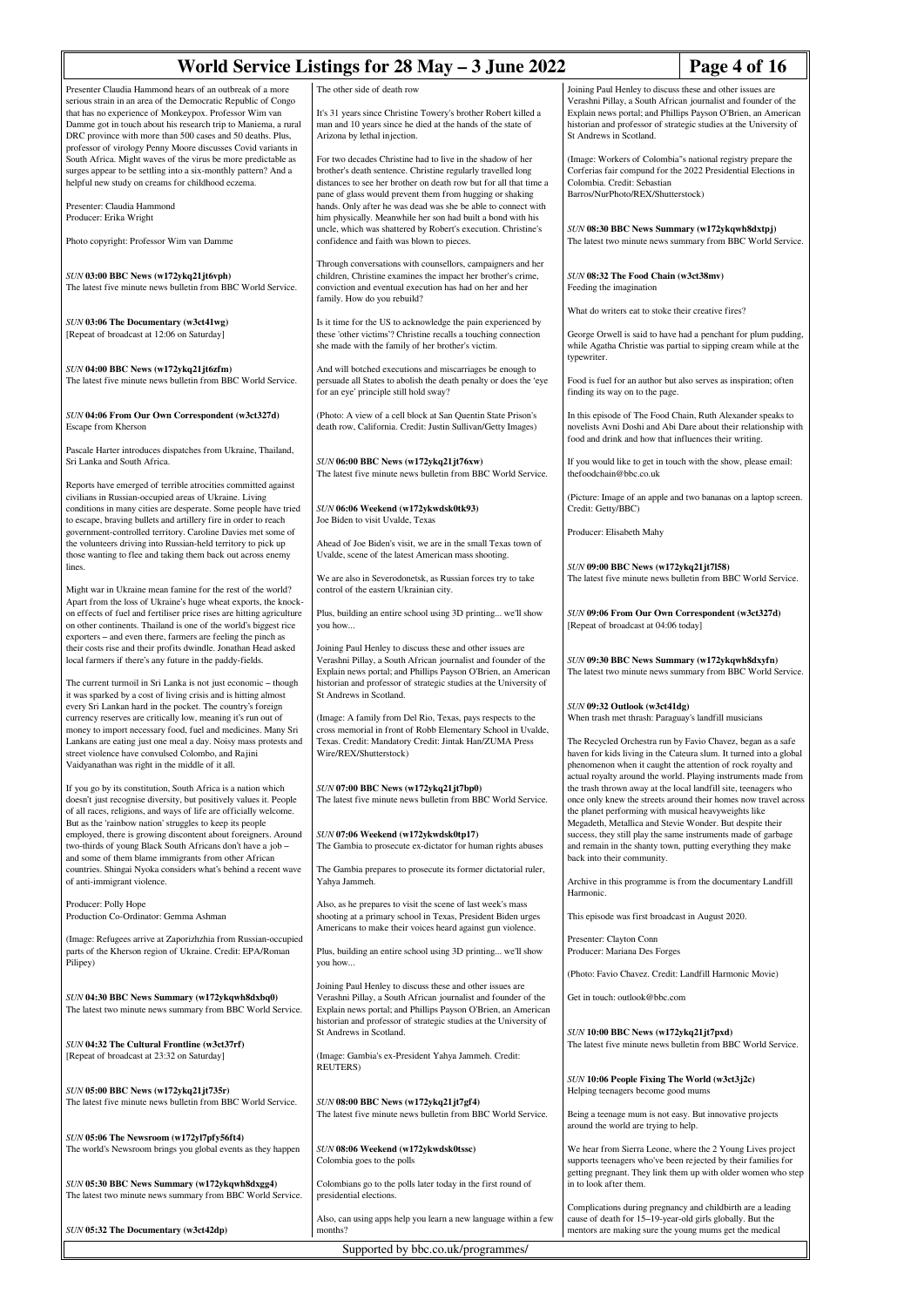| World Service Listings for 28 May - 3 June 2022<br>Page 5 of 16                                                                                                                                                                                                                                                                                                                                                                                                                                                                                    |                                                                                                                                                                                                                                                                                                                                                                                                                                                                                                                                                                                                                                                         |                                                                                                                                                                                                                                                                                                                                                                                                                                                                              |  |
|----------------------------------------------------------------------------------------------------------------------------------------------------------------------------------------------------------------------------------------------------------------------------------------------------------------------------------------------------------------------------------------------------------------------------------------------------------------------------------------------------------------------------------------------------|---------------------------------------------------------------------------------------------------------------------------------------------------------------------------------------------------------------------------------------------------------------------------------------------------------------------------------------------------------------------------------------------------------------------------------------------------------------------------------------------------------------------------------------------------------------------------------------------------------------------------------------------------------|------------------------------------------------------------------------------------------------------------------------------------------------------------------------------------------------------------------------------------------------------------------------------------------------------------------------------------------------------------------------------------------------------------------------------------------------------------------------------|--|
| support they need.                                                                                                                                                                                                                                                                                                                                                                                                                                                                                                                                 | SUN 12:06 The Evidence (w3ct4287)                                                                                                                                                                                                                                                                                                                                                                                                                                                                                                                                                                                                                       | SUN 20:00 BBC News (w172ykq21jt8xcp)                                                                                                                                                                                                                                                                                                                                                                                                                                         |  |
| After giving birth, the early years of motherhood can be                                                                                                                                                                                                                                                                                                                                                                                                                                                                                           | [Repeat of broadcast at 19:06 on Saturday]                                                                                                                                                                                                                                                                                                                                                                                                                                                                                                                                                                                                              | The latest five minute news bulletin from BBC World Service.                                                                                                                                                                                                                                                                                                                                                                                                                 |  |
| problematic for teenagers too.<br>We also hear from Brazil, where a team of researchers and                                                                                                                                                                                                                                                                                                                                                                                                                                                        | SUN 13:00 BBC News (w172ykq21jt824s)<br>The latest five minute news bulletin from BBC World Service.                                                                                                                                                                                                                                                                                                                                                                                                                                                                                                                                                    | SUN 20:06 The History Hour (w3ct3916)<br>Artists who made history                                                                                                                                                                                                                                                                                                                                                                                                            |  |
| nurses is teaching young mothers the skills they need to form<br>strong attachments to their children.                                                                                                                                                                                                                                                                                                                                                                                                                                             |                                                                                                                                                                                                                                                                                                                                                                                                                                                                                                                                                                                                                                                         | Max Pearson introduces the memories of people who knew                                                                                                                                                                                                                                                                                                                                                                                                                       |  |
| By getting their mothers to do things like read to their toddlers,<br>the researchers say they can improve the children's future                                                                                                                                                                                                                                                                                                                                                                                                                   | SUN 13:06 Newshour (w172yfbz4qlbm32)<br>Russian ambassador to UK denies Ukraine war crimes                                                                                                                                                                                                                                                                                                                                                                                                                                                                                                                                                              | Picasso, Frida Kahlo and Georgia O'Keeffe; plus, how a<br>collector in the Soviet Union managed to open a museum for<br>Russian artists banned by Stalin, and how a festival in Senegal                                                                                                                                                                                                                                                                                      |  |
| development and give them better life prospects.<br>Presenter: Myra Anubi                                                                                                                                                                                                                                                                                                                                                                                                                                                                          | The Russian ambassador to UK, Andrei Kelin, denies<br>allegations that his country has committed war crimes in its<br>conflict in Ukraine.                                                                                                                                                                                                                                                                                                                                                                                                                                                                                                              | in the 1960s inspired artists across a newly-independent Africa.<br>PHOTO: Pablo Picasso in 1955 (Getty Images)                                                                                                                                                                                                                                                                                                                                                              |  |
| Reporters: Amelia Martyn-Hempill and Marcia Reverdosa<br>Producer: Daniel Gordon                                                                                                                                                                                                                                                                                                                                                                                                                                                                   | Intense fighting is continuing in eastern Ukraine between                                                                                                                                                                                                                                                                                                                                                                                                                                                                                                                                                                                               |                                                                                                                                                                                                                                                                                                                                                                                                                                                                              |  |
| Executive producer: Tom Colls<br>Editor: Penny Murphy                                                                                                                                                                                                                                                                                                                                                                                                                                                                                              | Russian and Ukrainian troops. The governor of one region has<br>described the Russian attacks as relentless.                                                                                                                                                                                                                                                                                                                                                                                                                                                                                                                                            | SUN 21:00 BBC News (w172ykq21jt913t)<br>The latest five minute news bulletin from BBC World Service.                                                                                                                                                                                                                                                                                                                                                                         |  |
| Image: Tamires Salviano and her child                                                                                                                                                                                                                                                                                                                                                                                                                                                                                                              | Also in the programme: there are clashes in Jerusalem ahead of<br>a march by Israeli nationalists; and why did one of the major<br>sporting events of the calendar descend into chaos?                                                                                                                                                                                                                                                                                                                                                                                                                                                                  | SUN 21:06 Newshour (w172yfbz4qlcl23)                                                                                                                                                                                                                                                                                                                                                                                                                                         |  |
| SUN 10:30 BBC News Summary (w172ykqwh8dy25s)<br>The latest two minute news summary from BBC World Service.                                                                                                                                                                                                                                                                                                                                                                                                                                         | (Photo shows Andrei Kelin, Ambassador of the Russian<br>Federation to the UK. Credit: Jeff Overs/BBC)                                                                                                                                                                                                                                                                                                                                                                                                                                                                                                                                                   | Ukrainian MP urges West to provide more powerful weapons<br>In a BBC interview, Russia's ambassador to the UK denies war<br>crimes and insists Russia will not use tactical nuclear weapons.                                                                                                                                                                                                                                                                                 |  |
| SUN 10:32 Heart and Soul (w3ct4238)<br>After ISIS: Reviving the Jewish history of Mosul                                                                                                                                                                                                                                                                                                                                                                                                                                                            | SUN 14:00 BBC News (w172ykq21jt85wx)                                                                                                                                                                                                                                                                                                                                                                                                                                                                                                                                                                                                                    | We hear from Ukrainian MP Kira Rudik, who urges the West<br>to supply her country with more powerful weapons.                                                                                                                                                                                                                                                                                                                                                                |  |
| When ISIS swept into Mosul in June 2014, the organisation                                                                                                                                                                                                                                                                                                                                                                                                                                                                                          | The latest five minute news bulletin from BBC World Service.                                                                                                                                                                                                                                                                                                                                                                                                                                                                                                                                                                                            | Also in the programme: a day of skirmishes between Jews and<br>Palestinians in the Old City of Jerusalem; and President Biden<br>visits Uvalde, Texas, in an attempt to offer comfort after last<br>week's devastating school massacre.                                                                                                                                                                                                                                      |  |
| immediately began a campaign to wipe out the most important<br>part of the northern Iraqi city's unique heritage - its a multi-<br>sectarian culture. Mosul was home to ancient and modern                                                                                                                                                                                                                                                                                                                                                         | SUN 14:06 The Forum (w3ct38sc)<br>Insulin: The discovery that transformed diabetic care                                                                                                                                                                                                                                                                                                                                                                                                                                                                                                                                                                 |                                                                                                                                                                                                                                                                                                                                                                                                                                                                              |  |
| Christian communities, Yazidis, Shia and Sunni Muslims, and at<br>one time, Jews.                                                                                                                                                                                                                                                                                                                                                                                                                                                                  | The story of the discovery and development of insulin is a tale<br>full of twists and turns, Nobel prizes and fierce rivalries.                                                                                                                                                                                                                                                                                                                                                                                                                                                                                                                         | (Photo: Ukrainian servicemen in the Donetsk region, Ukraine.<br>Credit: EPA/STR)                                                                                                                                                                                                                                                                                                                                                                                             |  |
| Throughout the period of ISIS occupation Omar Mohammad, a<br>history lecturer at Mosul University, risked his life daily to get<br>news of the city out to the world via the internet. His Mosul Eye<br>blog became essential reading. Now living in exile in Europe,                                                                                                                                                                                                                                                                              | Scientists in the late 19th Century established the connection<br>between the pancreas and diabetes, isolated the hormone<br>insulin, and even patented the extract that lowered blood sugar.<br>But it was not until a Canadian team published results in 1922                                                                                                                                                                                                                                                                                                                                                                                         | SUN 22:00 BBC News (w172ykq21jt94vy)<br>The latest five minute news bulletin from BBC World Service.                                                                                                                                                                                                                                                                                                                                                                         |  |
| Omar de Mosul, as he is known, is reconstructing the history<br>ISIS tried and failed to wipe out, including the history of the<br>city's Jewish community.                                                                                                                                                                                                                                                                                                                                                                                        | of their attempts to inject insulin into a patient that diabetes was<br>transformed from a fatal condition to a manageable one.                                                                                                                                                                                                                                                                                                                                                                                                                                                                                                                         | SUN 22:06 Tech Tent (w3ct3753)<br>Another setback for facial recognition technology                                                                                                                                                                                                                                                                                                                                                                                          |  |
| Presenter Michael Goldfarb spends time with Omar as he<br>collects oral histories from the remaining Jews who were born<br>and grew up in the city. Most Jews left the city in the early<br>1950s in the upheaval following the establishment of Israel. He<br>also speaks with Rabbi Carlos Huerta, retired US army<br>chaplain, who spent the first year after the US overthrew<br>Saddam Hussein in Mosul with the 101st Airborne. He had no<br>idea about the rich Jewish history of the place and spent much<br>of his time investigating it. | Bridget Kendall is joined by science historian Dr Alison Li,<br>who has studied the life of one of insulin's early pioneers in her<br>book J.B. Collip and the development of medical research in<br>Canada; Dr Viktor Joergens, a retired diabetologist who for<br>more than two decades was the executive director of the<br>European Association for the Study of Diabetes. He is also the<br>co-author of Unveiling Diabetes: Milestones in Diabetology;<br>and Dr Kersten Hall, visiting fellow in the Department of<br>History and Philosophy of Science at the University of Leeds,<br>and the author of Insulin - The Crooked Timber: A History | This week Dr Stephanie Hare, author of Technology is Not<br>Neutral, and Dr Rick Muir, of the Police Foundation, discuss<br>whether facial recognition technology can ever be used in a way<br>that satisfies regulators. Shiona McCallum speaks to Olympian<br>Jess Ennis Hill about period tracking apps, and whether they<br>help with fitness. And as Dyson says it's working on home<br>robots, we ask the people of London what chore they'd most<br>like to automate. |  |
| Presenter: Michael Goldfarb<br>Producer: Julia Hayball                                                                                                                                                                                                                                                                                                                                                                                                                                                                                             | From Thick Brown Muck to Wall Street Gold.<br>Producer: Fiona Clampin                                                                                                                                                                                                                                                                                                                                                                                                                                                                                                                                                                                   | SUN 22:30 BBC News Summary (w172ykqwh8dzj4b)<br>The latest two minute news summary from BBC World Service.                                                                                                                                                                                                                                                                                                                                                                   |  |
| (Photo: The dilapidated Sasson Synagogue in Iraq's northern<br>city of Mosul destroyed by Jihadists. Credit: by Zaid aL-<br>Obeidi/AFP/Getty Images)                                                                                                                                                                                                                                                                                                                                                                                               | (Photo: Charles Herbert Best, Canadian physiologist who<br>assisted Frederick Banting to isolate Insulin, in his laboratory.<br>Credit: Universal History Archive/Getty Images)                                                                                                                                                                                                                                                                                                                                                                                                                                                                         | SUN 22:32 Pick of the World (w3ct41wr)<br>[Repeat of broadcast at 09:32 on Saturday]                                                                                                                                                                                                                                                                                                                                                                                         |  |
| A Certain Height production for BBC World Service                                                                                                                                                                                                                                                                                                                                                                                                                                                                                                  | SUN 14:50 Over to You (w3ct35s6)<br>[Repeat of broadcast at 09:50 on Saturday]                                                                                                                                                                                                                                                                                                                                                                                                                                                                                                                                                                          | <b>SUN 22:50 Over to You (w3ct35s6)</b><br>[Repeat of broadcast at 09:50 on Saturday]                                                                                                                                                                                                                                                                                                                                                                                        |  |
| SUN 11:00 BBC News (w172ykq21jt7tnj)<br>The latest five minute news bulletin from BBC World Service.                                                                                                                                                                                                                                                                                                                                                                                                                                               | SUN 15:00 BBC News (w172ykq21jt89n1)                                                                                                                                                                                                                                                                                                                                                                                                                                                                                                                                                                                                                    | SUN 23:00 BBC News (w172ykq21jt98m2)                                                                                                                                                                                                                                                                                                                                                                                                                                         |  |
| SUN 11:06 The Newsroom (w172yl7pfy5758x)                                                                                                                                                                                                                                                                                                                                                                                                                                                                                                           | The latest five minute news bulletin from BBC World Service.                                                                                                                                                                                                                                                                                                                                                                                                                                                                                                                                                                                            | The latest five minute news bulletin from BBC World Service.                                                                                                                                                                                                                                                                                                                                                                                                                 |  |
| The world's Newsroom brings you global events as they happen<br>SUN 11:30 BBC News Summary (w172ykqwh8dy5xx)                                                                                                                                                                                                                                                                                                                                                                                                                                       | SUN 15:06 Music Life (w3ct30jw)<br>[Repeat of broadcast at 22:06 on Saturday]                                                                                                                                                                                                                                                                                                                                                                                                                                                                                                                                                                           | SUN 23:06 The Newsroom (w172yrwtlgj08nn)<br>The world's Newsroom brings you global events as they happen                                                                                                                                                                                                                                                                                                                                                                     |  |
| The latest two minute news summary from BBC World Service.                                                                                                                                                                                                                                                                                                                                                                                                                                                                                         | SUN 16:00 BBC News (w172ykq21jt8fd5)                                                                                                                                                                                                                                                                                                                                                                                                                                                                                                                                                                                                                    | SUN 23:20 Sports News (w172ygh2cssycnc)                                                                                                                                                                                                                                                                                                                                                                                                                                      |  |
| SUN 11:32 The Compass (w3ct42d9)<br>Money, Money, Money                                                                                                                                                                                                                                                                                                                                                                                                                                                                                            | The latest five minute news bulletin from BBC World Service.                                                                                                                                                                                                                                                                                                                                                                                                                                                                                                                                                                                            | BBC Sport brings you all the latest stories and results from<br>around the world.                                                                                                                                                                                                                                                                                                                                                                                            |  |
| Money, money, money: Power                                                                                                                                                                                                                                                                                                                                                                                                                                                                                                                         | SUN 16:06 Sportsworld (w172ygjq88093dy)<br>Live sport from around the world with news, interviews and<br>analysis.                                                                                                                                                                                                                                                                                                                                                                                                                                                                                                                                      | SUN 23:30 BBC News Summary (w172ykqwh8dzmwg)<br>The latest two minute news summary from BBC World Service.                                                                                                                                                                                                                                                                                                                                                                   |  |
| Do we still have faith in money? Trust expert and fellow at the<br>Said Business School at Oxford University, Rachel Botsman,<br>investigates the shifting power plays in the global management<br>of money, gathering pressures towards decentralisation and<br>optimism in the world of finance.                                                                                                                                                                                                                                                 | SUN 19:00 BBC News (w172ykq21jt8smk)<br>The latest five minute news bulletin from BBC World Service.                                                                                                                                                                                                                                                                                                                                                                                                                                                                                                                                                    | SUN 23:32 Outlook (w3ct41dg)<br>[Repeat of broadcast at 09:32 today]                                                                                                                                                                                                                                                                                                                                                                                                         |  |
| Presenter: Rachel Botsman<br>Producer: Frank Stirling and Leo Schick                                                                                                                                                                                                                                                                                                                                                                                                                                                                               | SUN 19:06 The Newsroom (w172yl7pfy5847y)<br>The world's Newsroom brings you global events as they happen                                                                                                                                                                                                                                                                                                                                                                                                                                                                                                                                                | <b>MONDAY 30 MAY 2022</b>                                                                                                                                                                                                                                                                                                                                                                                                                                                    |  |
| A Storyglass production for the BBC World Service                                                                                                                                                                                                                                                                                                                                                                                                                                                                                                  |                                                                                                                                                                                                                                                                                                                                                                                                                                                                                                                                                                                                                                                         | MON 00:00 BBC News (w172ykq21jt9dc6)                                                                                                                                                                                                                                                                                                                                                                                                                                         |  |
| (Photo: A man uses contactless payment with QR code in<br>supermarket. Crdit: Getty Images)                                                                                                                                                                                                                                                                                                                                                                                                                                                        | SUN 19:30 BBC News Summary (w172ykqwh8dz4wy)<br>The latest two minute news summary from BBC World Service.                                                                                                                                                                                                                                                                                                                                                                                                                                                                                                                                              | The latest five minute news bulletin from BBC World Service.                                                                                                                                                                                                                                                                                                                                                                                                                 |  |
| SUN 12:00 BBC News (w172ykq21jt7ydn)<br>The latest five minute news bulletin from BBC World Service.                                                                                                                                                                                                                                                                                                                                                                                                                                               | SUN 19:32 Unspun World with John Simpson (w3ct42lp)<br>[Repeat of broadcast at 11:32 on Saturday]                                                                                                                                                                                                                                                                                                                                                                                                                                                                                                                                                       | MON 00:06 From Our Own Correspondent (w3ct327d)<br>[Repeat of broadcast at 04:06 on Sunday]                                                                                                                                                                                                                                                                                                                                                                                  |  |
|                                                                                                                                                                                                                                                                                                                                                                                                                                                                                                                                                    |                                                                                                                                                                                                                                                                                                                                                                                                                                                                                                                                                                                                                                                         | MON 00:30 BBC News Summary (w172ykqwh8dzrml)                                                                                                                                                                                                                                                                                                                                                                                                                                 |  |
| Supported by bbc.co.uk/programmes/                                                                                                                                                                                                                                                                                                                                                                                                                                                                                                                 |                                                                                                                                                                                                                                                                                                                                                                                                                                                                                                                                                                                                                                                         |                                                                                                                                                                                                                                                                                                                                                                                                                                                                              |  |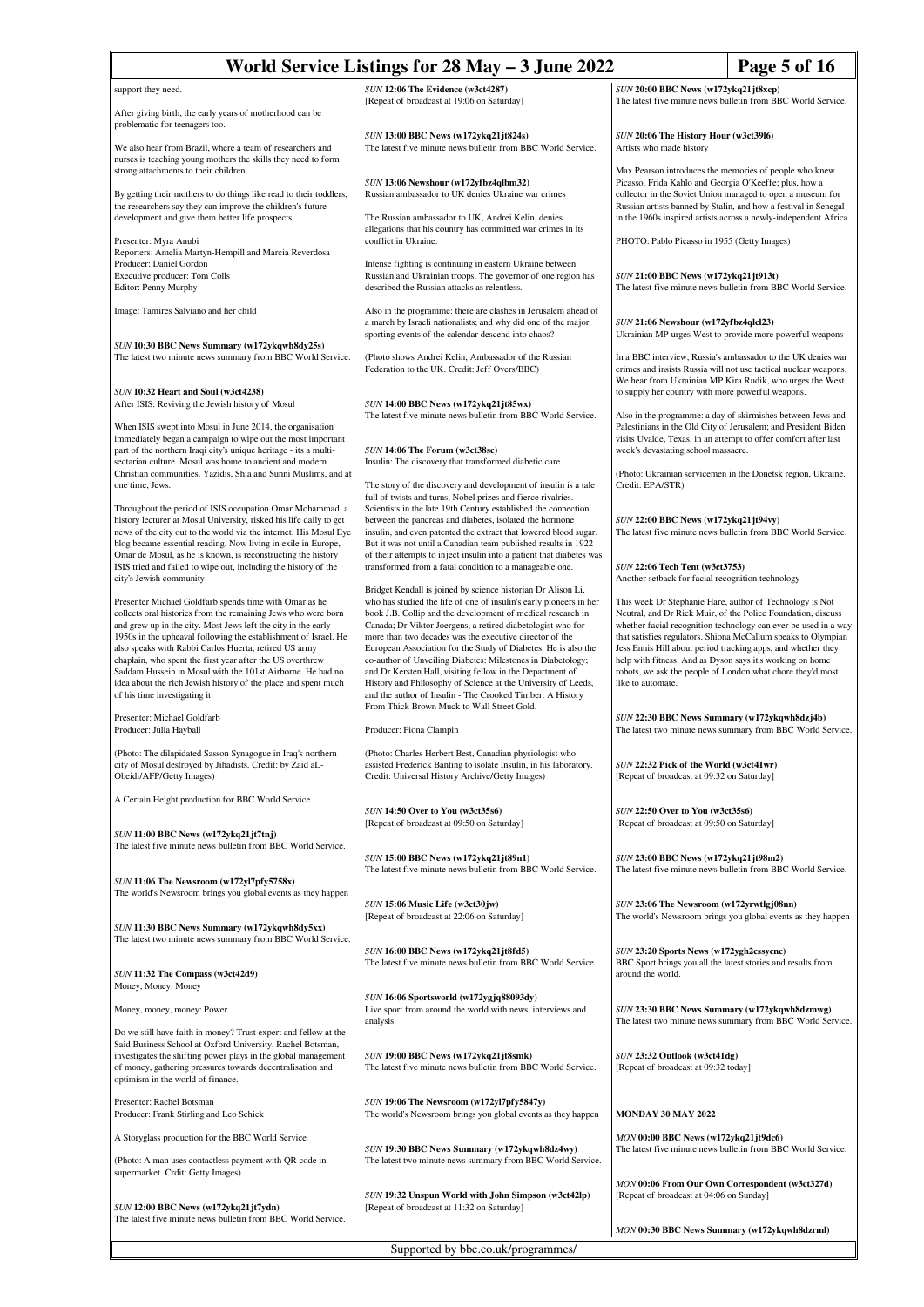| The latest two minute news summary from BBC World Service.<br>MON 03:50 Over to You (w3ct35s6)<br>businessman, Rodolfo Hernandez, have gone through to a final<br>[Repeat of broadcast at 09:50 on Saturday]<br>round of voting in three weeks' time that will decide Colombia's<br>next president.<br>MON 00:32 Heart and Soul (w3ct4238)<br>[Repeat of broadcast at 10:32 on Sunday]<br>MON 04:00 BBC News (w172ykq2dt3fqlw)<br>European Union leaders are gathering in Brussels today for a<br>The latest five minute news bulletin from BBC World Service.<br>summit overshadowed by the bloc's failure to agree a ban on<br>Russian oil imports.<br>MON 01:00 BBC News (w172ykq2dt3fcch)<br>The latest five minute news bulletin from BBC World Service.<br>MON 04:06 The Newsroom (w172yl7pt6gf278)<br>And the United Nations has warned Sri Lanka's authorities<br>The world's Newsroom brings you global events as they happen<br>against using excessive force at peaceful protests over the<br>nation's growing economic crisis.<br>MON 01:06 The Newsroom (w172yl7pt6gdpzw)<br>The world's Newsroom brings you global events as they happen<br>MON 04:30 BBC News Summary (w172ykqwvjq42w8)<br>The latest two minute news summary from BBC World Service.<br>MON 08:00 BBC News (w172ykq2dt3g6ld)<br>The latest five minute news bulletin from BBC World Service.<br>MON 01:30 BBC News Summary (w172ykqwvjq3qmw)<br>The latest two minute news summary from BBC World Service.<br>MON 04:32 The Conversation (w3ct37lw)<br>Can a book change a young woman's life?<br>MON 08:06 HARDtalk (w3ct32ld)<br>Danica Roem: America's culture wars<br>Can a book change a young woman's life? Kim Chakanetsa<br>MON 01:32 Discovery (w3ct42db)<br>The Curious Cases of Rutherford and Fry<br>talks to two women in the publishing world about the<br>Stephen Sackur is in Washington DC to speak to America's first<br>importance of writing stories that inspire and empower girls.<br>transgender state lawmaker, Danica Roem. She overcame long<br>The Shocking White Hair<br>odds to win a seat in the Virginia House of Delegates. Now<br>she's a powerful voice in the US culture wars. From trans rights<br>Nnedi Okorafor is an award-winning Nigerian-American writer<br>of fantasy and science fiction for both children and adults. Her<br>Why does human hair go grey and is it ever possible for it to go<br>to abortion, are progressives or conservatives in the ascendant?<br>white overnight from shock? Hannah and Adam explore why<br>books have strong female leads and draw inspiration from her<br>hair goes grey, how much stressful life events and a lack of<br>Nigerian roots. Nnedi has also written comics for Marvel: she<br>sleep can speed up the process. They hear from the pilot whose<br>was the first woman to write the character of T'challa, the Black<br>MON 08:30 BBC News Summary (w172ykqwvjq4kvs)<br>hair turned white after a flight where all 4 of his engines failed<br>Panther, and she wrote a series about his tech loving sister,<br>The latest two minute news summary from BBC World Service.<br>after flying through a volcanic ash cloud - was the shock<br>Shuri. She is a recipient of the World Fantasy, Hugo and<br>responsible? They also uncover new research which has shown<br>Nebula Awards.<br>it's possible for greying hair to return to its natural colour and<br>MON 08:32 Business Daily (w3ct30x6)<br>ask if this finding could be exploited to uncover a cosmetic way<br>Mel Mazman is the chief product officer at Rebel Girls, a<br>Inside Gazprom<br>to reverse hair greying?<br>franchise publishing books and digital content aimed at<br>empowering young women. The company started in 2016, with<br>In 2002, Lesley Curwen arrived in Siberia to see the inner<br>a crowdfunding campaign for Good Night Stories for Rebel<br>workings of Gazprom. Hear how she found a business that felt<br>Girls, a book featuring the stories of 100 inspirational women.<br>more like an empire of its own, with 300 thousand workers and<br>MON 02:00 BBC News (w172ykq2dt3fh3m)<br>The latest five minute news bulletin from BBC World Service.<br>Since then, they sold 7.5 million books in over 100 countries.<br>the largest gas reserves on the planet.<br>Mel shares her insights on how the publishing industry is<br>changing to cater for the needs and interests of younger<br>Back then Gazprom was eager to be taken seriously abroad, and<br>to sell more of its gas to Europe. Which it did. This year, war in<br>MON 02:06 The Newsroom (w172yl7pt6gdtr0)<br>generations of readers.<br>Ukraine changed everything when Gazprom's political master<br>The world's Newsroom brings you global events as they happen<br>Vladimir Putin turned off the gas taps to Poland, Bulgaria and<br>Produced by Alice Gioia.<br>Finland.<br>MON 02:30 BBC News Summary (w172ykqwvjq3vd0)<br>(Image: (L), Mel Mazman, courtesy Rebel Girls. (R), Nnedi |
|-------------------------------------------------------------------------------------------------------------------------------------------------------------------------------------------------------------------------------------------------------------------------------------------------------------------------------------------------------------------------------------------------------------------------------------------------------------------------------------------------------------------------------------------------------------------------------------------------------------------------------------------------------------------------------------------------------------------------------------------------------------------------------------------------------------------------------------------------------------------------------------------------------------------------------------------------------------------------------------------------------------------------------------------------------------------------------------------------------------------------------------------------------------------------------------------------------------------------------------------------------------------------------------------------------------------------------------------------------------------------------------------------------------------------------------------------------------------------------------------------------------------------------------------------------------------------------------------------------------------------------------------------------------------------------------------------------------------------------------------------------------------------------------------------------------------------------------------------------------------------------------------------------------------------------------------------------------------------------------------------------------------------------------------------------------------------------------------------------------------------------------------------------------------------------------------------------------------------------------------------------------------------------------------------------------------------------------------------------------------------------------------------------------------------------------------------------------------------------------------------------------------------------------------------------------------------------------------------------------------------------------------------------------------------------------------------------------------------------------------------------------------------------------------------------------------------------------------------------------------------------------------------------------------------------------------------------------------------------------------------------------------------------------------------------------------------------------------------------------------------------------------------------------------------------------------------------------------------------------------------------------------------------------------------------------------------------------------------------------------------------------------------------------------------------------------------------------------------------------------------------------------------------------------------------------------------------------------------------------------------------------------------------------------------------------------------------------------------------------------------------------------------------------------------------------------------------------------------------------------------------------------------------------------------------------------------------------------------------------------------------------------------------------------------------------------------------------------------------------------------------------------------------------------------------------------------------------------------------------------------------------------------------------------------------------------------------------------------------------------------------------------------------------------------------------------------------------------------------------------------------------------------------------------------------------------------------------------------------------------------------------------------------------------------------------------------------------------------------------------------------------------------------------------------------------------------------------------------------------------------------------------------------------------------------------------------------------------------------------------------------------------------------------|
|                                                                                                                                                                                                                                                                                                                                                                                                                                                                                                                                                                                                                                                                                                                                                                                                                                                                                                                                                                                                                                                                                                                                                                                                                                                                                                                                                                                                                                                                                                                                                                                                                                                                                                                                                                                                                                                                                                                                                                                                                                                                                                                                                                                                                                                                                                                                                                                                                                                                                                                                                                                                                                                                                                                                                                                                                                                                                                                                                                                                                                                                                                                                                                                                                                                                                                                                                                                                                                                                                                                                                                                                                                                                                                                                                                                                                                                                                                                                                                                                                                                                                                                                                                                                                                                                                                                                                                                                                                                                                                                                                                                                                                                                                                                                                                                                                                                                                                                                                                                                                                     |
|                                                                                                                                                                                                                                                                                                                                                                                                                                                                                                                                                                                                                                                                                                                                                                                                                                                                                                                                                                                                                                                                                                                                                                                                                                                                                                                                                                                                                                                                                                                                                                                                                                                                                                                                                                                                                                                                                                                                                                                                                                                                                                                                                                                                                                                                                                                                                                                                                                                                                                                                                                                                                                                                                                                                                                                                                                                                                                                                                                                                                                                                                                                                                                                                                                                                                                                                                                                                                                                                                                                                                                                                                                                                                                                                                                                                                                                                                                                                                                                                                                                                                                                                                                                                                                                                                                                                                                                                                                                                                                                                                                                                                                                                                                                                                                                                                                                                                                                                                                                                                                     |
|                                                                                                                                                                                                                                                                                                                                                                                                                                                                                                                                                                                                                                                                                                                                                                                                                                                                                                                                                                                                                                                                                                                                                                                                                                                                                                                                                                                                                                                                                                                                                                                                                                                                                                                                                                                                                                                                                                                                                                                                                                                                                                                                                                                                                                                                                                                                                                                                                                                                                                                                                                                                                                                                                                                                                                                                                                                                                                                                                                                                                                                                                                                                                                                                                                                                                                                                                                                                                                                                                                                                                                                                                                                                                                                                                                                                                                                                                                                                                                                                                                                                                                                                                                                                                                                                                                                                                                                                                                                                                                                                                                                                                                                                                                                                                                                                                                                                                                                                                                                                                                     |
|                                                                                                                                                                                                                                                                                                                                                                                                                                                                                                                                                                                                                                                                                                                                                                                                                                                                                                                                                                                                                                                                                                                                                                                                                                                                                                                                                                                                                                                                                                                                                                                                                                                                                                                                                                                                                                                                                                                                                                                                                                                                                                                                                                                                                                                                                                                                                                                                                                                                                                                                                                                                                                                                                                                                                                                                                                                                                                                                                                                                                                                                                                                                                                                                                                                                                                                                                                                                                                                                                                                                                                                                                                                                                                                                                                                                                                                                                                                                                                                                                                                                                                                                                                                                                                                                                                                                                                                                                                                                                                                                                                                                                                                                                                                                                                                                                                                                                                                                                                                                                                     |
|                                                                                                                                                                                                                                                                                                                                                                                                                                                                                                                                                                                                                                                                                                                                                                                                                                                                                                                                                                                                                                                                                                                                                                                                                                                                                                                                                                                                                                                                                                                                                                                                                                                                                                                                                                                                                                                                                                                                                                                                                                                                                                                                                                                                                                                                                                                                                                                                                                                                                                                                                                                                                                                                                                                                                                                                                                                                                                                                                                                                                                                                                                                                                                                                                                                                                                                                                                                                                                                                                                                                                                                                                                                                                                                                                                                                                                                                                                                                                                                                                                                                                                                                                                                                                                                                                                                                                                                                                                                                                                                                                                                                                                                                                                                                                                                                                                                                                                                                                                                                                                     |
|                                                                                                                                                                                                                                                                                                                                                                                                                                                                                                                                                                                                                                                                                                                                                                                                                                                                                                                                                                                                                                                                                                                                                                                                                                                                                                                                                                                                                                                                                                                                                                                                                                                                                                                                                                                                                                                                                                                                                                                                                                                                                                                                                                                                                                                                                                                                                                                                                                                                                                                                                                                                                                                                                                                                                                                                                                                                                                                                                                                                                                                                                                                                                                                                                                                                                                                                                                                                                                                                                                                                                                                                                                                                                                                                                                                                                                                                                                                                                                                                                                                                                                                                                                                                                                                                                                                                                                                                                                                                                                                                                                                                                                                                                                                                                                                                                                                                                                                                                                                                                                     |
|                                                                                                                                                                                                                                                                                                                                                                                                                                                                                                                                                                                                                                                                                                                                                                                                                                                                                                                                                                                                                                                                                                                                                                                                                                                                                                                                                                                                                                                                                                                                                                                                                                                                                                                                                                                                                                                                                                                                                                                                                                                                                                                                                                                                                                                                                                                                                                                                                                                                                                                                                                                                                                                                                                                                                                                                                                                                                                                                                                                                                                                                                                                                                                                                                                                                                                                                                                                                                                                                                                                                                                                                                                                                                                                                                                                                                                                                                                                                                                                                                                                                                                                                                                                                                                                                                                                                                                                                                                                                                                                                                                                                                                                                                                                                                                                                                                                                                                                                                                                                                                     |
|                                                                                                                                                                                                                                                                                                                                                                                                                                                                                                                                                                                                                                                                                                                                                                                                                                                                                                                                                                                                                                                                                                                                                                                                                                                                                                                                                                                                                                                                                                                                                                                                                                                                                                                                                                                                                                                                                                                                                                                                                                                                                                                                                                                                                                                                                                                                                                                                                                                                                                                                                                                                                                                                                                                                                                                                                                                                                                                                                                                                                                                                                                                                                                                                                                                                                                                                                                                                                                                                                                                                                                                                                                                                                                                                                                                                                                                                                                                                                                                                                                                                                                                                                                                                                                                                                                                                                                                                                                                                                                                                                                                                                                                                                                                                                                                                                                                                                                                                                                                                                                     |
|                                                                                                                                                                                                                                                                                                                                                                                                                                                                                                                                                                                                                                                                                                                                                                                                                                                                                                                                                                                                                                                                                                                                                                                                                                                                                                                                                                                                                                                                                                                                                                                                                                                                                                                                                                                                                                                                                                                                                                                                                                                                                                                                                                                                                                                                                                                                                                                                                                                                                                                                                                                                                                                                                                                                                                                                                                                                                                                                                                                                                                                                                                                                                                                                                                                                                                                                                                                                                                                                                                                                                                                                                                                                                                                                                                                                                                                                                                                                                                                                                                                                                                                                                                                                                                                                                                                                                                                                                                                                                                                                                                                                                                                                                                                                                                                                                                                                                                                                                                                                                                     |
|                                                                                                                                                                                                                                                                                                                                                                                                                                                                                                                                                                                                                                                                                                                                                                                                                                                                                                                                                                                                                                                                                                                                                                                                                                                                                                                                                                                                                                                                                                                                                                                                                                                                                                                                                                                                                                                                                                                                                                                                                                                                                                                                                                                                                                                                                                                                                                                                                                                                                                                                                                                                                                                                                                                                                                                                                                                                                                                                                                                                                                                                                                                                                                                                                                                                                                                                                                                                                                                                                                                                                                                                                                                                                                                                                                                                                                                                                                                                                                                                                                                                                                                                                                                                                                                                                                                                                                                                                                                                                                                                                                                                                                                                                                                                                                                                                                                                                                                                                                                                                                     |
|                                                                                                                                                                                                                                                                                                                                                                                                                                                                                                                                                                                                                                                                                                                                                                                                                                                                                                                                                                                                                                                                                                                                                                                                                                                                                                                                                                                                                                                                                                                                                                                                                                                                                                                                                                                                                                                                                                                                                                                                                                                                                                                                                                                                                                                                                                                                                                                                                                                                                                                                                                                                                                                                                                                                                                                                                                                                                                                                                                                                                                                                                                                                                                                                                                                                                                                                                                                                                                                                                                                                                                                                                                                                                                                                                                                                                                                                                                                                                                                                                                                                                                                                                                                                                                                                                                                                                                                                                                                                                                                                                                                                                                                                                                                                                                                                                                                                                                                                                                                                                                     |
| The latest two minute news summary from BBC World Service.<br>Lesley investigates how Gazprom has changed over the past 20<br>Okorafor, courtesy of Nnedi Okorafor.)<br>years, what its reputation is as a company, and what its future<br>might look like.                                                                                                                                                                                                                                                                                                                                                                                                                                                                                                                                                                                                                                                                                                                                                                                                                                                                                                                                                                                                                                                                                                                                                                                                                                                                                                                                                                                                                                                                                                                                                                                                                                                                                                                                                                                                                                                                                                                                                                                                                                                                                                                                                                                                                                                                                                                                                                                                                                                                                                                                                                                                                                                                                                                                                                                                                                                                                                                                                                                                                                                                                                                                                                                                                                                                                                                                                                                                                                                                                                                                                                                                                                                                                                                                                                                                                                                                                                                                                                                                                                                                                                                                                                                                                                                                                                                                                                                                                                                                                                                                                                                                                                                                                                                                                                         |
| MON 05:00 BBC News (w172ykq2dt3fvc0)<br>MON 02:32 The Climate Question (w3ct3khy)<br>What can we do to stop rising levels of Methane?<br>The latest five minute news bulletin from BBC World Service.<br>Presenter: Lesley Curwen<br>Producer: Carmel O'Grady                                                                                                                                                                                                                                                                                                                                                                                                                                                                                                                                                                                                                                                                                                                                                                                                                                                                                                                                                                                                                                                                                                                                                                                                                                                                                                                                                                                                                                                                                                                                                                                                                                                                                                                                                                                                                                                                                                                                                                                                                                                                                                                                                                                                                                                                                                                                                                                                                                                                                                                                                                                                                                                                                                                                                                                                                                                                                                                                                                                                                                                                                                                                                                                                                                                                                                                                                                                                                                                                                                                                                                                                                                                                                                                                                                                                                                                                                                                                                                                                                                                                                                                                                                                                                                                                                                                                                                                                                                                                                                                                                                                                                                                                                                                                                                       |
| Recent research shows that levels of Methane gas in the<br>(Photo: Lesley Curwen in Siberia in 2002; Credit: Lesley<br>atmosphere are rising rapidly. It is over 80 times more potent as<br>MON 05:06 Newsday (w172yf8j5t2gh0f)<br>a greenhouse gas than carbon dioxide so poses a major threat to<br>Curwen/BBC)<br>Colombia election: Surprise election run-off beckons<br>the world's goal of limiting global warming to 1.5 C.                                                                                                                                                                                                                                                                                                                                                                                                                                                                                                                                                                                                                                                                                                                                                                                                                                                                                                                                                                                                                                                                                                                                                                                                                                                                                                                                                                                                                                                                                                                                                                                                                                                                                                                                                                                                                                                                                                                                                                                                                                                                                                                                                                                                                                                                                                                                                                                                                                                                                                                                                                                                                                                                                                                                                                                                                                                                                                                                                                                                                                                                                                                                                                                                                                                                                                                                                                                                                                                                                                                                                                                                                                                                                                                                                                                                                                                                                                                                                                                                                                                                                                                                                                                                                                                                                                                                                                                                                                                                                                                                                                                                  |
| At COP26, over 100 countries signed a Global Methane Pledge<br>Colombia faces potentially profound political change. The<br>to reduce man-made emissions by 2030 - experts say cutting<br>results of the first round of the presidential election show<br>MON 08:50 Witness History (w3ct3byr)<br>methane emissions is 'the most powerful lever we have for<br>Colombians face a stark political choice between a left-wing<br>The attack on Lod Airport<br>former guerrilla and a populist businessman likened to Donald<br>reducing warming over the next 30 years'.                                                                                                                                                                                                                                                                                                                                                                                                                                                                                                                                                                                                                                                                                                                                                                                                                                                                                                                                                                                                                                                                                                                                                                                                                                                                                                                                                                                                                                                                                                                                                                                                                                                                                                                                                                                                                                                                                                                                                                                                                                                                                                                                                                                                                                                                                                                                                                                                                                                                                                                                                                                                                                                                                                                                                                                                                                                                                                                                                                                                                                                                                                                                                                                                                                                                                                                                                                                                                                                                                                                                                                                                                                                                                                                                                                                                                                                                                                                                                                                                                                                                                                                                                                                                                                                                                                                                                                                                                                                              |
| So what can be done to stop the levels rising further? We hear<br>Trump.<br>In May 1972, Japanese gunmen attacked Lod airport in Tel<br>how farmers in Bangladesh, along with other parts of Asia, are<br>Aviv, Israel. They were left-wing militants working for a<br>using wetting and drying techniques in rice paddies to reduce<br>Palestinian organisation. Twenty-six people were killed that day<br>US President Joe Biden has been meeting parents whose<br>emissions; how cows are being fed special dietary supplements<br>children were killed in a mass shooting at an elementary school<br>and more than 70 others were injured. In 2011, Simon Watts<br>with a surprising ingredient: seaweed, but why naturally<br>in Texas, as the debate over America's gun laws deepens. We'll<br>spoke to Ros Sloboda, one of the survivors of the shooting.                                                                                                                                                                                                                                                                                                                                                                                                                                                                                                                                                                                                                                                                                                                                                                                                                                                                                                                                                                                                                                                                                                                                                                                                                                                                                                                                                                                                                                                                                                                                                                                                                                                                                                                                                                                                                                                                                                                                                                                                                                                                                                                                                                                                                                                                                                                                                                                                                                                                                                                                                                                                                                                                                                                                                                                                                                                                                                                                                                                                                                                                                                                                                                                                                                                                                                                                                                                                                                                                                                                                                                                                                                                                                                                                                                                                                                                                                                                                                                                                                                                                                                                                                                    |
| occurring wetlands are a cause for concern.<br>hear from someone in Uvalde who defends having a gun.<br>PHOTO: Kozo Okamoto, one of the Japanese gunmen, on trial<br>Presenters Kate Lamble and Neal Razzell are joined by:<br>And we'll find out about clashes in Jerusalem after Jewish<br>in Israeli in 1972 (Keystone/Hulton Archive/Getty Images)<br>Xin Lan, Greenhouse Gas Scientist with NOAA and University<br>nationalists go on the march.                                                                                                                                                                                                                                                                                                                                                                                                                                                                                                                                                                                                                                                                                                                                                                                                                                                                                                                                                                                                                                                                                                                                                                                                                                                                                                                                                                                                                                                                                                                                                                                                                                                                                                                                                                                                                                                                                                                                                                                                                                                                                                                                                                                                                                                                                                                                                                                                                                                                                                                                                                                                                                                                                                                                                                                                                                                                                                                                                                                                                                                                                                                                                                                                                                                                                                                                                                                                                                                                                                                                                                                                                                                                                                                                                                                                                                                                                                                                                                                                                                                                                                                                                                                                                                                                                                                                                                                                                                                                                                                                                                               |
| of Colorado<br>Drew Shindell, Special Representative on Methane Action for<br>MON 09:00 BBC News (w172ykq2dt3gbbj)<br>The latest five minute news bulletin from BBC World Service.<br>the Climate and Clean Air Coalition<br>MON 06:00 BBC News (w172ykq2dt3fz34)<br>Ermias Kebreab, Professor at the Department of Animal<br>The latest five minute news bulletin from BBC World Service.<br>Science at the University of California, Davis,                                                                                                                                                                                                                                                                                                                                                                                                                                                                                                                                                                                                                                                                                                                                                                                                                                                                                                                                                                                                                                                                                                                                                                                                                                                                                                                                                                                                                                                                                                                                                                                                                                                                                                                                                                                                                                                                                                                                                                                                                                                                                                                                                                                                                                                                                                                                                                                                                                                                                                                                                                                                                                                                                                                                                                                                                                                                                                                                                                                                                                                                                                                                                                                                                                                                                                                                                                                                                                                                                                                                                                                                                                                                                                                                                                                                                                                                                                                                                                                                                                                                                                                                                                                                                                                                                                                                                                                                                                                                                                                                                                                       |
| Humnath Bhandari, Bangladesh country representative,<br>MON 09:06 The Climate Question (w3ct3khy)<br>International Rice Research Institute,<br>MON 06:06 Newsday (w172yf8j5t2glrk)<br>[Repeat of broadcast at 02:32 today]<br>Colombia election: Leftist former guerrilla and businessman                                                                                                                                                                                                                                                                                                                                                                                                                                                                                                                                                                                                                                                                                                                                                                                                                                                                                                                                                                                                                                                                                                                                                                                                                                                                                                                                                                                                                                                                                                                                                                                                                                                                                                                                                                                                                                                                                                                                                                                                                                                                                                                                                                                                                                                                                                                                                                                                                                                                                                                                                                                                                                                                                                                                                                                                                                                                                                                                                                                                                                                                                                                                                                                                                                                                                                                                                                                                                                                                                                                                                                                                                                                                                                                                                                                                                                                                                                                                                                                                                                                                                                                                                                                                                                                                                                                                                                                                                                                                                                                                                                                                                                                                                                                                           |
| Producers: Alex Murray and Serena Tarling<br>face runoff<br>Researcher: Immy Rhodes<br>MON 09:30 BBC News Summary (w172ykqwvjq4plx)<br>A left wing former rebel and a populist businessman have gone<br>Reporter: Akbar Hossain, BBC Bengali<br>The latest two minute news summary from BBC World Service.<br>Series Producer: Alex Lewis<br>through to a final round of voting in three weeks' time that will<br>Sound engineer: Tom Brignell<br>decide Colombia's next president.                                                                                                                                                                                                                                                                                                                                                                                                                                                                                                                                                                                                                                                                                                                                                                                                                                                                                                                                                                                                                                                                                                                                                                                                                                                                                                                                                                                                                                                                                                                                                                                                                                                                                                                                                                                                                                                                                                                                                                                                                                                                                                                                                                                                                                                                                                                                                                                                                                                                                                                                                                                                                                                                                                                                                                                                                                                                                                                                                                                                                                                                                                                                                                                                                                                                                                                                                                                                                                                                                                                                                                                                                                                                                                                                                                                                                                                                                                                                                                                                                                                                                                                                                                                                                                                                                                                                                                                                                                                                                                                                                 |
| Editor: Richard Vadon<br>MON 09:32 CrowdScience (w3ct3j6w)<br>Russian forces are advancing in Ukraine's Donbas region,<br>Why can't I find gold in my back yard?<br>scoring significant victories along the way. We'll report from                                                                                                                                                                                                                                                                                                                                                                                                                                                                                                                                                                                                                                                                                                                                                                                                                                                                                                                                                                                                                                                                                                                                                                                                                                                                                                                                                                                                                                                                                                                                                                                                                                                                                                                                                                                                                                                                                                                                                                                                                                                                                                                                                                                                                                                                                                                                                                                                                                                                                                                                                                                                                                                                                                                                                                                                                                                                                                                                                                                                                                                                                                                                                                                                                                                                                                                                                                                                                                                                                                                                                                                                                                                                                                                                                                                                                                                                                                                                                                                                                                                                                                                                                                                                                                                                                                                                                                                                                                                                                                                                                                                                                                                                                                                                                                                                  |
| MON 03:00 BBC News (w172ykq2dt3flvr)<br>the frontlines on how 3 months of war has affected soldiers on<br>If you go outside with a spade and start digging, the chances are<br>The latest five minute news bulletin from BBC World Service.<br>you won't find any gold. You might get lucky or just happen to<br>the ground.<br>live in a place where people have been finding gold for<br>centuries. But for the most part, there'll be none. But why is<br>And we'll hear about a new scientific paper exploring how                                                                                                                                                                                                                                                                                                                                                                                                                                                                                                                                                                                                                                                                                                                                                                                                                                                                                                                                                                                                                                                                                                                                                                                                                                                                                                                                                                                                                                                                                                                                                                                                                                                                                                                                                                                                                                                                                                                                                                                                                                                                                                                                                                                                                                                                                                                                                                                                                                                                                                                                                                                                                                                                                                                                                                                                                                                                                                                                                                                                                                                                                                                                                                                                                                                                                                                                                                                                                                                                                                                                                                                                                                                                                                                                                                                                                                                                                                                                                                                                                                                                                                                                                                                                                                                                                                                                                                                                                                                                                                              |
| that? Why do metals and minerals show up in some places and<br>MON 03:06 Tech Tent (w3ct3753)<br>animals may evolve faster than previously thought.<br>not others?<br>[Repeat of broadcast at 22:06 on Sunday]                                                                                                                                                                                                                                                                                                                                                                                                                                                                                                                                                                                                                                                                                                                                                                                                                                                                                                                                                                                                                                                                                                                                                                                                                                                                                                                                                                                                                                                                                                                                                                                                                                                                                                                                                                                                                                                                                                                                                                                                                                                                                                                                                                                                                                                                                                                                                                                                                                                                                                                                                                                                                                                                                                                                                                                                                                                                                                                                                                                                                                                                                                                                                                                                                                                                                                                                                                                                                                                                                                                                                                                                                                                                                                                                                                                                                                                                                                                                                                                                                                                                                                                                                                                                                                                                                                                                                                                                                                                                                                                                                                                                                                                                                                                                                                                                                      |
| MON 07:00 BBC News (w172ykq2dt3g2v8)<br>It's a question that's been bothering CrowdScience listener<br>MON 03:30 BBC News Summary (w172ykqwvjq3z44)<br>The latest five minute news bulletin from BBC World Service.<br>Marti jn in the Netherlands, who has noticed the physical effects<br>The latest two minute news summary from BBC World Service.<br>of mining in various different places while on his travels. It's<br>also a really important question for the future - specific<br>elements are crucial to modern technology and renewable<br>MON 07:06 Newsday (w172yf8j5t2gqhp)                                                                                                                                                                                                                                                                                                                                                                                                                                                                                                                                                                                                                                                                                                                                                                                                                                                                                                                                                                                                                                                                                                                                                                                                                                                                                                                                                                                                                                                                                                                                                                                                                                                                                                                                                                                                                                                                                                                                                                                                                                                                                                                                                                                                                                                                                                                                                                                                                                                                                                                                                                                                                                                                                                                                                                                                                                                                                                                                                                                                                                                                                                                                                                                                                                                                                                                                                                                                                                                                                                                                                                                                                                                                                                                                                                                                                                                                                                                                                                                                                                                                                                                                                                                                                                                                                                                                                                                                                                          |
| MON 03:32 Pick of the World (w3ct41wr)<br>Colombia election: Leftist rebel v businessman<br>energy, and we need to find them somewhere.<br>[Repeat of broadcast at 09:32 on Saturday]<br>A left wing former rebel, Gustavo Petro, and a populist<br>Marnie Chesterton heads off on a hunt for answers, starting in a                                                                                                                                                                                                                                                                                                                                                                                                                                                                                                                                                                                                                                                                                                                                                                                                                                                                                                                                                                                                                                                                                                                                                                                                                                                                                                                                                                                                                                                                                                                                                                                                                                                                                                                                                                                                                                                                                                                                                                                                                                                                                                                                                                                                                                                                                                                                                                                                                                                                                                                                                                                                                                                                                                                                                                                                                                                                                                                                                                                                                                                                                                                                                                                                                                                                                                                                                                                                                                                                                                                                                                                                                                                                                                                                                                                                                                                                                                                                                                                                                                                                                                                                                                                                                                                                                                                                                                                                                                                                                                                                                                                                                                                                                                                |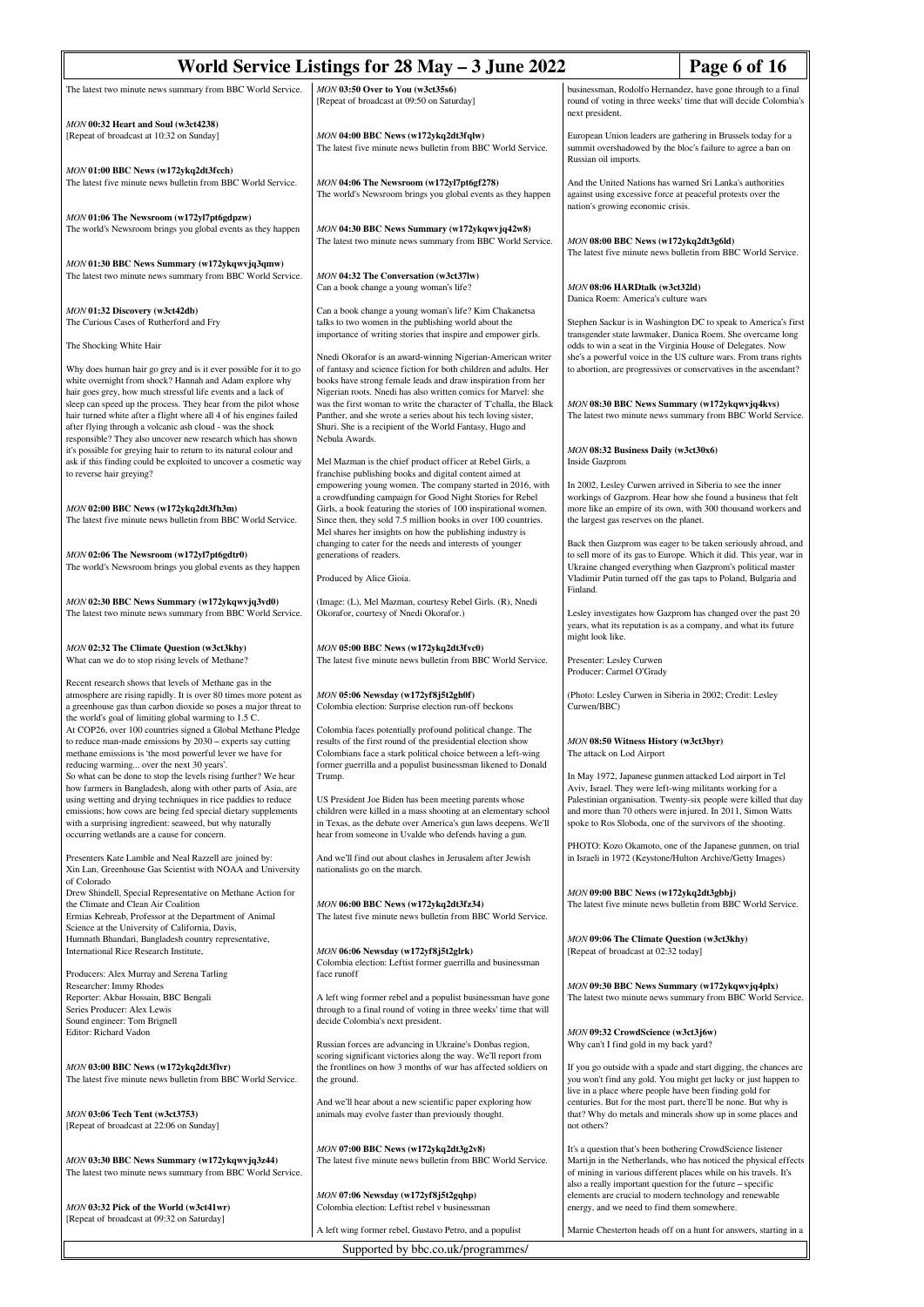| World Service Listings for $28$ May $-3$ June $2022$<br>Page 7 of 16                                                                                                                                                                                                                                    |                                                                                                                                                                                                                                                                      |                                                                                                                                                                                                                                                                                                                                                                                                   |  |
|---------------------------------------------------------------------------------------------------------------------------------------------------------------------------------------------------------------------------------------------------------------------------------------------------------|----------------------------------------------------------------------------------------------------------------------------------------------------------------------------------------------------------------------------------------------------------------------|---------------------------------------------------------------------------------------------------------------------------------------------------------------------------------------------------------------------------------------------------------------------------------------------------------------------------------------------------------------------------------------------------|--|
| Scottish river where gold can sometimes be found. But why is it<br>there, and how did it get there? Marnie goes on a journey<br>through the inner workings of Earth's geology and the upheaval<br>that happens beneath our feet to produce a deposit that's worth                                       | MON 12:50 Witness History (w3ct3byr)<br>[Repeat of broadcast at 08:50 today]                                                                                                                                                                                         | fans but French officials say fans without tickets caused initial<br>crowd problems. We hear from people who witnessed the<br>chaos.                                                                                                                                                                                                                                                              |  |
| mining.<br>On the way she discovers shimmering pools of lithium amongst                                                                                                                                                                                                                                 | MON 13:00 BBC News (w172ykq2dt3gtb1)<br>The latest five minute news bulletin from BBC World Service.                                                                                                                                                                 | In Colombia, a leftist former rebel will face a right-wing<br>populist in a second round of presidential election later this<br>month. We explain the key things to know about the election<br>and the two candidates.<br>And the US Department of Justice will investigate the police<br>response in last week's school shooting in Uvalde, Texas. We<br>get more details from a local reporter. |  |
| the arid beauty of the Atacama Desert, meets researchers who<br>are blasting rocks with lasers and melting them with a flame<br>that's hotter than the surface of the sun, and heads to the bottom<br>of the ocean to encounter strange potato-sized lumps containing<br>every single element on Earth. | MON 13:06 The Newsroom (w172yl7pt6gg4yf)<br>The world's Newsroom brings you global events as they happen                                                                                                                                                             |                                                                                                                                                                                                                                                                                                                                                                                                   |  |
| And maybe, just maybe, she'll also find gold.                                                                                                                                                                                                                                                           | MON 13:30 BBC News Summary (w172ykqwvjq55lf)<br>The latest two minute news summary from BBC World Service.                                                                                                                                                           | (Photo: An aerial view shows oil tank cars and railroad freight)<br>wagons in Omsk, Russia. Credit: Reuters/Alexey Malgavko)                                                                                                                                                                                                                                                                      |  |
| Contributors:<br>Leon Kirk, gold panning expert<br>Holly Elliott, University of Derby<br>Jamie Wilkinson, Natural History Museum, London                                                                                                                                                                | MON 13:32 CrowdScience (w3ct3j6w)<br>[Repeat of broadcast at 09:32 today]                                                                                                                                                                                            | MON 17:00 BBC News (w172ykq2dt3h99k)<br>The latest five minute news bulletin from BBC World Service.                                                                                                                                                                                                                                                                                              |  |
| Corrado Tore, SQM, Chile<br>Yannick Buret, Natural History Museum, London<br>Andrea Koschinsky, Jacobs University, Bremen                                                                                                                                                                               | MON 14:00 BBC News (w172ykq2dt3gy25)<br>The latest five minute news bulletin from BBC World Service.                                                                                                                                                                 | MON 17:06 BBC OS (w172yg1k99fxpnm)<br>Russian troops in Severodonetsk                                                                                                                                                                                                                                                                                                                             |  |
| Presented by Marnie Chesterton<br>Report by Jane Chambers<br>Produced by Ben Motley for the BBC World Service                                                                                                                                                                                           | MON 14:06 Newshour (w172yfbzhzwkh0g)<br>Russian troops close in on Severodonetsk                                                                                                                                                                                     | Russian forces are in the eastern Ukrainian city of<br>Severodonetsk as they continue to try and capture the Donbas<br>region. According to the regional governor, troops are pushing                                                                                                                                                                                                             |  |
| [Image: Hands holding Gold Nuggets. Credit: Getty Images]                                                                                                                                                                                                                                               | Ukraine says Russian troops are closing in on the centre of<br>Severodonetsk -- a key objective in Moscow's offensive to<br>control the whole of the Donbas region. We hear from<br>Ukraine's former deputy defence minister.                                        | toward the centre of the city. Our security correspondent talks<br>through what is happening on the ground in Ukraine.<br>Also, EU leaders are struggling to resolve their differences over                                                                                                                                                                                                       |  |
| MON 10:00 BBC News (w172ykq2dt3gg2n)<br>The latest five minute news bulletin from BBC World Service.                                                                                                                                                                                                    | Also in the programme: Colombia's presidential contenders; and<br>are French crowd control tactics fit for purpose?                                                                                                                                                  | a proposed ban on Russian oil imports. We explain why some<br>countries like Hungary oppose an oil embargo. And our Eastern<br>Europe correspondent, Sarah Rainsford, joins the programme to<br>talk about her reporting from Ukraine.                                                                                                                                                            |  |
| MON 10:06 The Cultural Frontline (w3ct37rf)<br>[Repeat of broadcast at 23:32 on Saturday]                                                                                                                                                                                                               | (Picture: A shelling hole near a destroyed building in the<br>Zaytseve village of the Donetsk region, Ukraine, 29 May 2022.<br>Credit: EPA/STR)                                                                                                                      | We go to Nigeria to find out more about the kidnapping of the<br>head of the Methodist Church who has been abducted along<br>with two other priests.                                                                                                                                                                                                                                              |  |
| MON 10:30 BBC News Summary (w172ykqwvjq4tc1)<br>The latest two minute news summary from BBC World Service.                                                                                                                                                                                              | MON 15:00 BBC News (w172ykq2dt3h1t9)<br>The latest five minute news bulletin from BBC World Service.                                                                                                                                                                 | We bring you up to date with the latest news on the monkeypox<br>virus. Cases have now been reported in 23 countries outside<br>Africa, with 257 confirmed infections.                                                                                                                                                                                                                            |  |
| MON 10:32 Trending (w3ct3bqv)<br>[Repeat of broadcast at 05:32 on Saturday]                                                                                                                                                                                                                             | MON 15:06 HARDtalk (w3ct32ld)<br>[Repeat of broadcast at 08:06 today]                                                                                                                                                                                                | And the US Department of Justice will investigate the police<br>response in last week's school shooting in Uvalde, Texas. We<br>get more details from a local reporter.                                                                                                                                                                                                                           |  |
| MON 10:50 More or Less (w3ct3k4n)<br>[Repeat of broadcast at 05:50 on Saturday]                                                                                                                                                                                                                         | MON 15:30 BBC News Summary (w172ykqwvjq5f2p)<br>The latest two minute news summary from BBC World Service.                                                                                                                                                           | (Photo: Igor Zakharevich, the militant-appointed mayor of<br>Debaltseve, arranges the flags of Russia and the self-proclaimed<br>Donetsk People's Republic at the city administration building of<br>Svitlodarsk. Russia has taken control of the city which is 80 km<br>southwest of Severodonetsk. Credit: EPA/Alessandro Guerra)                                                               |  |
| MON 11:00 BBC News (w172ykq2dt3gkts)<br>The latest five minute news bulletin from BBC World Service.                                                                                                                                                                                                    | MON 15:32 World Business Report (w172yk4lgw8fy7s)<br>EU leaders discuss Russian oil ban                                                                                                                                                                              |                                                                                                                                                                                                                                                                                                                                                                                                   |  |
| MON 11:06 The Newsroom (w172yl7pt6gfxg5)<br>The world's Newsroom brings you global events as they happen                                                                                                                                                                                                | Several European Union countries are holding out against a ban<br>on importing Russian oil. EU leaders have been meeting in<br>Brussels seeking a compromise, which may mean blocking<br>imports by ship but continuing with pipeline imports. Dr Adi                | MON 18:00 BBC News (w172ykq2dt3hf1p)<br>The latest five minute news bulletin from BBC World Service.                                                                                                                                                                                                                                                                                              |  |
| MON 11:30 BBC News Summary (w172ykqwvjq4y35)<br>The latest two minute news summary from BBC World Service.                                                                                                                                                                                              | Imsirovic is an energy analyst who was once head of oil at<br>Gazprom Marketing and Trading, which sold the state-owned<br>Russian energy giant's products around the world. He tells us<br>what he expects to see agreed in Brussels. And the BBC's                 | MON 18:06 Outlook (w3ct34n8)<br>[Repeat of broadcast at 12:06 today]                                                                                                                                                                                                                                                                                                                              |  |
| MON 11:32 The Conversation (w3ct37lw)<br>[Repeat of broadcast at 04:32 today]                                                                                                                                                                                                                           | Lesley Curwen examines the changing role of Gazprom in the<br>global energy markets over the past 20 years. Also in the<br>programme, authorities in Shanghai are to lift the city's two-<br>month lockdown from Wednesday. Don Weinland covers                      | MON 18:50 Witness History (w3ct3byr)<br>[Repeat of broadcast at 08:50 today]                                                                                                                                                                                                                                                                                                                      |  |
| MON 12:00 BBC News (w172ykq2dt3gpkx)<br>The latest five minute news bulletin from BBC World Service.                                                                                                                                                                                                    | Chinese business and finance for The Economist, and explains<br>what everyday life is like in Shanghai right now. Plus, the fast<br>fashion retailer Missguided is on the verge of collapse. Fashion<br>business expert Maria Malone tells us what it says about the | MON 19:00 BBC News (w172ykq2dt3hjst)<br>The latest five minute news bulletin from BBC World Service.                                                                                                                                                                                                                                                                                              |  |
| MON 12:06 Outlook (w3ct34n8)<br>India's first all-women newsroom                                                                                                                                                                                                                                        | state of the global fast fashion industry.<br>Today's edition is presented by Mike Johnson, and produced by                                                                                                                                                          | MON 19:06 The Newsroom (w172yl7pt6ggwf6)<br>The world's Newsroom brings you global events as they happen                                                                                                                                                                                                                                                                                          |  |
| Childhood friends Kavita Bundelkhandi and Meera Devi are<br>two Dalit women defying caste hierarchy to run Khabar<br>Lahariya, India's first and only all-female newsroom. The team<br>are mostly women from marginalised backgrounds, they've                                                          | Sarah Hawkins and Gabriele Shaw.<br>(Picture: A German storage facility for Russian oil. Picture<br>credit: Getty Images.)                                                                                                                                           | MON 19:30 BBC News Summary (w172ykqwvjq5x26)<br>The latest two minute news summary from BBC World Service.                                                                                                                                                                                                                                                                                        |  |
| faced discrimination and even death threats, but have gone on<br>to produce award-winning stories about illegal mining, jungle<br>bandits and the daily lives of rural communities.                                                                                                                     | MON 16:00 BBC News (w172ykq2dt3h5kf)<br>The latest five minute news bulletin from BBC World Service.                                                                                                                                                                 | MON 19:32 Sport Today (w172ygffvlws1rq)<br>2022/05/30 GMT                                                                                                                                                                                                                                                                                                                                         |  |
| In 1977, journalists Pam Zekman and the now late Zay Smith<br>wanted to expose the extraordinary level of corruption in<br>Chicago, so they went undercover and opened a bar. There were<br>photographers hiding in the roof, and staff who were better at                                              | MON 16:06 BBC OS (w172yg1k99fxkxh)<br>EU leaders discuss potential Russian oil ban                                                                                                                                                                                   | BBC sports correspondents tell the story behind today's top<br>sporting news, with interviews and reports from across the<br>world.                                                                                                                                                                                                                                                               |  |
| taking notes than mixing drinks, but it all paid off. As a result<br>of the undercover work there were several criminal indictments<br>and new reforms were brought in to tackle corruption in<br>Chicago. (This interview was first broadcast in 2018.)                                                | EU leaders are struggling to resolve their differences over a<br>proposed ban on Russian oil imports. We explain why some EU<br>countries like Hungary oppose an oil embargo. We also get the                                                                        | MON 20:00 BBC News (w172ykq2dt3hnjy)<br>The latest five minute news bulletin from BBC World Service.                                                                                                                                                                                                                                                                                              |  |
| Get in touch: outlook@bbc.com                                                                                                                                                                                                                                                                           | latest on the situation in eastern Ukraine where Russians troops<br>are attempting to take the city of Severodonetsk. And our<br>Eastern Europe correspondent, Sarah Rainsford, joins the                                                                            | MON 20:06 The Climate Question (w3ct3khy)<br>[Repeat of broadcast at 02:32 today]                                                                                                                                                                                                                                                                                                                 |  |
| Presenter: Emily Webb                                                                                                                                                                                                                                                                                   | programme to talk about reporting in Ukraine.                                                                                                                                                                                                                        |                                                                                                                                                                                                                                                                                                                                                                                                   |  |
| (Photo: Kavita Bundelkhandi and Meera Devi. Credit: Chambal<br>Media)                                                                                                                                                                                                                                   | France's sports ministry is hosting a meeting of security and<br>football officials after Saturday's chaos in the Champions<br>League final between Liverpool and Real Madrid in Paris.<br>Police have been criticised for firing pepper and tear gas on             | MON 20:30 BBC News Summary (w172ykqwvjq60tb)<br>The latest two minute news summary from BBC World Service.                                                                                                                                                                                                                                                                                        |  |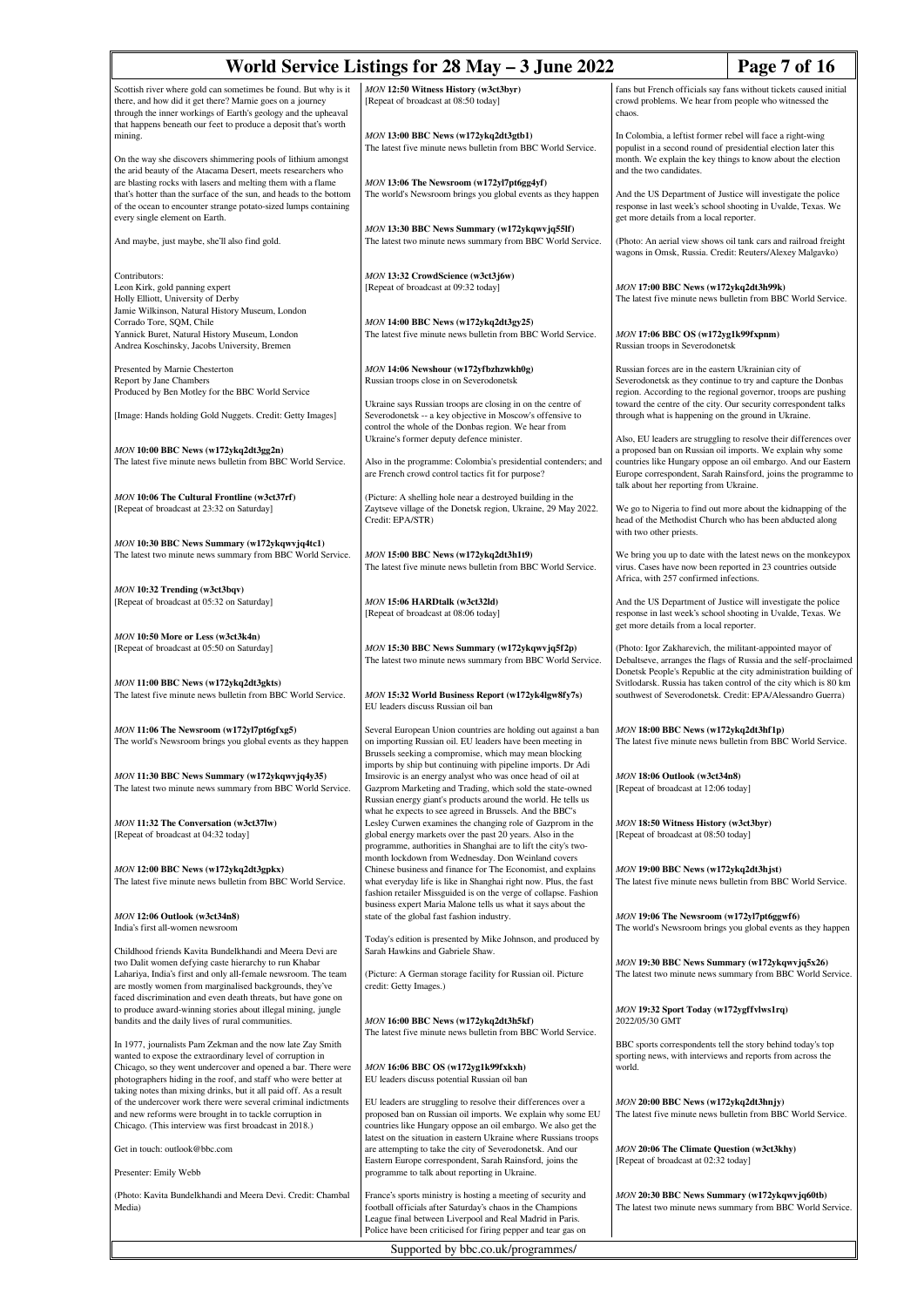| World Service Listings for 28 May - 3 June 2022                                                                                                                                                                                                                                                                                                                                              |                                                                                                                                                                                                                                                                                                                       |                                                                                                                                                                                                                                                                                                                                                                                                                                                                         | Page 8 of 16                                                                                                                       |
|----------------------------------------------------------------------------------------------------------------------------------------------------------------------------------------------------------------------------------------------------------------------------------------------------------------------------------------------------------------------------------------------|-----------------------------------------------------------------------------------------------------------------------------------------------------------------------------------------------------------------------------------------------------------------------------------------------------------------------|-------------------------------------------------------------------------------------------------------------------------------------------------------------------------------------------------------------------------------------------------------------------------------------------------------------------------------------------------------------------------------------------------------------------------------------------------------------------------|------------------------------------------------------------------------------------------------------------------------------------|
| MON 20:32 Discovery (w3ct42fx)                                                                                                                                                                                                                                                                                                                                                               | and LA Lakers co-owner.                                                                                                                                                                                                                                                                                               | TUE 03:50 Witness History (w3ct3byr)                                                                                                                                                                                                                                                                                                                                                                                                                                    |                                                                                                                                    |
| The Curious Cases of Rutherford and Fry<br>The Turn of the Tide                                                                                                                                                                                                                                                                                                                              | Elsewhere, Shanghai is preparing to lift its strict Covid<br>lockdown measures. And the Colombian presidential election                                                                                                                                                                                               | [Repeat of broadcast at 08:50 on Monday]                                                                                                                                                                                                                                                                                                                                                                                                                                |                                                                                                                                    |
| Mathematician Hannah Fry and geneticist Adam Rutherford                                                                                                                                                                                                                                                                                                                                      | goes to a surprise run-off.                                                                                                                                                                                                                                                                                           | TUE 04:00 BBC News (w172ykq2dt3jmhz)<br>The latest five minute news bulletin from BBC World Service.                                                                                                                                                                                                                                                                                                                                                                    |                                                                                                                                    |
| investigate your everyday science queries. Today, they get stuck<br>into two questions about tides. Lynn Godson wants to know why<br>isn't high tide at the same time at all points around the coast?<br>Whilst Tim Mosedale asks, could we ever harness tidal power<br>commercially?                                                                                                        | (Photo: Todd Boehly after Chelsea v Watford match. Credit:<br>Andrew Couldridge/Reuters)                                                                                                                                                                                                                              | TUE 04:06 The Newsroom (w172yl7pt6ghz4c)<br>The world's Newsroom brings you global events as they happen                                                                                                                                                                                                                                                                                                                                                                |                                                                                                                                    |
| Did you think tides are caused by the pull of the Moon? And<br>that they come in and out twice a day? Well, yes, that's true but                                                                                                                                                                                                                                                             | TUESDAY 31 MAY 2022                                                                                                                                                                                                                                                                                                   | TUE 04:30 BBC News Summary (w172ykqwvjq6zsc)                                                                                                                                                                                                                                                                                                                                                                                                                            |                                                                                                                                    |
| it turns out there's so much more to it than that, especially here<br>in the UK, which has the second largest tidal range in the world<br>at the Severn Estuary near Bristol, coming in at an average of                                                                                                                                                                                     | TUE 00:00 BBC News (w172ykq2dt3j4jg)<br>The latest five minute news bulletin from BBC World Service.                                                                                                                                                                                                                  | The latest two minute news summary from BBC World Service.                                                                                                                                                                                                                                                                                                                                                                                                              |                                                                                                                                    |
| 15 metres (50ft in old money). But why should high and low<br>tide times be so different even in places that are relatively close<br>to each other?                                                                                                                                                                                                                                          | TUE 00:06 The History Hour (w3ct3916)<br>[Repeat of broadcast at 20:06 on Sunday]                                                                                                                                                                                                                                     | TUE 04:32 In the Studio (w3ct3jhy)<br>Paco Peña: Flamenco from our elders                                                                                                                                                                                                                                                                                                                                                                                               |                                                                                                                                    |
| The answer partly lies in something called bathymetry (which<br>has more to do with baths than you might think - well basins at<br>any rate). As for harnessing sea power, there are some<br>ambitious projects currently in development and predictions<br>that wave and tidal could make up as much as 15 percent of the<br>UK's energy needs in future. But how realistic is this and how | TUE 01:00 BBC News (w172ykq2dt3j88l)<br>The latest five minute news bulletin from BBC World Service.<br>TUE 01:06 Business Matters (w172ydpcwwrk8nh)                                                                                                                                                                  | Paco Peña, regarded as one of the world's foremost traditional<br>flamenco players, is coming back to Sadler's Wells Theatre in<br>London with Solera, his new flamenco show, devised in<br>collaboration with long-time friend and theatre director Jude<br>Kelly. Their work aims to showcase the raw talent of young<br>artists, tempered by the understated authority of an older, wiser<br>generation.                                                             |                                                                                                                                    |
| do you ensure that your power generators can survive the<br>rigours of the ocean - storms, saltwater and all those pesky                                                                                                                                                                                                                                                                     | EU agrees on Russian oil import ban                                                                                                                                                                                                                                                                                   |                                                                                                                                                                                                                                                                                                                                                                                                                                                                         |                                                                                                                                    |
| barnacles?<br>To help answer these queries, Hannah and Adam are joined by<br>Physicist and Oceanographer, Helen Czerski and Professor<br>Deborah Greaves OBE, who heads up the COAST lab at the                                                                                                                                                                                              | The European Union council president, Charles Michel, has<br>confirmed that the EU has agreed to ban more than two thirds<br>of Russian oil imports. The block also agreed on measures<br>targeting Russia's largest bank and three state-owned<br>broadcasters.                                                      | Solera, the title of this production, refers to the solera process<br>of ageing liquids such as wine. Andalucía, in Southern Spain,<br>where Paco was born, has for generations produced fine wines<br>using a method that stacks oak barrels in several layers. Young<br>wine enters the highest barrel and given time flows down,<br>nurturing its best qualities, until what remains is a delicious<br>wine that can only be achieved with age. The mature solera of |                                                                                                                                    |
| University of Plymouth which studies marine renewable energy<br>technologies.                                                                                                                                                                                                                                                                                                                | Elsewhere, Chelsea Football Club is sold for more than \$5<br>billion US dollars to an American investment consortium led by<br>Todd Boehly.                                                                                                                                                                          | the older generations enriches and refines the best qualities<br>handed down to the young.                                                                                                                                                                                                                                                                                                                                                                              |                                                                                                                                    |
| MON 21:00 BBC News (w172ykq2dt3hs92)<br>The latest five minute news bulletin from BBC World Service.                                                                                                                                                                                                                                                                                         | Sam Fenwick is joined by University of Maryland economist                                                                                                                                                                                                                                                             |                                                                                                                                                                                                                                                                                                                                                                                                                                                                         | Flamenco is not a written tradition, but one handed down from<br>one generation to the next, constantly striving to find different |
| MON 21:06 Newshour (w172yfbzhzwlb7c)<br>EU seek to resolve differences over Russian oil ban                                                                                                                                                                                                                                                                                                  | Peter Morici and entrepreneur and real estate investor Kanwal<br>Malik in Karachi, Pakistan, to discuss the big business stories of<br>the day.                                                                                                                                                                       | ways to express; the best of performances will incorporate part<br>of what has been created before by the great practitioners of the<br>past.                                                                                                                                                                                                                                                                                                                           |                                                                                                                                    |
| European Union leaders gathered in Brussels are struggling to<br>resolve their differences over a proposed ban on imports of<br>Russian oil.                                                                                                                                                                                                                                                 | (Image: European Council Meet In Brussels For Special<br>Meeting. Credit: Getty Images)                                                                                                                                                                                                                               | Presenter/Producer: Mohini Patel<br>Service                                                                                                                                                                                                                                                                                                                                                                                                                             | Executive Produced by Rebecca Armstrong for the BBC World                                                                          |
| Also on the programme, Moscow is carrying out huge artillery<br>bombardments to try to capture Severodonetsk and gain control<br>of the entire Luhansk region. We speak to a journalist, newly                                                                                                                                                                                               | TUE 02:00 BBC News (w172ykq2dt3jd0q)<br>The latest five minute news bulletin from BBC World Service.                                                                                                                                                                                                                  | TUE 05:00 BBC News (w172ykq2dt3jr83)                                                                                                                                                                                                                                                                                                                                                                                                                                    | The latest five minute news bulletin from BBC World Service.                                                                       |
| returned from the front line. And, a strange protest of the art<br>world as the Mona Lisa is smeared with cake.                                                                                                                                                                                                                                                                              | TUE 02:06 The Newsroom (w172yl7pt6ghqn3)<br>The world's Newsroom brings you global events as they happen                                                                                                                                                                                                              | TUE 05:06 Newsday (w172yf8j5t2kcxj)<br>Live news, business and sport from around the world.                                                                                                                                                                                                                                                                                                                                                                             |                                                                                                                                    |
| (Photo: French President Emmanuel Macron attends the<br>European Union leaders summit on Russian oil - Brussels,<br>Belgium 30/05/2022 30/05/2022 Reuters)                                                                                                                                                                                                                                   | TUE 02:30 BBC News Summary (w172ykqwvjq6r93)<br>The latest two minute news summary from BBC World Service.                                                                                                                                                                                                            | TUE 06:00 BBC News (w172ykq2dt3jw07)<br>The latest five minute news bulletin from BBC World Service.                                                                                                                                                                                                                                                                                                                                                                    |                                                                                                                                    |
| MON 22:00 BBC News (w172ykq2dt3hx16)<br>The latest five minute news bulletin from BBC World Service.                                                                                                                                                                                                                                                                                         | TUE 02:32 The Documentary (w3ct42fz)<br>Guarding the art                                                                                                                                                                                                                                                              | TUE 06:06 Newsday (w172yf8j5t2khnn)<br>Live news, business and sport from around the world.                                                                                                                                                                                                                                                                                                                                                                             |                                                                                                                                    |
| MON 22:06 HARDtalk (w3ct32ld)                                                                                                                                                                                                                                                                                                                                                                | Baltimore Museum of Art is hosting a bold and ground-<br>breaking exhibition curated entirely by 17 members of the its                                                                                                                                                                                                |                                                                                                                                                                                                                                                                                                                                                                                                                                                                         |                                                                                                                                    |
| [Repeat of broadcast at 08:06 today]                                                                                                                                                                                                                                                                                                                                                         | security staff.                                                                                                                                                                                                                                                                                                       | TUE 07:00 BBC News (w172ykq2dt3jzrc)                                                                                                                                                                                                                                                                                                                                                                                                                                    | The latest five minute news bulletin from BBC World Service.                                                                       |
| MON 22:30 BBC News Summary (w172ykqwvjq689l)<br>The latest two minute news summary from BBC World Service.                                                                                                                                                                                                                                                                                   | Broadcaster and art expert Alvin Hall goes behind the scenes to<br>meet some of the guards working on the show, as they begin to<br>install the pieces in the gallery.                                                                                                                                                | TUE 07:06 Newsday (w172yf8j5t2kmds)<br>Live news, business and sport from around the world.                                                                                                                                                                                                                                                                                                                                                                             |                                                                                                                                    |
| MON 22:32 The Conversation (w3ct37lw)<br>[Repeat of broadcast at 04:32 today]                                                                                                                                                                                                                                                                                                                | It has been more than a year-long process, assisted by the<br>museum's chief curator Asma Naeem and mentor Dr Lowery<br>Stokes Sims. Their choices for the show are deeply personal<br>and reflect not only their rich knowledge of art, bur their wide<br>range of interests and concerns outside of museum security | TUE 08:00 BBC News (w172ykq2dt3k3hh)                                                                                                                                                                                                                                                                                                                                                                                                                                    | The latest five minute news bulletin from BBC World Service.                                                                       |
| MON 23:00 BBC News (w172ykq2dt3j0sb)<br>The latest five minute news bulletin from BBC World Service.                                                                                                                                                                                                                                                                                         | work, including poetry, opera, mythology, and social justice.<br>The guards also offer their perspectives and insights on the                                                                                                                                                                                         | TUE 08:06 People Fixing The World (w3ct3j2d)<br>Safer cities for women                                                                                                                                                                                                                                                                                                                                                                                                  |                                                                                                                                    |
| MON 23:06 The Newsroom (w172yrwtyqt70tx)<br>The world's Newsroom brings you global events as they happen                                                                                                                                                                                                                                                                                     | museum's collections, explain their relationship to the pieces<br>they watch over 24 hours a day, and what they have learned<br>through their daily interactions with visitors.<br>Presenter: Alvin Hall                                                                                                              | is a global issue. According to one survey, 84% of women in<br>cities around the world reported being harassed on the street<br>before the age of 17; half of respondents said they had been                                                                                                                                                                                                                                                                            | Street harassment and violence against women in public spaces                                                                      |
| MON 23:20 Sports News (w172ygh2r2353tm)<br>BBC Sport brings you all the latest stories and results from<br>around the world.                                                                                                                                                                                                                                                                 | Producer: Victoria Ferran<br>A Just Radio production for the BBC World Service                                                                                                                                                                                                                                        | groped or fondled.<br>It's acknowledged that intimidating, violent behaviour from                                                                                                                                                                                                                                                                                                                                                                                       |                                                                                                                                    |
| MON 23:30 BBC News Summary (w172ykqwvjq6d1q)<br>The latest two minute news summary from BBC World Service.                                                                                                                                                                                                                                                                                   | (Photo: Man Pointing sculpture in the Baltimore Museum of<br>Art. Credit: Jeffrey Greenberg/Universal Images Group/Getty<br>Images)                                                                                                                                                                                   | of women and girls in cities now?                                                                                                                                                                                                                                                                                                                                                                                                                                       | men needs to stop, but what can be done to improve the safety<br>We look at initiatives that allow women to tell authorities what  |
| MON 23:32 World Business Report (w172yk5dxlw56n3)<br>Sale of Chelsea FC confirmed                                                                                                                                                                                                                                                                                                            | TUE 03:00 BBC News (w172ykq2dt3jhrv)<br>The latest five minute news bulletin from BBC World Service.                                                                                                                                                                                                                  | safer, plus some new technologies that might help in an<br>emergency.                                                                                                                                                                                                                                                                                                                                                                                                   | changes to make to the fabric of their cities to make them feel                                                                    |
| Chelsea Football Club is sold for more than \$5 billion US<br>dollars to an American investment consortium led by Todd<br>Boehly. We ask what it means for the club and what the post-<br>Roman Abramovich era might look like under the LA Dodgers                                                                                                                                          | TUE 03:06 Outlook (w3ct34n8)<br>[Repeat of broadcast at 12:06 on Monday]                                                                                                                                                                                                                                              | Presenter: Myra Anubi<br>Reporter: Dima Babilie<br>Producer: William Kremer<br>Executive producer: Tom Colls<br>Editor: Penny Murphy                                                                                                                                                                                                                                                                                                                                    |                                                                                                                                    |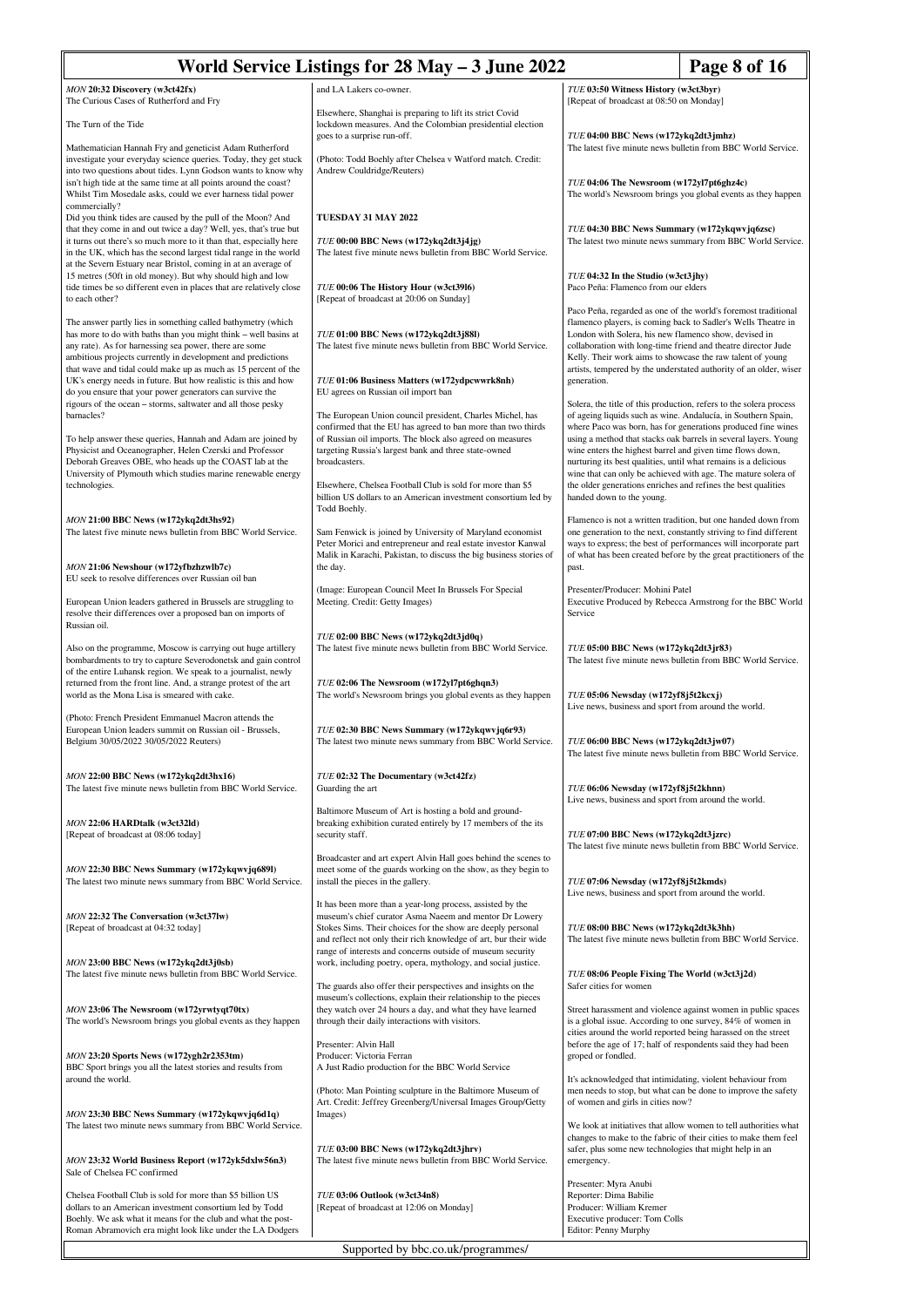| World Service Listings for 28 May - 3 June 2022                                                                                                                                                                                                             |                                                                                                                                                                                                                                                                                                                                  |                                                                                                                                                                                                                                                             | Page 9 of 16                                                                                                                      |
|-------------------------------------------------------------------------------------------------------------------------------------------------------------------------------------------------------------------------------------------------------------|----------------------------------------------------------------------------------------------------------------------------------------------------------------------------------------------------------------------------------------------------------------------------------------------------------------------------------|-------------------------------------------------------------------------------------------------------------------------------------------------------------------------------------------------------------------------------------------------------------|-----------------------------------------------------------------------------------------------------------------------------------|
| Image: Silhouette of a women (Getty Images)                                                                                                                                                                                                                 | Donna McLean has written a book, it's called Small Town Girl.                                                                                                                                                                                                                                                                    | TUE 16:06 BBC OS (w172yg1k99g0gtl)<br>Ukraine: Oil embargo on Russia                                                                                                                                                                                        |                                                                                                                                   |
| TUE 08:30 BBC News Summary (w172ykqwvjq7grw)<br>The latest two minute news summary from BBC World Service.                                                                                                                                                  | Presenter: Emily Webb<br>Producer: Fiona Woods<br>Get in touch: outlook@bbc.com                                                                                                                                                                                                                                                  | European Union leaders have agreed on a partial ban of Russian<br>oil imports. We hear about the impact in Russia and Europe.                                                                                                                               |                                                                                                                                   |
| TUE 08:32 Business Daily (w3ct3167)<br>Online advertising fraud                                                                                                                                                                                             | (Photo: Donna with her ex-fiancé. Credit: Donna McLean)                                                                                                                                                                                                                                                                          | As the fight for the eastern city of Severodonetsk in Ukraine<br>continues, there are reports that thousands of people remain<br>caught in the crossfire. We hear from Ukrainians who are from                                                              |                                                                                                                                   |
| The global online ad racket; Ed Butler investigates how<br>criminals are ripping off advertising firms to the tune of billions<br>every year.                                                                                                               | TUE 12:50 Witness History (w3ct3c38)<br>[Repeat of broadcast at 08:50 today]                                                                                                                                                                                                                                                     | the city.<br>We also bring together three journalists from the US, Israel and<br>India to hear how they and the media in their countries are                                                                                                                |                                                                                                                                   |
| Andrew Lissimore the CEO of a Canadian company that sells<br>high-end headphones tells us what happened when he hired an<br>ad-tech firm to organise targeted advertising for his website.                                                                  | TUE 13:00 BBC News (w172ykq2dt3kq74)<br>The latest five minute news bulletin from BBC World Service.                                                                                                                                                                                                                             | covering the war.<br>In Canada, the government is proposing a new law that would<br>freeze private ownership of all short-barrelled firearms. We<br>find out about gun ownership in Canada, and get some reaction                                           |                                                                                                                                   |
| Ad fraud expert, Augustine Fou explains that the problems with<br>digital advertising really began about a decade ago, when<br>advertisers stopped selling their ads directly to publishing                                                                 | TUE 13:06 The Newsroom (w172yl7pt6gk1vj)<br>The world's Newsroom brings you global events as they happen                                                                                                                                                                                                                         | to what is being proposed.                                                                                                                                                                                                                                  | We hear about a new report suggesting that claims about carbon                                                                    |
| websites and used ad exchanges instead. We also hear from a<br>former hacker who now advises companies on how to keep<br>hackers and fraudsters at bay.                                                                                                     | TUE 13:30 BBC News Summary (w172ykqwvjq82hj)<br>The latest two minute news summary from BBC World Service.                                                                                                                                                                                                                       | neutral 2022 World Cup in Qatar are "misleading".                                                                                                                                                                                                           | (Photo: High Representative of the European Union for Foreign<br>Affairs and Security Policy Josep Borrell arrives for the second |
| Presenter / producer: Ed Butler<br>Image: Online business marketing; Credit: Getty                                                                                                                                                                          | TUE 13:32 Discovery (w3ct42fx)<br>[Repeat of broadcast at 20:32 on Monday]                                                                                                                                                                                                                                                       | day of a European Union leaders summit on Russian oil<br>sanctions in response to invasion of Ukraine, Brussels, 31 May,<br>2022. Credit: Johanna Geron/Reuters)                                                                                            |                                                                                                                                   |
| TUE 08:50 Witness History (w3ct3c38)<br>Civil Rights activist Ida B Wells                                                                                                                                                                                   | TUE 14:00 BBC News (w172ykq2dt3ktz8)<br>The latest five minute news bulletin from BBC World Service.                                                                                                                                                                                                                             | TUE 17:00 BBC News (w172ykq2dt3l66n)                                                                                                                                                                                                                        | The latest five minute news bulletin from BBC World Service.                                                                      |
| In March 2022 a law was passed in the United States making<br>lynching a federal crime - nearly 120 years after the first<br>attempts to introduce legislation. The pioneering African-<br>American journalist Ida B Wells first campaigned for the         | TUE 14:06 Newshour (w172yfbzhzwncxk)<br>Fresh EU sanction on Russia                                                                                                                                                                                                                                                              | TUE 17:06 BBC OS (w172yg1k99g0lkq)<br>Canada plans ban on handgun sales                                                                                                                                                                                     |                                                                                                                                   |
| change in the 1890s after realising the horror of lynching taking<br>place across the country. Laura Jones has been speaking to her<br>great-granddaughter Michelle Duster.<br>PHOTO: Ida B Wells in 1920 (Chicago History Museum/Getty                     | Weeks of negotiations among EU member states have yielded a<br>partial ban on oil imports from Russia with Hungary, the Czech<br>Republic and Slovakia remaining exempt from the embargo.<br>We discuss its implications.                                                                                                        | In Canada, the government is proposing a new law that will<br>freeze private ownership of all short-barrelled firearms. We<br>find out more about gun ownership in the country, and get some<br>reaction to what is being proposed.                         |                                                                                                                                   |
| Images)<br>TUE 09:00 BBC News (w172ykq2dt3k77m)                                                                                                                                                                                                             | Also on the programme; Canada reviews its gun laws following<br>the recent shooting at a school in neighbouring US and is coffee<br>good for you - we take a look at the latest research that says                                                                                                                               | One week after the shooting in Texas, Uvalde prepares for<br>funerals for 21 victims killed at Robb Elementary School. We'll<br>hear from a mother and father who lost their daughter in the                                                                |                                                                                                                                   |
| The latest five minute news bulletin from BBC World Service.                                                                                                                                                                                                | yes!                                                                                                                                                                                                                                                                                                                             | shooting.                                                                                                                                                                                                                                                   |                                                                                                                                   |
| TUE 09:06 The Documentary (w3ct42fz)<br>[Repeat of broadcast at 02:32 today]                                                                                                                                                                                | (Photo: European Commission President Ursula von der Leyen<br>at European Union leaders summit; Credit: Johanna<br>Geron/Reuters)                                                                                                                                                                                                | As the fight for the eastern city of Severodonetsk in Ukraine<br>continues, there are reports that thousands of people remain<br>caught in the crossfire. We'll hear from Ukrainians who are<br>from Severodonetsk - some with relatives still in the city. |                                                                                                                                   |
| TUE 09:30 BBC News Summary (w172ykqwvjq7lj0)<br>The latest two minute news summary from BBC World Service.                                                                                                                                                  | TUE 15:00 BBC News (w172ykq2dt3kyqd)<br>The latest five minute news bulletin from BBC World Service.                                                                                                                                                                                                                             | Japan is on course to allow an abortion pill but women could be<br>forced to seek their partner's consent before being prescribed it.<br>We hear reaction from women in Japan.                                                                              |                                                                                                                                   |
| TUE 09:32 Discovery (w3ct42fx)<br>[Repeat of broadcast at 20:32 on Monday]                                                                                                                                                                                  | TUE 15:06 People Fixing The World (w3ct3j2d)<br>[Repeat of broadcast at 08:06 today]                                                                                                                                                                                                                                             | (Photo: Canadian Prime Minister, Justin Trudeau, proposes a<br>total ban on the buying and selling of all handguns. Credit:<br>Reuters)                                                                                                                     |                                                                                                                                   |
| TUE 10:00 BBC News (w172ykq2dt3kbzr)<br>The latest five minute news bulletin from BBC World Service.                                                                                                                                                        | TUE 15:30 BBC News Summary (w172ykqwvjq89zs)<br>The latest two minute news summary from BBC World Service.                                                                                                                                                                                                                       | TUE 18:00 BBC News (w172ykq2dt3l9ys)<br>The latest five minute news bulletin from BBC World Service.                                                                                                                                                        |                                                                                                                                   |
| TUE 10:06 The Arts Hour (w3ct3904)<br>[Repeat of broadcast at 20:06 on Saturday]                                                                                                                                                                            | TUE 15:32 World Business Report (w172yk7w7sp91w1)<br>EU secures compromise on Russian oil imports                                                                                                                                                                                                                                | TUE 18:06 Outlook (w3ct352t)<br>[Repeat of broadcast at 12:06 today]                                                                                                                                                                                        |                                                                                                                                   |
| TUE 11:00 BBC News (w172ykq2dt3kgqw)<br>The latest five minute news bulletin from BBC World Service.                                                                                                                                                        | The EU says it will block most Russian oil imports by the end<br>of 2022 to punish Russia. The deal blocks delivery of Russian<br>oil by sea, but leaves open a pipeline to countries resisting<br>action, including Hungary. Chris Weafer is chief executive of<br>the business consultancy Macro Advisory in Moscow, and tells | TUE 18:50 Witness History (w3ct3c38)<br>[Repeat of broadcast at 08:50 today]                                                                                                                                                                                |                                                                                                                                   |
| TUE 11:06 The Newsroom (w172yl7pt6gjtc8)<br>The world's Newsroom brings you global events as they happen                                                                                                                                                    | us what the likely impact will be in Russia. Also in the<br>programme, Israel has signed a free trade agreement with the<br>United Arab Emirates, which is its first major such deal with an<br>Arab country. Dorian Barak is co-founder of the UAE-Israel                                                                       | TUE 19:00 BBC News (w172ykq2dt3lfpx)                                                                                                                                                                                                                        | The latest five minute news bulletin from BBC World Service.                                                                      |
| TUE 11:30 BBC News Summary (w172ykqwvjq7v08)<br>The latest two minute news summary from BBC World Service.                                                                                                                                                  | Business Council, and gives us his reaction to the news. The<br>BBC's Devina Gupta reports on power shortages in India, where<br>a massive heatwave has led to a surge in demand for electricity.<br>We have a special report from the BBC's Ed Butler on how                                                                    | TUE 19:06 The Newsroom (w172yl7pt6gksb9)                                                                                                                                                                                                                    | The world's Newsroom brings you global events as they happen                                                                      |
| TUE 11:32 In the Studio (w3ct3jhy)<br>[Repeat of broadcast at 04:32 today]                                                                                                                                                                                  | criminals are exploiting the global online advertising market to<br>rip off advertisers. Plus, in a bid to prevent the creeping<br>anglicisation of the French language, officials and businesses in                                                                                                                             | TUE 19:30 BBC News Summary (w172ykqwvjq8sz9)                                                                                                                                                                                                                | The latest two minute news summary from BBC World Service.                                                                        |
| TUE 12:00 BBC News (w172ykq2dt3klh0)<br>The latest five minute news bulletin from BBC World Service.                                                                                                                                                        | France are being told to stop using words in the gaming world,<br>like eSports, that have been borrowed from English. We get the<br>perspective of Andrew Gallix, a translator and author who<br>teaches English at the Sorbonne in Paris.                                                                                       | TUE 19:32 Sport Today (w172ygffvlwvynt)<br>2022/05/31 GMT                                                                                                                                                                                                   |                                                                                                                                   |
| TUE 12:06 Outlook (w3ct352t)<br>We need to talk about Carlo                                                                                                                                                                                                 | Today's edition is presented by Mike Johnson, and produced by<br>Sarah Hawkins, Gabriele Shaw and Elizabeth Hotson.                                                                                                                                                                                                              | BBC sports correspondents tell the story behind today's top<br>sporting news, with interviews and reports from across the<br>world.                                                                                                                         |                                                                                                                                   |
| Donna discovers her ex fiancé's secret life. When Donna met<br>Carlo at an anti-war protest she immediately fell for him. They<br>just had so much in common, particularly their left-wing<br>politics. When he moved into her flat she discovered they had | (Picture: Ursula von der Leyen discusses the EU Russian oil<br>restrictions. Picture credit: Getty Images.)                                                                                                                                                                                                                      | TUE 20:00 BBC News (w172ykq2dt3lkg1)                                                                                                                                                                                                                        | The latest five minute news bulletin from BBC World Service.                                                                      |
| all the same books - it was as if they were fated to be together.<br>Donna couldn't believe her luck! There was just one thing that<br>bothered her - he'd never introduced her to his family or<br>friends.                                                | TUE 16:00 BBC News (w172ykq2dt3l2gj)<br>The latest five minute news bulletin from BBC World Service.                                                                                                                                                                                                                             | TUE 20:06 The Documentary (w3ct42fz)<br>[Repeat of broadcast at 02:32 today]                                                                                                                                                                                |                                                                                                                                   |
|                                                                                                                                                                                                                                                             | Supported by bbc.co.uk/programmes/                                                                                                                                                                                                                                                                                               |                                                                                                                                                                                                                                                             |                                                                                                                                   |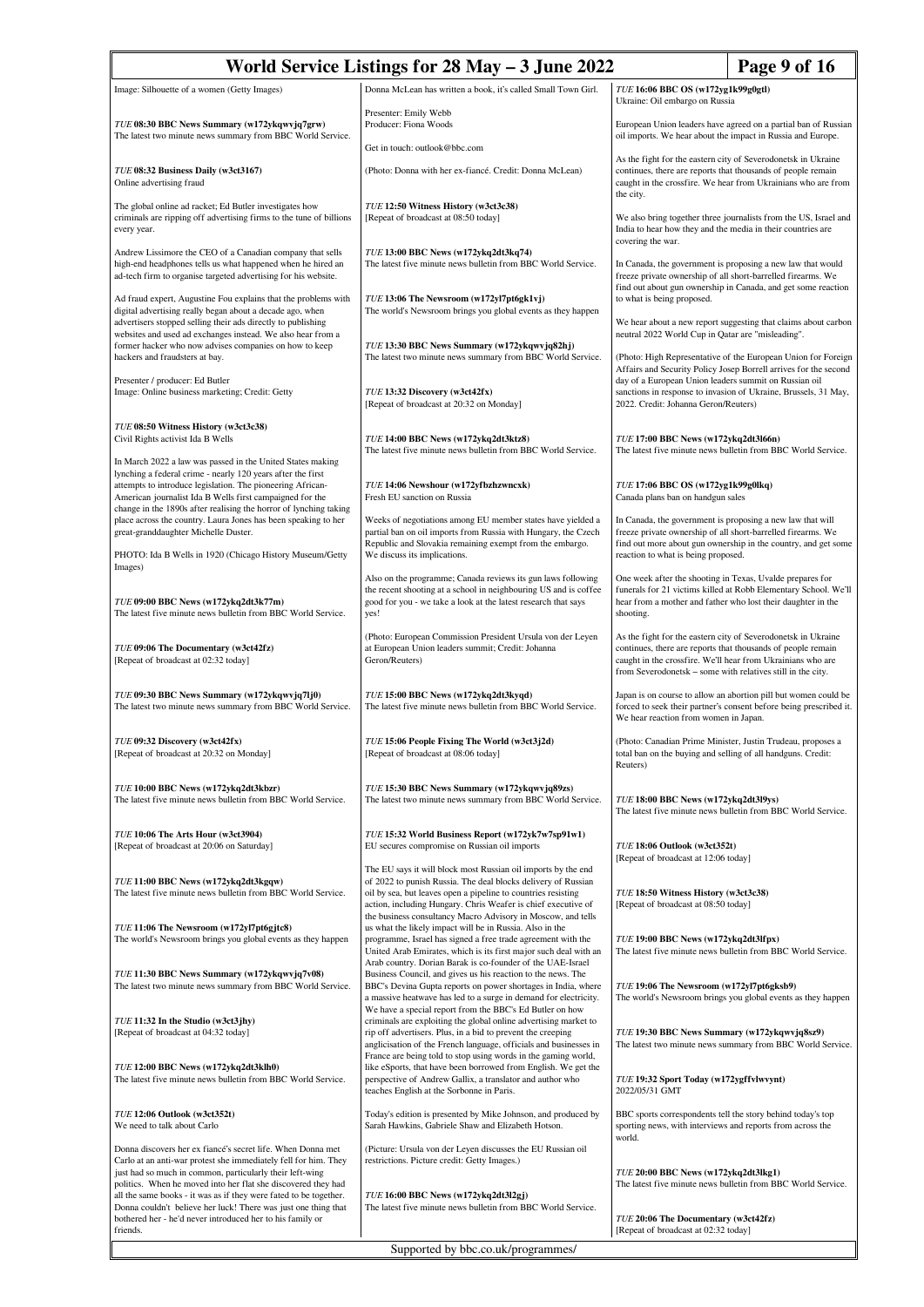|                                                                                                                                                                                                                                                                                                                                  | World Service Listings for 28 May - 3 June 2022                                                                                                                                                                                                                                                                                                                             | Page 10 of 16                                                                                                                                                                                                                                              |  |
|----------------------------------------------------------------------------------------------------------------------------------------------------------------------------------------------------------------------------------------------------------------------------------------------------------------------------------|-----------------------------------------------------------------------------------------------------------------------------------------------------------------------------------------------------------------------------------------------------------------------------------------------------------------------------------------------------------------------------|------------------------------------------------------------------------------------------------------------------------------------------------------------------------------------------------------------------------------------------------------------|--|
| TUE 20:30 BBC News Summary (w172ykqwvjq8xqf)                                                                                                                                                                                                                                                                                     | TUE 23:32 World Business Report (w172yk8ppj90b8c)                                                                                                                                                                                                                                                                                                                           | WED 03:50 Witness History (w3ct3c38)                                                                                                                                                                                                                       |  |
| The latest two minute news summary from BBC World Service.                                                                                                                                                                                                                                                                       | Russia cuts gas supplies to more of Europe                                                                                                                                                                                                                                                                                                                                  | [Repeat of broadcast at 08:50 on Tuesday]                                                                                                                                                                                                                  |  |
| TUE 20:32 Digital Planet (w3ct31yd)<br>Data-driven football                                                                                                                                                                                                                                                                      | The Russian energy giant, Gazprom, is to cut gas supplies to the<br>Netherlands and Denmark. Both countries have refused to pay<br>in roubles and it follows an earlier decision from the EU to<br>block most Russian oil imports by the end of the year. The                                                                                                               | WED 04:00 BBC News (w172ykq2dt3mjf2)<br>The latest five minute news bulletin from BBC World Service.                                                                                                                                                       |  |
| Data-Driven football<br>With the end of this year's Premier League season and the<br>Champion's League final in the last two weekends, viewers<br>around the world were cheering on their favourite teams. While                                                                                                                 | Dutch Prime Minister, Mark Rutte, is playing down the<br>potential impact though. Elsewhere, consumer groups in 18<br>European countries back a report calling gaming loot boxes<br>"exploitative." We also hear about the impact of Sri Lanka's                                                                                                                            | WED 04:06 The Newsroom (w172yl7pt6glw1g)<br>The world's Newsroom brings you global events as they happen                                                                                                                                                   |  |
| the rules of football may not have changed much in recent<br>years, there is one thing that has: the amount of data. Coaches<br>and teams can now examine player performance and statistics in<br>great detail. Has this transformed the way the game is played?<br>Gareth chats to Ruben Saavedra, CEO of Metrica Sports, which | economic crisis on the country's hospitals. (Image:RUSSIA-<br>UKRAINE-CONFLICT-ENERGY-GAS-EU. Credit: Getty<br>Images)                                                                                                                                                                                                                                                      | WED 04:30 BBC News Summary (w172ykqx6t0fqym)<br>The latest two minute news summary from BBC World Service.                                                                                                                                                 |  |
| uses software to analyse videos of football games, and we hear<br>from John Muller, a sports journalist at The Athletic, and Jordi<br>Mompart, Director of Research and Analytics at FC Barcelona.                                                                                                                               | WEDNESDAY 01 JUNE 2022                                                                                                                                                                                                                                                                                                                                                      | WED 04:32 The Documentary (w3ct42bs)<br>Don't log off: Roads less travelled                                                                                                                                                                                |  |
| The tech behind the ABBAtars<br>ABBA's show opened this week in London, using digitally<br>created avatars of their younger selves. Ghislaine tells Gareth                                                                                                                                                                       | WED 00:00 BBC News (w172ykq2dt3m1fk)<br>The latest five minute news bulletin from BBC World Service.                                                                                                                                                                                                                                                                        | Alan speaks with Shugofa, an Afghan refugee now living in<br>Rome. He also reconnects with Leo in Moldova, who last spoke<br>with Alan eight years ago and has been on several important<br>journeys since then. As well as them he meets Maureen, a nurse |  |
| about the cutting-edge tech that makes this performance<br>possible and where else it might be used in the future.                                                                                                                                                                                                               | WED 00:06 The Arts Hour (w3ct3904)<br>[Repeat of broadcast at 20:06 on Saturday]                                                                                                                                                                                                                                                                                            | in the Northwest Territories of Canada and Akhil, a blues<br>guitarist in Kolkata, India.                                                                                                                                                                  |  |
| Cultural representation in video games<br>Video games are a booming industry that is making its way<br>across the globe. But are different cultures and places actually<br>represented in mainstream games? BBC Arabic reporter                                                                                                  | WED 01:00 BBC News (w172ykq2dt3m55p)<br>The latest five minute news bulletin from BBC World Service.                                                                                                                                                                                                                                                                        | Presenter: Alan Dein<br>Producer: Sam Peach                                                                                                                                                                                                                |  |
| Hossam Fazulla chats to Gareth about Jordanian games<br>company Tamatem, which localises games for Arab audiences.<br>And we speak to game developer Dimas Novan from Mojiken                                                                                                                                                    | WED 01:06 Business Matters (w172ydpcwwrn5kl)<br>More of Europe faces Russian gas supply cuts                                                                                                                                                                                                                                                                                | WED 05:00 BBC News (w172ykq2dt3mn56)<br>The latest five minute news bulletin from BBC World Service.                                                                                                                                                       |  |
| Productions in Indonesia, about their upcoming title 'A Space<br>for the Unbound' and making content rooted in local culture.                                                                                                                                                                                                    | The Russian energy giant, Gazprom, is cutting gas supplies to<br>the Netherlands and Denmark over their refusal to pay in<br>roubles. It comes after the EU's decision to block most oil                                                                                                                                                                                    | WED 05:06 Newsday (w172yf8j5t2n8tm)<br>US to provide further military defence aid to Ukraine                                                                                                                                                               |  |
| The programme is presented by Gareth Mitchell with expert<br>commentary from Ghislaine Boddington.                                                                                                                                                                                                                               | imports from Russia over the continuing conflict in Ukraine.<br>Elsewhere, US President Joe Biden welcomes New Zealand                                                                                                                                                                                                                                                      | Our top story today: the US makes a new weapons pledge for<br>Ukraine - but it may be too late to save the city of<br>Severodonetsk in the east. We'll hear about life for the                                                                             |  |
| Studio Manager: Giles Aspen<br>Producer: Florian Bohr and Hannah Fisher<br>(Photo: Futuristic silver soccer ball exploding into pixels                                                                                                                                                                                           | Prime Minister Jacinda Ardern to the White House to discuss<br>the security situation in the Pacific.<br>Ed Butler is joined by Colin Peacock from Radio New Zealand                                                                                                                                                                                                        | thousands of civilians still trapped there - and speak to a<br>Ukrainian MP as well.<br>We'll go to Shanghai in China, where one of the world's                                                                                                            |  |
| Credit: Colin Anderson Productions pty Ltd/Getty Images)                                                                                                                                                                                                                                                                         | in Wellington and CNBC business journalist and author Lori<br>Ann LaRocco to discuss the key business issues of the day.                                                                                                                                                                                                                                                    | toughest covid lockdowns has been eased.<br>As the first funerals of the children killed in the Uvalde school                                                                                                                                              |  |
| TUE 21:00 BBC News (w172ykq2dt3lp65)<br>The latest five minute news bulletin from BBC World Service.                                                                                                                                                                                                                             | (Image:RUSSIA-UKRAINE-CONFLICT-ENERGY-GAS-EU.<br>Credit: Getty Images)                                                                                                                                                                                                                                                                                                      | shooting take place in Texas, we hear from parents devastated<br>by the loss.                                                                                                                                                                              |  |
| TUE 21:06 Newshour (w172yfbzhzwp74g)<br>EU reaches compromise on Russian oil                                                                                                                                                                                                                                                     | WED 02:00 BBC News (w172ykq2dt3m8xt)<br>The latest five minute news bulletin from BBC World Service.                                                                                                                                                                                                                                                                        | WED 06:00 BBC News (w172ykq2dt3mrxb)<br>The latest five minute news bulletin from BBC World Service.                                                                                                                                                       |  |
| EU leaders say they will block most Russian oil imports by the<br>end of 2022 to punish Moscow for invading Ukraine.<br>Also on the programme, German police raids the Deutsche                                                                                                                                                  | WED 02:06 The Newsroom (w172yl7pt6glmk6)<br>The world's Newsroom brings you global events as they happen                                                                                                                                                                                                                                                                    | WED 06:06 Newsday (w172yf8j5t2ndkr)<br>Ukraine: Multiple allegations of torture inside the city of<br>Kherson                                                                                                                                              |  |
| Bank headquarters in Frankfurt, and an Asian American<br>composer speaks about the rise of hate crime in the United<br>States.                                                                                                                                                                                                   | WED 02:30 BBC News Summary (w172ykqx6t0fhgc)<br>The latest two minute news summary from BBC World Service.                                                                                                                                                                                                                                                                  | Graphic report of accounts of torture and kidnap in the Russian<br>occupied Ukrainian region of Kherson. This comes amid                                                                                                                                   |  |
| (Picture: A petrol filling station in St. Petersburg, Russia;<br>Credit: EPA/ANATOLY MALTSEV)                                                                                                                                                                                                                                    | WED 02:32 The Compass (w3ct42lh)<br>Himalaya: The Human Story                                                                                                                                                                                                                                                                                                               | reports that a Russian airstrike had hit a chemical tank in the<br>industrial city of Severodonetsk. Where does this take the scale<br>of the war? We ask a military strategist.                                                                           |  |
| TUE 22:00 BBC News (w172ykq2dt3lsy9)<br>The latest five minute news bulletin from BBC World Service.                                                                                                                                                                                                                             | <b>High lives</b>                                                                                                                                                                                                                                                                                                                                                           | And why is the US president meeting a pop group from South<br>Korea? The band BTS met with President Biden to speak about<br>the growth in anti-Asian hate crimes in the United States.                                                                    |  |
| TUE 22:06 People Fixing The World (w3ct3j2d)<br>[Repeat of broadcast at 08:06 today]                                                                                                                                                                                                                                             | Spanning five countries, the Himalaya is home to peoples who<br>have adapted to living in the harshest of conditions. Journalist<br>and broadcaster Ed Douglas, author of the first major history of<br>the Himalaya has been visiting these remote communities for<br>30 years. Now they are opening up to him about the challenges<br>of living on the roof of the world. | WED 07:00 BBC News (w172ykq2dt3mwng)<br>The latest five minute news bulletin from BBC World Service.                                                                                                                                                       |  |
| TUE 22:30 BBC News Summary (w172ykqwvjq956p)<br>The latest two minute news summary from BBC World Service.                                                                                                                                                                                                                       | Ed's friends from the Sherpa and Rai groups in Nepal reveal<br>how genetically and practically they have evolved to be able to                                                                                                                                                                                                                                              | WED 07:06 Newsday (w172yf8j5t2nj9w)<br>US to provide Ukraine with more advanced rocket artillery                                                                                                                                                           |  |
| TUE 22:32 In the Studio (w3ct3jhy)<br>[Repeat of broadcast at 04:32 today]                                                                                                                                                                                                                                                       | live long term at such altitudes and how seismic political and<br>economic shifts in lands far below are forcing fundamental<br>changes in their way of life up above. Ed also reveals the often<br>overlooked cultures and achievements of the diverse ethnic                                                                                                              | As Ukrainian and Russian forces battle for control of eastern<br>Ukraine, we look at the rise of the partisan armies in the region.<br>In the west coast of the United States water shortages caused by                                                    |  |
| TUE 23:00 BBC News (w172ykq2dt3lxpf)<br>The latest five minute news bulletin from BBC World Service.                                                                                                                                                                                                                             | groups that make up this region including interviews with<br>artists, musicians and record breaking athletes.                                                                                                                                                                                                                                                               | months of drought mean people now face water rationing.<br>Also officials in the UK claim sanctions are having an impact                                                                                                                                   |  |
| TUE 23:06 The Newsroom (w172yrwtyqt9xr0)<br>The world's Newsroom brings you global events as they happen                                                                                                                                                                                                                         | Presenter: Ed Douglas<br>Producer: Clem Hitchcock<br>A Just Radio Ltd production for BBC World Service                                                                                                                                                                                                                                                                      | on the Russian economy and the country is now facing the<br>deepest recession since the fall of the Soviet Union. And why is<br>Canada temporarily decriminalising the possession of some<br>illegal drugs?                                                |  |
|                                                                                                                                                                                                                                                                                                                                  | (Photo: A Nepali woman in the mountains. Credit: Dinesh<br>Deokota)                                                                                                                                                                                                                                                                                                         |                                                                                                                                                                                                                                                            |  |
| TUE 23:20 Sports News (w172ygh2r2380qq)<br>BBC Sport brings you all the latest stories and results from<br>around the world.                                                                                                                                                                                                     | WED 03:00 BBC News (w172ykq2dt3mdny)                                                                                                                                                                                                                                                                                                                                        | WED 08:00 BBC News (w172ykq2dt3n0dl)<br>The latest five minute news bulletin from BBC World Service.                                                                                                                                                       |  |
| TUE 23:30 BBC News Summary (w172ykqwvjq98yt)<br>The latest two minute news summary from BBC World Service.                                                                                                                                                                                                                       | The latest five minute news bulletin from BBC World Service.<br>WED 03:06 Outlook (w3ct352t)                                                                                                                                                                                                                                                                                | WED 08:06 HARDtalk (w3ct32qx)<br>Serhii Plokhy: How Putin weaponises history                                                                                                                                                                               |  |
|                                                                                                                                                                                                                                                                                                                                  | [Repeat of broadcast at 12:06 on Tuesday]                                                                                                                                                                                                                                                                                                                                   | Stephen Sackur speaks to internationally renowned Harvard<br>historian Serhii Plokhy, who specialises in the complex histories                                                                                                                             |  |
| Supported by bbc.co.uk/programmes/                                                                                                                                                                                                                                                                                               |                                                                                                                                                                                                                                                                                                                                                                             |                                                                                                                                                                                                                                                            |  |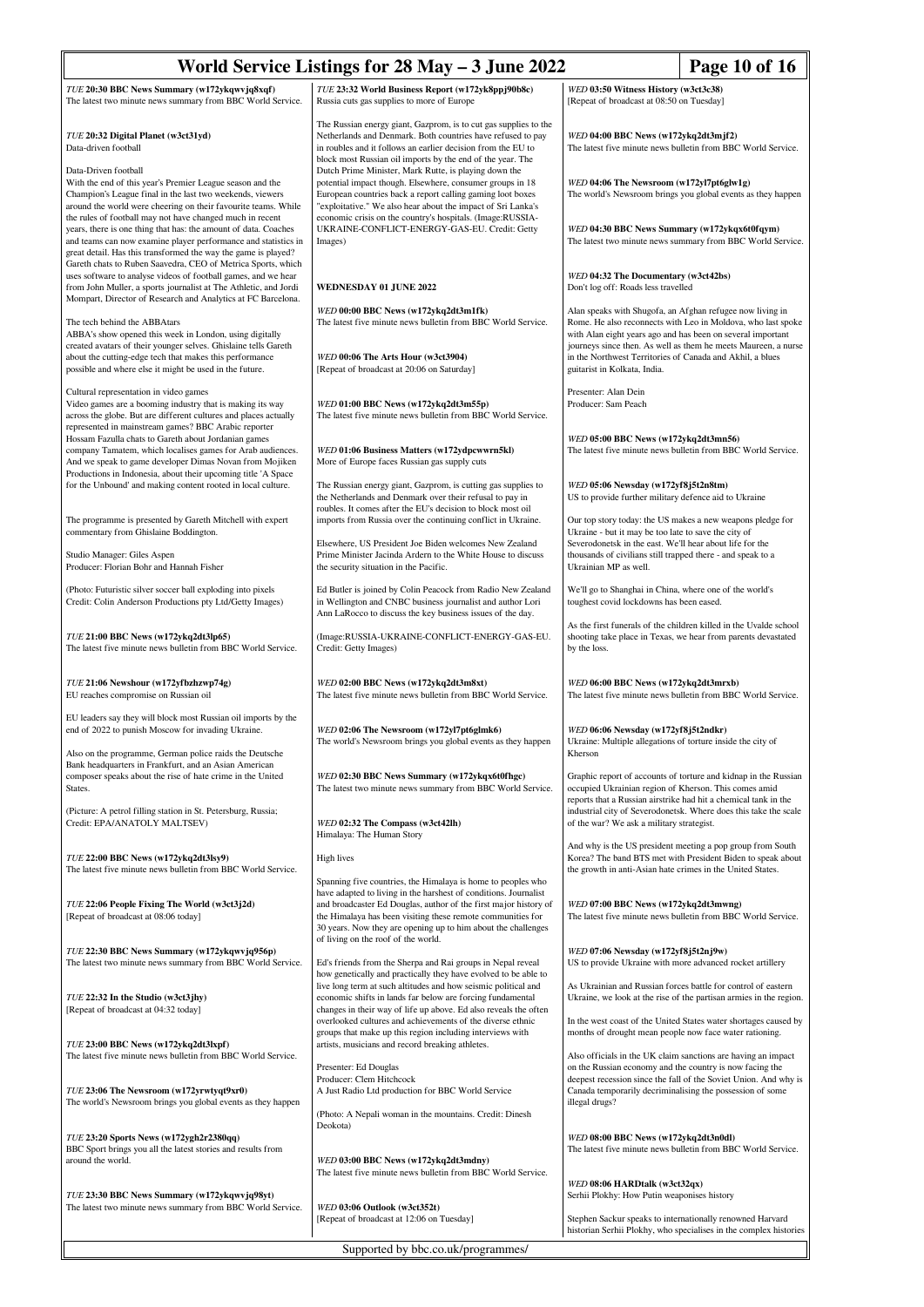| World Service Listings for 28 May - 3 June 2022<br>Page 11 of 16                                                                                                                                                                                            |                                                                                                                                                                                                                                                                                                                 |                                                                                                                                                                                                                                                                                                                                                                |  |
|-------------------------------------------------------------------------------------------------------------------------------------------------------------------------------------------------------------------------------------------------------------|-----------------------------------------------------------------------------------------------------------------------------------------------------------------------------------------------------------------------------------------------------------------------------------------------------------------|----------------------------------------------------------------------------------------------------------------------------------------------------------------------------------------------------------------------------------------------------------------------------------------------------------------------------------------------------------------|--|
| of Ukraine, Russia and the Soviet Union. Vladimir Putin has<br>tried to weaponise history to undermine Ukrainian identity and<br>nationhood - how does this historian fight back?                                                                           | Mike Pelley is a scuba diver from California who also goes by<br>the nickname Merman Mike. That's because of the work he<br>does searching for precious objects that have been lost<br>underwater. He speaks to Saskia Edwards in a report that first                                                           | US to provide Ukraine with longer-range rockets<br>We get the latest on Russia's advances on Ukraine's Donbass<br>region and talk about the rockets the US is sending to Ukraine.                                                                                                                                                                              |  |
| WED 08:30 BBC News Summary (w172ykqx6t0g6y4)<br>The latest two minute news summary from BBC World Service.                                                                                                                                                  | aired in 2020.<br>Get in touch: outlook@bbc.com                                                                                                                                                                                                                                                                 | We hear from people in Shanghai who are celebrating the<br>relaxing of Covid lockdown measures.                                                                                                                                                                                                                                                                |  |
|                                                                                                                                                                                                                                                             | Photo: Amer Matar Credit: Amer Matar                                                                                                                                                                                                                                                                            | We get messages from people remembering the Indian singer                                                                                                                                                                                                                                                                                                      |  |
| WED 08:32 Business Daily (w3ct31br)<br>Business Daily meets: Kevin Rudd                                                                                                                                                                                     | WED 12:50 Witness History (w3ct3c5j)                                                                                                                                                                                                                                                                            | KK who has died unexpectedly after performing at a concert.<br>We talk to three police officers in the US about the school                                                                                                                                                                                                                                     |  |
| Former Australian Prime Minister Kevin Rudd tells Rahul<br>Tandon about running a two trillion dollar economy, and how he<br>responded to the 2007-2008 financial crisis.                                                                                   | [Repeat of broadcast at 08:50 today]                                                                                                                                                                                                                                                                            | shooting in Uvalde and get their insights into how school<br>security works in the country.                                                                                                                                                                                                                                                                    |  |
| Hear how his interest in China began, and why he thinks<br>engagement with the economic superpower is the only way<br>forward. He also gives us his opinion on new Australian Prime                                                                         | WED 13:00 BBC News (w172ykq2dt3nm47)<br>The latest five minute news bulletin from BBC World Service.                                                                                                                                                                                                            | And we hear about a Twitter trend kicked off by a viral map of<br>Europe, suggesting that Sweden might be one of the least<br>hospitable countries in the region.<br>(Photo: Ukrainian service members ride on top of a military<br>vehicle, amid Russia"s invasion of Ukraine, on the road from<br>Bakhmut to Kostyantynivka, in the Donetsk region, Ukraine, |  |
| Minister Anthony Albanese, and the recent return of the Labor<br>Party to power.                                                                                                                                                                            | WED 13:06 The Newsroom (w172yl7pt6gmyrm)<br>The world's Newsroom brings you global events as they happen                                                                                                                                                                                                        |                                                                                                                                                                                                                                                                                                                                                                |  |
| Presenter: Rahul Tandon<br>Producer: Carmel O'Grady<br>Image: Kevin Rudd (Credit: Getty Images)                                                                                                                                                             | WED 13:30 BBC News Summary (w172ykqx6t0gtns)<br>The latest two minute news summary from BBC World Service.                                                                                                                                                                                                      | May 29, 2022 Credit: Carlos Barria/Reuters)                                                                                                                                                                                                                                                                                                                    |  |
|                                                                                                                                                                                                                                                             |                                                                                                                                                                                                                                                                                                                 | WED 17:00 BBC News (w172ykq2dt3p33r)<br>The latest five minute news bulletin from BBC World Service.                                                                                                                                                                                                                                                           |  |
| WED 08:50 Witness History (w3ct3c5j)<br>Life in the biggest Syrian refugee camp in the world                                                                                                                                                                | WED 13:32 Digital Planet (w3ct31yd)<br>[Repeat of broadcast at 20:32 on Tuesday]                                                                                                                                                                                                                                | WED 17:06 BBC OS (w172yg1k99g3hgt)                                                                                                                                                                                                                                                                                                                             |  |
| It's 10 years since Za'atari refugee camp was set up in Jordan to<br>take in the thousands of people fleeing Syria because of the                                                                                                                           | WED 14:00 BBC News (w172ykq2dt3nqwc)                                                                                                                                                                                                                                                                            | Texas school shooting: School security                                                                                                                                                                                                                                                                                                                         |  |
| civil war. It's now the biggest camp for Syrian refugees. Mayada<br>Masalmeh and her family arrived in 2013 from their hometown<br>just over the border, thinking it would be a short stay. Laura                                                           | The latest five minute news bulletin from BBC World Service.                                                                                                                                                                                                                                                    | We talk to three police officers in the US about the school<br>shooting in Uvalde and get their insights into how school<br>security works in the country.                                                                                                                                                                                                     |  |
| Jones hears from Mayada and her daughter.<br>With thanks to BBC Arabic's Diala Al-Azzeh and Randa                                                                                                                                                           | WED 14:06 Newshour (w172yfbzhzwr8tn)<br>US to provide advanced rockets to Ukraine                                                                                                                                                                                                                               | We hear about people in Brazil affected by torrential rains and<br>floods in the state of Pernambuco - more than 100 people have                                                                                                                                                                                                                               |  |
| Darwish.                                                                                                                                                                                                                                                    | The Kremlin has accused the US of pouring oil on the fire with<br>its decision to provide Ukraine with advanced rockets.                                                                                                                                                                                        | lost their lives and thousands have been displaced.<br>We find out why people in Zimbabwe are selling their toes to                                                                                                                                                                                                                                            |  |
| Photo: Za'atari Refugee Camp in 2021 by Getty Images.                                                                                                                                                                                                       | Also in the programme: the world's largest plant discovered in<br>Australia; and drought on the US west coast.                                                                                                                                                                                                  | escape poverty.                                                                                                                                                                                                                                                                                                                                                |  |
| WED 09:00 BBC News (w172ykq2dt3n44q)<br>The latest five minute news bulletin from BBC World Service.                                                                                                                                                        | (Picture: US Soldiers with an American / US M142 High<br>Mobility Artillery Rocket System / HIMARS during exercises.                                                                                                                                                                                            | We get the latest on Russia's advances on Ukraine's Donbass<br>region and talk about the rockets the US is sending to Ukraine.                                                                                                                                                                                                                                 |  |
| WED 09:06 The Compass (w3ct42lh)<br>[Repeat of broadcast at 02:32 today]                                                                                                                                                                                    | credit: US Military)                                                                                                                                                                                                                                                                                            | We get messages from people remembering the Indian singer<br>KK who has died unexpectedly after performing at a concert.                                                                                                                                                                                                                                       |  |
| WED 09:30 BBC News Summary (w172ykqx6t0gbp8)                                                                                                                                                                                                                | WED 15:00 BBC News (w172ykq2dt3nvmh)<br>The latest five minute news bulletin from BBC World Service.                                                                                                                                                                                                            | (Photo: A law enforcement officer stands guard outside a<br>church ahead of the joint funeral service for teacher Irma<br>Garcia, one of the victims of the Robb Elementary school mass<br>shooting, and her husband Joe Garcia who died suddenly two<br>days later, in Uvalde, Texas, U.S., June 1, 2022. Credit:<br>Shannon Stapleton/REUTERS)               |  |
| The latest two minute news summary from BBC World Service.                                                                                                                                                                                                  | WED 15:06 HARDtalk (w3ct32qx)<br>[Repeat of broadcast at 08:06 today]                                                                                                                                                                                                                                           |                                                                                                                                                                                                                                                                                                                                                                |  |
| WED 09:32 Digital Planet (w3ct31yd)<br>[Repeat of broadcast at 20:32 on Tuesday]                                                                                                                                                                            |                                                                                                                                                                                                                                                                                                                 |                                                                                                                                                                                                                                                                                                                                                                |  |
| WED 10:00 BBC News (w172ykq2dt3n7wv)                                                                                                                                                                                                                        | WED 15:30 BBC News Summary (w172ykqx6t0h251)<br>The latest two minute news summary from BBC World Service.                                                                                                                                                                                                      | WED 18:00 BBC News (w172ykq2dt3p6vw)<br>The latest five minute news bulletin from BBC World Service.                                                                                                                                                                                                                                                           |  |
| The latest five minute news bulletin from BBC World Service.                                                                                                                                                                                                | WED 15:32 World Business Report (w172yk9j47wrkmq)                                                                                                                                                                                                                                                               | WED 18:06 Outlook (w3ct3y8d)                                                                                                                                                                                                                                                                                                                                   |  |
| WED 10:06 The Documentary (w3ct41wg)<br>[Repeat of broadcast at 12:06 on Saturday]                                                                                                                                                                          | DWS boss resigns amid greenwashing claims<br>The boss of German asset manager DWS has resigned after a                                                                                                                                                                                                          | [Repeat of broadcast at 12:06 today]                                                                                                                                                                                                                                                                                                                           |  |
| WED 11:00 BBC News (w172ykq2dt3ncmz)                                                                                                                                                                                                                        | raid over alleged greenwashing. A former employee had<br>suggested the company was selling investment funds as green<br>when they weren't. DWS denies the claims, and we find out                                                                                                                               | WED 18:50 Witness History (w3ct3c5j)<br>[Repeat of broadcast at 08:50 today]                                                                                                                                                                                                                                                                                   |  |
| The latest five minute news bulletin from BBC World Service.<br>WED 11:06 The Newsroom (w172yl7pt6gmq8c)                                                                                                                                                    | more from Steve Arons, who has been following the story for<br>Bloomberg in Frankfurt. And we hear about wider concerns<br>over the recent growth of ESG, or environmental, social and<br>governance considerations in business, from Magdalene Senn of                                                         | WED 19:00 BBC News (w172ykq2dt3pbm0)<br>The latest five minute news bulletin from BBC World Service.                                                                                                                                                                                                                                                           |  |
| The world's Newsroom brings you global events as they happen                                                                                                                                                                                                | the non-governmental organisation Finance Wende in Berlin.<br>Also in the programme, as tourists begin to return to Nepal,<br>following the lifting of Covid-19 travel restrictions, the BBC's                                                                                                                  | WED 19:06 The Newsroom (w172yl7pt6gnp7d)<br>The world's Newsroom brings you global events as they happen                                                                                                                                                                                                                                                       |  |
| WED 11:30 BBC News Summary (w172ykqx6t0gl5j)<br>The latest two minute news summary from BBC World Service.                                                                                                                                                  | Anbarasan Ethirajan reports from the capital Kathmandu on<br>challenges faced by the sector, after most employees left during<br>the pandemic. Motorcycle taxis, or okada, are normally a                                                                                                                       | WED 19:30 BBC News Summary (w172ykqx6t0hk4k)                                                                                                                                                                                                                                                                                                                   |  |
| WED 11:32 The Documentary (w3ct42bs)<br>[Repeat of broadcast at 04:32 today]                                                                                                                                                                                | common sight on the streets of Lagos, Nigeria's commercial<br>hub. But they've been banned from today in large parts of the<br>city, and Abisola Owolawi, who is a business correspondent at                                                                                                                    | The latest two minute news summary from BBC World Service.                                                                                                                                                                                                                                                                                                     |  |
| WED 12:00 BBC News (w172ykq2dt3nhd3)<br>The latest five minute news bulletin from BBC World Service.                                                                                                                                                        | the Nigerian TV channel Arise News tells us what's behind the<br>move. Plus the BBC's Elizabeth Hotson reports on the enduring<br>popularity of the British drink, gin and tonic, and asks whether<br>it can maintain its place in the British psyche in the face of the<br>rising trend for vodka and tequila. | WED 19:32 Sport Today (w172ygffvlwyvkx)<br>2022/06/01 GMT<br>BBC sports correspondents tell the story behind today's top<br>sporting news, with interviews and reports from across the                                                                                                                                                                         |  |
| WED 12:06 Outlook (w3ct3y8d)<br>How I brought my jailer to justice                                                                                                                                                                                          | Today's edition is presented by Rob Young, and produced by<br>Sarah Hawkins, Elizabeth Hotson and Hannah Bewley.                                                                                                                                                                                                | world.                                                                                                                                                                                                                                                                                                                                                         |  |
| At the start of the Syrian uprising, the journalist and human<br>rights activist Amer Matar was arrested. He was held at a                                                                                                                                  | (Picture: A DWS sign on a building. Picture credit: Getty<br>Images.)                                                                                                                                                                                                                                           | WED 20:00 BBC News (w172ykq2dt3pgc4)<br>The latest five minute news bulletin from BBC World Service.                                                                                                                                                                                                                                                           |  |
| notorious unit of Syria's intelligence directorate and<br>interrogated by an officer called Anwar Raslan. Amer survived<br>his time in prison and, years later, a series of extraordinary<br>coincidences would bring the two men together again. This time | WED 16:00 BBC News (w172ykq2dt3nzcm)<br>The latest five minute news bulletin from BBC World Service.                                                                                                                                                                                                            | WED 20:06 The Compass (w3ct42lh)<br>[Repeat of broadcast at 02:32 today]                                                                                                                                                                                                                                                                                       |  |
| their meeting took place in a German court, with Raslan in the<br>dock and Amer fighting for justice. He tells his story to Emily<br>Webb.                                                                                                                  | WED 16:06 BBC OS (w172yg1k99g3cqp)                                                                                                                                                                                                                                                                              | WED 20:30 BBC News Summary (w172ykqx6t0hnwp)<br>The latest two minute news summary from BBC World Service.                                                                                                                                                                                                                                                     |  |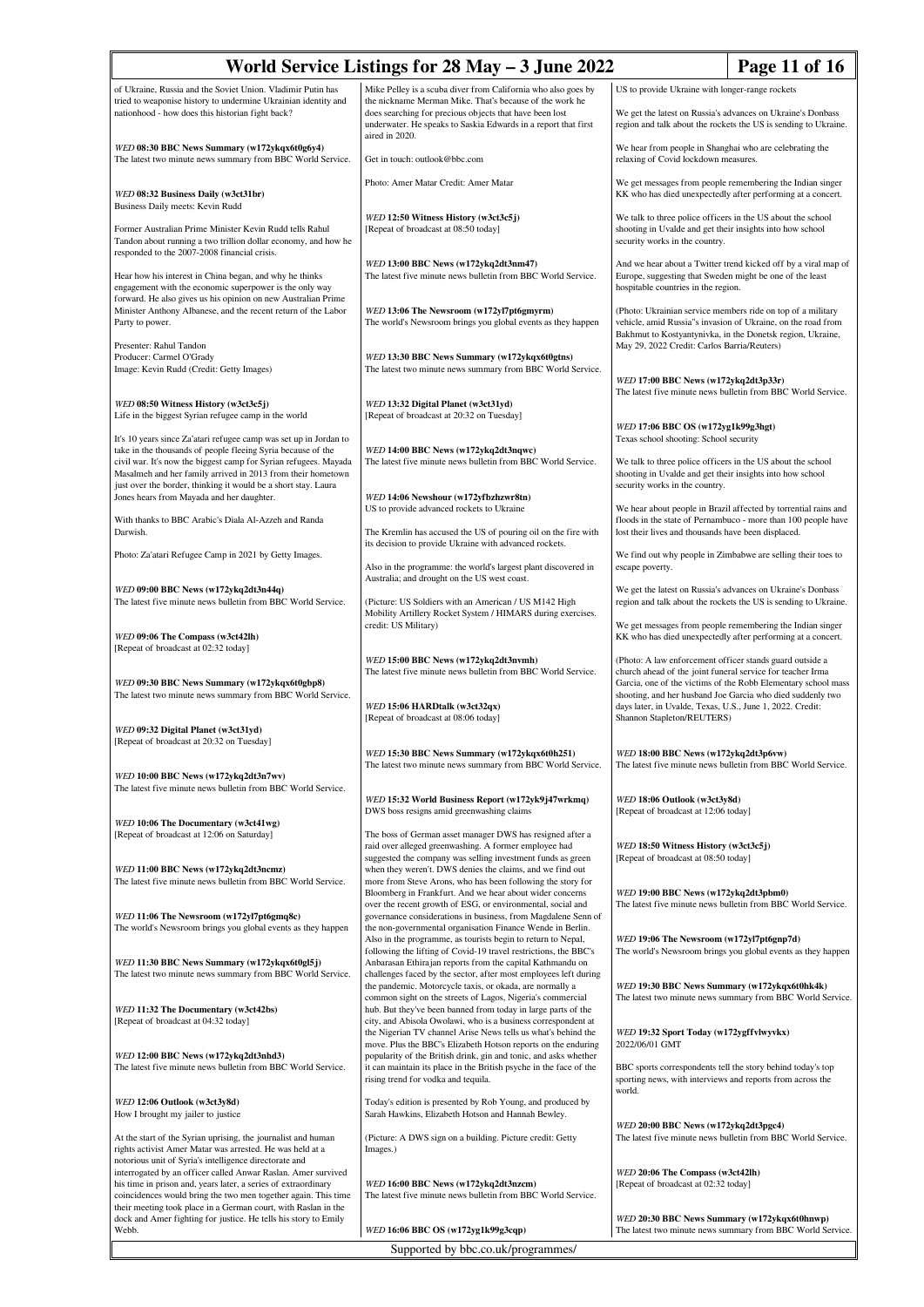| World Service Listings for 28 May – 3 June 2022<br>Page 12 of 16                                                                                                                                                                                                                                                                                                                        |                                                                                                                                                                                                                                                                                                                                   |                                                                                                                                                                                                  |                                                                                                                                                                                                                                                                                                                                      |
|-----------------------------------------------------------------------------------------------------------------------------------------------------------------------------------------------------------------------------------------------------------------------------------------------------------------------------------------------------------------------------------------|-----------------------------------------------------------------------------------------------------------------------------------------------------------------------------------------------------------------------------------------------------------------------------------------------------------------------------------|--------------------------------------------------------------------------------------------------------------------------------------------------------------------------------------------------|--------------------------------------------------------------------------------------------------------------------------------------------------------------------------------------------------------------------------------------------------------------------------------------------------------------------------------------|
| WED 20:32 Health Check (w3ct32wf)<br>Monkeypox misinformation and stigma                                                                                                                                                                                                                                                                                                                | THURSDAY 02 JUNE 2022                                                                                                                                                                                                                                                                                                             | and services to the Royal household.                                                                                                                                                             | It's an official seal of approval granted to the suppliers of goods                                                                                                                                                                                                                                                                  |
| Claudia discusses concerns about monkeypox misinformation<br>and stigma with Andy Seale, Senior Strategic Advisor,<br>department of HIV, hepatitis and sexually transmitted<br>infections at the World Health Organisation.<br>How psychologists are trialling a radio drama for tackling                                                                                               | THU 00:00 BBC News (w172ykq2dt3pybn)<br>The latest five minute news bulletin from BBC World Service.<br>THU 00:06 The Documentary (w3ct41wg)<br>[Repeat of broadcast at 12:06 on Saturday]                                                                                                                                        | & Whitfield, established in 1797. Managing director James<br>Rutter tells us about the royal warrants the business has held<br>and Windsor & Eton brewery, which was awarded a royal             | In London we visit one of Britain's oldest cheese shops, Paxton<br>since Queen Victoria was on the throne. We also visit Windsor,<br>home to Windsor Castle one of the Queen's many properties                                                                                                                                       |
| external and domestic insurgent attacks in Burkina Faso.<br>Associate Professor Rezarta Bilali explains why the drama was<br>needed.                                                                                                                                                                                                                                                    | THU 01:00 BBC News (w172ykq2dt3q22s)<br>The latest five minute news bulletin from BBC World Service.                                                                                                                                                                                                                              | this royal recognition.                                                                                                                                                                          | warrant in 2018. Owner Will Calvert tells us what it takes to get                                                                                                                                                                                                                                                                    |
| Plus Claudia hears of a new study on whether growing up in a<br>city, town or countryside might impact our navigation skills.<br>And visits the Chelsea Flower Show in London to examine the<br>evidence for how much of an effect gardening might have on a<br>person's mental health.                                                                                                 | THU 01:06 Business Matters (w172ydpcwwrr2gp)<br>Meta COO Sandberg leaves Facebook parent company after 14<br>years with the business                                                                                                                                                                                              | social historian Caroline Aston, features writer for Majesty<br>Magazine.                                                                                                                        | Royal Warrant holders can't tell you much about what the royal<br>household buys or likes, we try to fill in the gaps with royal and<br>If you would like to get in touch with the show, please email:                                                                                                                               |
| Presenter: Claudia Hammond<br>Producer: Erika Wright                                                                                                                                                                                                                                                                                                                                    | The Chief Operating Officer of Facebook's parent company<br>Meta is stepping down after 14 years with the business. Sheryl<br>Sandberg made the announcement on the social media site. We<br>get reaction to her departure.                                                                                                       | thefoodchain@bbc.co.uk<br>Presented by Ruth Alexander.                                                                                                                                           |                                                                                                                                                                                                                                                                                                                                      |
| (Picture: Monkeypox virus. Photo credit: Kontekbrothers/Getty<br>Images.)                                                                                                                                                                                                                                                                                                               | As Shanghai reopens, we hear from a resident in the megacity.<br>People in the Chinese economic hub have been living under<br>strict coronavirus restrictions for two months.                                                                                                                                                     | Produced by Beatrice Pickup.                                                                                                                                                                     |                                                                                                                                                                                                                                                                                                                                      |
| WED 21:00 BBC News (w172ykq2dt3pl38)<br>The latest five minute news bulletin from BBC World Service.                                                                                                                                                                                                                                                                                    | Ed Butler is joined by Andy Xie, an independent economist<br>based in Shanghai, and New York-based political reporter, Erin<br>Delmore, to discuss these and the other big business stories of                                                                                                                                    | THU 05:00 BBC News (w172ykq2dt3qk29)                                                                                                                                                             | The latest five minute news bulletin from BBC World Service.                                                                                                                                                                                                                                                                         |
| WED 21:06 Newshour (w172yfbzhzws41k)<br>Johnny Depp wins court battle                                                                                                                                                                                                                                                                                                                   | the day.                                                                                                                                                                                                                                                                                                                          | THU 05:06 Newsday (w172yf8j5t2r5qq)                                                                                                                                                              | Depp-Heard trial: Jury sides mostly with Depp in defamation                                                                                                                                                                                                                                                                          |
| Jurors in the multi-million dollar trial of the actors Jonny Depp<br>and Amber Heard have found Ms Heard guilty of defamation.<br>Also in the programme, Russia has accused the US of pouring<br>oil on the fire with its decision to provide Ukraine with<br>advanced rocket systems, superior to ones Moscow has. And,<br>delighted Ukrainians are welcomed to Glasgow to watch their | (Image: Sheryl Sandberg speaks at the Texas Conference For<br>Women 2017 at Austin Convention Center on November 2,<br>2017 in Austin, Texas. Credit: Getty Images)<br>THU 02:00 BBC News (w172ykq2dt3q5tx)<br>The latest five minute news bulletin from BBC World Service.                                                       | case<br>court cases - not least on social media - for years.                                                                                                                                     | Hollywood actor Johnny Depp has won a libel case against his<br>former wife actor Amber Heard as the judge awarded Depp<br>\$15m dollars in damages in one of the most intensely followed                                                                                                                                            |
| national team play Scotland.                                                                                                                                                                                                                                                                                                                                                            |                                                                                                                                                                                                                                                                                                                                   | Queen's 70th year on the throne are getting underway.                                                                                                                                            | In the UK and the Commonwealth celebrations to marks the                                                                                                                                                                                                                                                                             |
| (Photo: Jury deliberations in Depp v. Heard defamation case<br>continue in Fairfax, Virginia. 01/06/2022 Reuters)                                                                                                                                                                                                                                                                       | THU 02:06 The Newsroom (w172yl7pt6gpjg9)<br>The world's Newsroom brings you global events as they happen                                                                                                                                                                                                                          | gunman kills four people at a hospital in Tulsa.                                                                                                                                                 | With America still reeling from the Uvalde school shooting, a                                                                                                                                                                                                                                                                        |
| WED 22:00 BBC News (w172ykq2dt3ppvd)<br>The latest five minute news bulletin from BBC World Service.                                                                                                                                                                                                                                                                                    | THU 02:30 BBC News Summary (w172ykqwvjqdk39)<br>The latest two minute news summary from BBC World Service.                                                                                                                                                                                                                        | THU 06:00 BBC News (w172ykq2dt3qntf)                                                                                                                                                             | The latest five minute news bulletin from BBC World Service.                                                                                                                                                                                                                                                                         |
| WED 22:06 HARDtalk (w3ct32qx)<br>[Repeat of broadcast at 08:06 today]                                                                                                                                                                                                                                                                                                                   | THU 02:32 Assignment (w3ct303m)<br>Ukraine: The disinformation war                                                                                                                                                                                                                                                                | THU 06:06 Newsday (w172yf8j5t2r9gv)<br>Hollywood libel case jurors mostly side with Depp                                                                                                         |                                                                                                                                                                                                                                                                                                                                      |
| WED 22:30 BBC News Summary (w172ykqx6t0hxcy)<br>The latest two minute news summary from BBC World Service.                                                                                                                                                                                                                                                                              | Russia's response to accusations of war crimes in Ukraine has<br>been to blame the Ukrainians of bombing their own side. Some<br>people in the UK have been sharing this version of the war on<br>social media. Driven by a conviction that Western governments<br>are responsible for many of the world's ills, these academics, | Johnny Depp awarded \$15m by jurors who found Amber<br>Heard's statements about their former marriage were "false"<br>and she had acted with "actual malice" in a widely-followed<br>libel case. |                                                                                                                                                                                                                                                                                                                                      |
| WED 22:32 The Documentary (w3ct42bs)<br>[Repeat of broadcast at 04:32 today]                                                                                                                                                                                                                                                                                                            | journalists and celebrities have shared misinformation in their<br>attempts to raise questions about the official narrative of the<br>war. Their detractors say they are useful to Vladimir Putin.                                                                                                                                | A two-month ceasefire ends today in Yemen could the war<br>reignite?                                                                                                                             |                                                                                                                                                                                                                                                                                                                                      |
| WED 23:00 BBC News (w172ykq2dt3ptlj)<br>The latest five minute news bulletin from BBC World Service.                                                                                                                                                                                                                                                                                    | They claim there's a McCarthyist witch hunt against them. All<br>wars are fought as much in the information space as on the<br>battle field and Chloe Hadjimatheou looks at where the new red<br>lines are being drawn in an age of disinformation.                                                                               | public holidays.                                                                                                                                                                                 | Britain is embarking on four days of events to celebrate Queen<br>Elizabeth's 70 years on the throne -- with parties, parades and                                                                                                                                                                                                    |
| WED 23:06 The Newsroom (w172yrwtyqtdtn3)<br>The world's Newsroom brings you global events as they happen                                                                                                                                                                                                                                                                                | (Image: Kvitka Perehinets has been following the conflict in her<br>home country of Ukraine, from afar. Credit: Kvitka Perehinets)                                                                                                                                                                                                | THU 07:00 BBC News (w172ykq2dt3qskk)                                                                                                                                                             | The latest five minute news bulletin from BBC World Service.                                                                                                                                                                                                                                                                         |
| WED 23:20 Sports News (w172ygh2r23bxmt)<br>BBC Sport brings you all the latest stories and results from<br>around the world.                                                                                                                                                                                                                                                            | THU 03:00 BBC News (w172ykq2dt3q9l1)<br>The latest five minute news bulletin from BBC World Service.                                                                                                                                                                                                                              | THU 07:06 Newsday (w172yf8j5t2rf6z)                                                                                                                                                              | Amber Heard 'heartbroken' by libel case defeat to Johnny Depp                                                                                                                                                                                                                                                                        |
| WED 23:30 BBC News Summary (w172ykqx6t0j142)<br>The latest two minute news summary from BBC World Service.                                                                                                                                                                                                                                                                              | THU 03:06 Outlook (w3ct3y8d)<br>[Repeat of broadcast at 12:06 on Wednesday]                                                                                                                                                                                                                                                       | The legal battle between Hollywood stars Jonny Depp and<br>a woman who spoke out could be publicly humiliated.                                                                                   | Amber Heard has ended with the court awarding \$15m damages<br>to Depp; Ms Heard said it had set back the clock to a time when                                                                                                                                                                                                       |
| WED 23:32 World Business Report (w172ykbbkzhgv11)<br>Meta COO Sheryl Sandberg stands down                                                                                                                                                                                                                                                                                               | THU 03:50 Witness History (w3ct3c5j)<br>[Repeat of broadcast at 08:50 on Wednesday]                                                                                                                                                                                                                                               | of the reign of the Queen Elizabeth II - her platinum jubilee<br>celebrations will last for the next 4 days.                                                                                     | Throughout Britain people are preparing to celebrate 70 years                                                                                                                                                                                                                                                                        |
| The Chief Operating Officer of Facebook's parent company<br>Meta is standing down after 14 years. Sheryl Sandberg<br>announced her decision on the social media site. Sandberg is<br>one of the most high-profile women in the tech industry.                                                                                                                                           | THU 04:00 BBC News (w172ykq2dt3qfb5)<br>The latest five minute news bulletin from BBC World Service.<br>THU 04:06 The Newsroom (w172yl7pt6gpryk)                                                                                                                                                                                  | And in Hong Kong legal action against the pro-democracy<br>the activist movement.                                                                                                                | activists is underway again, we'll hear from a key member of                                                                                                                                                                                                                                                                         |
| Elsewhere, the chief executive of German asset manager DWS<br>has resigned over 'greenwashing' claims. It follows police raids<br>on DWS offices in Frankfurt, as well as on those of its majority<br>owner, Deutsche Bank in the same city. DWS denies that it<br>misled investors.                                                                                                    | The world's Newsroom brings you global events as they happen<br>THU 04:30 BBC News Summary (w172ykqwvjqdslk)<br>The latest two minute news summary from BBC World Service.                                                                                                                                                        | THU 08:00 BBC News (w172ykq2dt3qx9p)                                                                                                                                                             | The latest five minute news bulletin from BBC World Service.                                                                                                                                                                                                                                                                         |
| We also look at how an export ban on chicken from Malaysia is<br>putting Singapore's de-facto national dish under threat.                                                                                                                                                                                                                                                               | THU 04:32 The Food Chain (w3ct38mw)                                                                                                                                                                                                                                                                                               | THU 08:06 The Inquiry (w3ct39t0)<br>Why did China ban Spider-Man?                                                                                                                                |                                                                                                                                                                                                                                                                                                                                      |
| (Image: Facebook COO Sheryl Sandberg speaks at the Step Up<br>Together Digital Summit on September 09, 2021. Credit: Getty<br>Images)                                                                                                                                                                                                                                                   | Shop like the Queen<br>As Her Majesty Queen Elizabeth II marks 70 years on the<br>throne, we find out how you get a royal warrant.                                                                                                                                                                                                |                                                                                                                                                                                                  | Ever since Hollywood entered the Chinese market in the early<br>'90s, the importance of Chinese audiences was apparent. Over<br>recent years the Chinese market has grown in significance to<br>the point of deciding whether a film is ultimately successful or<br>not. Given the countries importance to the overall profitability |
|                                                                                                                                                                                                                                                                                                                                                                                         | Supported by bbc.co.uk/programmes/                                                                                                                                                                                                                                                                                                |                                                                                                                                                                                                  |                                                                                                                                                                                                                                                                                                                                      |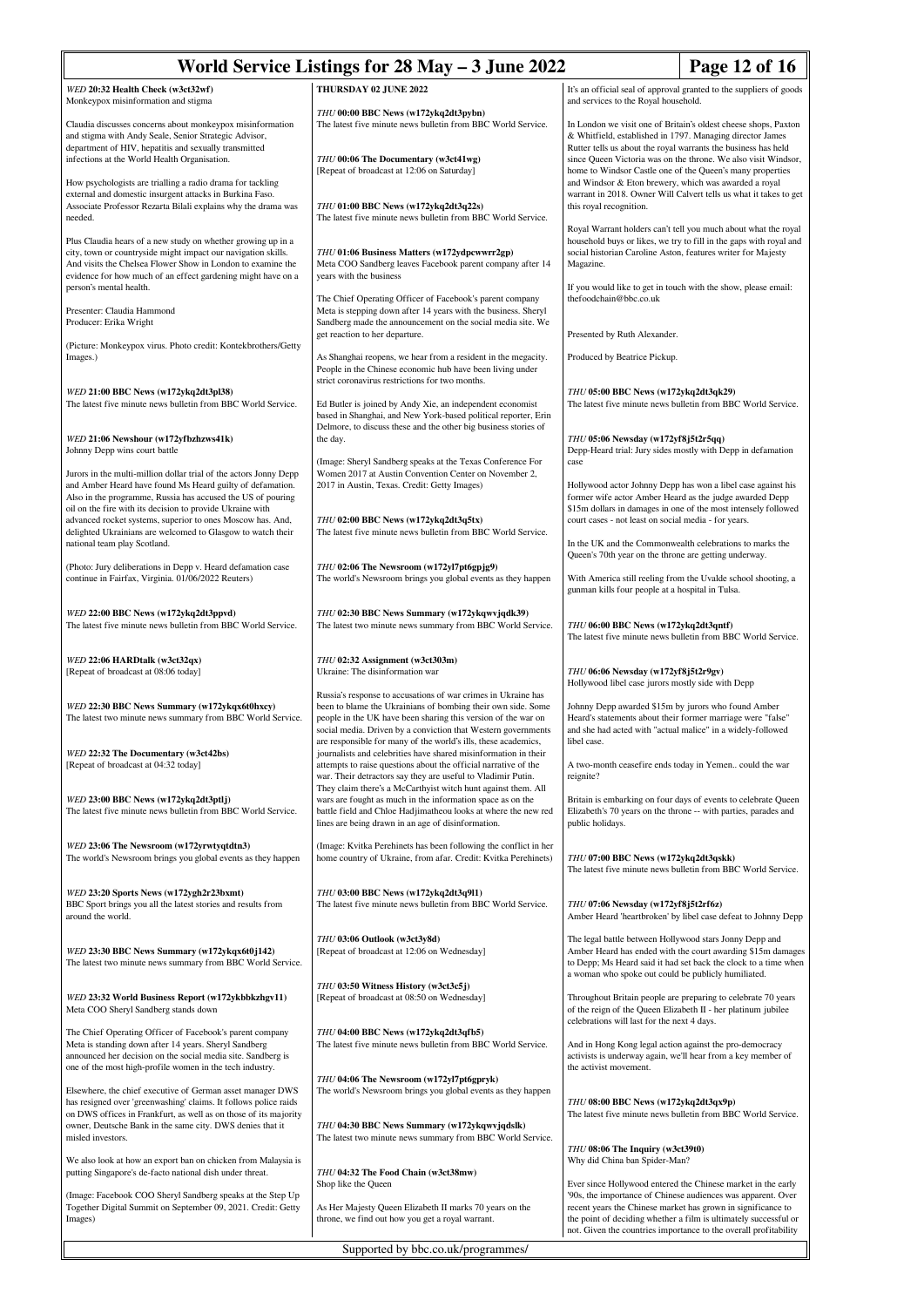| Page 13 of 16<br>World Service Listings for 28 May – 3 June 2022                                                                                                                                                                                                                                                                                                                    |                                                                                                                                                                                                                                                                                                                         |                                                                                                                                                                                                                                                                                                                                                                                                                                                                                                 |  |  |  |
|-------------------------------------------------------------------------------------------------------------------------------------------------------------------------------------------------------------------------------------------------------------------------------------------------------------------------------------------------------------------------------------|-------------------------------------------------------------------------------------------------------------------------------------------------------------------------------------------------------------------------------------------------------------------------------------------------------------------------|-------------------------------------------------------------------------------------------------------------------------------------------------------------------------------------------------------------------------------------------------------------------------------------------------------------------------------------------------------------------------------------------------------------------------------------------------------------------------------------------------|--|--|--|
| of Tinsel Town, it is of little surprise that their censors are able<br>to increasingly demand changes to films that threaten the<br>Chinese narrative. Despite this, the recent Sony/Marvel<br>blockbuster Spider-Man did not appear to challenge Chinese<br>values.                                                                                                               | written about the collecting of Koryo Art in the early 20th<br>Century; Edward (Ned) Shultz, professor emeritus in Asian<br>Studies at the University of Hawaii, and Dr Juhn Ahn, associate<br>professor in Buddhism and Korean studies at the University of<br>Michigan in the United States and author of Buddhas and | Queen watches Jubilee flypast<br>Thousands of people have turned out in central London as<br>celebrations begin for the Queen's Platinum Jubilee; also, the<br>UN has announced an extension of a two-month long ceasefire<br>in Yemen; and fears of yet another wave of xenophobic attacks<br>in South Africa.                                                                                                                                                                                 |  |  |  |
| Tanya Beckett takes a closer at How China's increasing<br>influence is affecting the movie-making process in Hollywood.                                                                                                                                                                                                                                                             | Ancestors: Religion and Wealth in 14th Century Korea.<br>Producedr: Anne Khazam                                                                                                                                                                                                                                         |                                                                                                                                                                                                                                                                                                                                                                                                                                                                                                 |  |  |  |
| Producer: Christopher Blake<br>Editor: Richard Vadon                                                                                                                                                                                                                                                                                                                                | (Photo: An inticately decorated ceramic container from the<br>Koryo dynasty, 13th Century. Credit: Sepia Times/Universal<br>Images Group/Getty Images)                                                                                                                                                                  | (Photo: Queen Elizabeth on the balcony of Buckingham Palace<br>Credit: Getty Images)                                                                                                                                                                                                                                                                                                                                                                                                            |  |  |  |
| (Giant billboard screens advertising Spider-man in Hong Kong,<br>China. Dec 2021. Credit: Budrul Chukrut /Getty Images)                                                                                                                                                                                                                                                             | THU 10:50 Sporting Witness (w3ct36fk)<br>Protesting against the US National Anthem                                                                                                                                                                                                                                      | THU 15:00 BBC News (w172ykq2dt3rrjl)<br>The latest five minute news bulletin from BBC World Service.                                                                                                                                                                                                                                                                                                                                                                                            |  |  |  |
| THU 08:30 BBC News Summary (w172ykqwvjqf8l2)<br>The latest two minute news summary from BBC World Service.                                                                                                                                                                                                                                                                          | In 1996 Mahmoud Abdul-Rauf was one of the most promising<br>and talented basketball players in the NBA. That was before he<br>stopped standing with his teammates when American flag was<br>raised and the national anthem played at the start of each game.                                                            | THU 15:06 The Inquiry (w3ct39t0)<br>[Repeat of broadcast at 08:06 today]                                                                                                                                                                                                                                                                                                                                                                                                                        |  |  |  |
| THU 08:32 Business Daily (w3ct311q)<br>Excluded from digital banking                                                                                                                                                                                                                                                                                                                | Uma Doraiswamy spoke to him and heard how his meteoric rise<br>was cut short because of his principles.                                                                                                                                                                                                                 | THU 15:30 BBC News Summary (w172ykqwvjqg3sz)<br>The latest two minute news summary from BBC World Service.                                                                                                                                                                                                                                                                                                                                                                                      |  |  |  |
| With more and more of our financial lives moving online, we<br>ask whether some people are getting left behind.                                                                                                                                                                                                                                                                     | Photo: Mahmoud Abdul Rauf at a game in March 1996 (Getty<br>Images)                                                                                                                                                                                                                                                     | THU 15:32 World Business Report (w172yk67cbh37tn)<br>UN warns African countries face an "unprecedented" food<br>crisis                                                                                                                                                                                                                                                                                                                                                                          |  |  |  |
| Claire Williamson investigates whether some older people, who<br>struggle with rapidly changing technology or fear losing their<br>money through scams, are being forgotten about, as banks close<br>branches and move online?                                                                                                                                                      | THU 11:00 BBC News (w172ykq2dt3r8k2)<br>The latest five minute news bulletin from BBC World Service.                                                                                                                                                                                                                    | African nations usually import almost half of their grain from<br>Ukraine and Russia, along with significant amounts of fertiliser<br>and vegetable oils, but following the invasion of Ukraine,<br>Russia has captured some of Ukraine's biggest seaports and is                                                                                                                                                                                                                               |  |  |  |
| Claire hears from people attending a digital skills training<br>session organised by Age UK in East London and Carlos San<br>Juan from Valencia in Spain tells her why he started a campaign<br>for a more humane treatment of older people by Spanish banks.                                                                                                                       | THU 11:06 The Newsroom (w172yl7pt6gqm5g)<br>The world's Newsroom brings you global events as they happen                                                                                                                                                                                                                | blocking Ukrainian shipments. We hear from the BBC's<br>Mohammud Ali in the Kenyan capital Nairobi and Ollo Sib who<br>works for the UN World Food Programme in Senegal's capital<br>Dakar. Sri Lanka has been hit hard by the surge in global                                                                                                                                                                                                                                                  |  |  |  |
| Producer / presenter; Claire Williamson<br>Image: Euronet ATM machine; Credit: Getty                                                                                                                                                                                                                                                                                                | THU 11:30 BBC News Summary (w172ykqwvjqfmtg)<br>The latest two minute news summary from BBC World Service.                                                                                                                                                                                                              | inflation and its reserves of foreign currencies - used to pay for<br>imports - are dwindling. So to preserve its foreign exchange,<br>Colombo has just increased import taxes on a wide range of<br>goods. We get more details from Dimuthu Attanayake, a                                                                                                                                                                                                                                      |  |  |  |
| THU 08:50 Witness History (w3ct3c10)<br>Sarin attack in Syria                                                                                                                                                                                                                                                                                                                       | THU 11:32 The Food Chain (w3ct38mw)<br>[Repeat of broadcast at 04:32 today]                                                                                                                                                                                                                                             | journalist in Sri Lanka's capital Colombo. The nations that<br>make up the oil cartel Opec - along with Russia - have just said<br>they'll increase the amount of oil they produce over the next<br>couple of months. We hear more from Amena Bakr, chief Opec                                                                                                                                                                                                                                  |  |  |  |
| In 2013, more than a thousand people are thought to have died<br>in a chemical weapons attack on a suburb of the Syrian capital<br>Damascus called Ghouta. It was the single deadliest attack of<br>the Syrian civil war and the UN later confirmed that the nerve<br>agent Sarin had been used. Louise Hidalgo speaks to Angela                                                    | THU 12:00 BBC News (w172ykq2dt3rd96)<br>The latest five minute news bulletin from BBC World Service.<br>THU 12:06 Outlook (w3ct34w1)                                                                                                                                                                                    | correspondent for Energy Intelligence. The UK is now in the<br>midst of a four-day long weekend to mark Queen Elizabeth the<br>Second's Platinum Jubilee, celebrating 70 years on the throne.<br>For those wanting to throw a celebration fit for a queen, you<br>might look for a literal royal stamp of approval - or royal                                                                                                                                                                   |  |  |  |
| Kane, the former UN High Representative for Disarmament<br>Affairs. Her team of chemical weapons inspectors reached the<br>site in Ghouta just days after the attack.                                                                                                                                                                                                               | Why I travelled with my husband to end his life<br>In 2019 American writer Amy Bloom's husband Brian was<br>diagnosed with Alzheimer's disease. Within 48 hours of the                                                                                                                                                  | warrant - that you can find on a very select number of products<br>- the BBC's Victoria Craig brings us an extended report.<br>(Picture of a Nairobi food market via Getty Images).                                                                                                                                                                                                                                                                                                             |  |  |  |
| PHOTO: A UN inspector at work in Ghouta in August 2013<br>(AFP/Getty Images)                                                                                                                                                                                                                                                                                                        | diagnosis he'd decided he did not want what he called "the long<br>goodbye". Instead he asked Amy to accompany him to Dignitas<br>in Switzerland so that he could end his life on his terms.<br>Assisted suicide is not only illegal in many countries but it's also                                                    | THU 16:00 BBC News (w172ykq2dt3rw8q)<br>The latest five minute news bulletin from BBC World Service.                                                                                                                                                                                                                                                                                                                                                                                            |  |  |  |
| THU 09:00 BBC News (w172ykq2dt3r11t)<br>The latest five minute news bulletin from BBC World Service.                                                                                                                                                                                                                                                                                | an incredibly divisive topic and Amy had to confront all of<br>these issues along the way. She's written a book about her<br>experience and about what would be her last journey with<br>Brian. It's called In Love: A Memoir of Love and Loss.                                                                         | THU 16:06 BBC OS (w172yg1k99g68ms)<br>Queen Elizabeth: Platinum Jubilee Celebrations                                                                                                                                                                                                                                                                                                                                                                                                            |  |  |  |
| THU 09:06 Assignment (w3ct303m)<br>[Repeat of broadcast at 02:32 today]                                                                                                                                                                                                                                                                                                             | If you need support relating to any of the issues we've covered<br>in this interview, you can find more information on the BBC<br>Action line website or at Befrienders.org.                                                                                                                                            | We hear how people in the UK are celebrating Queen<br>Elizabeth's 70 years on the throne and hear messages from<br>around the world about the Queen and the future of the British<br>monarchy.                                                                                                                                                                                                                                                                                                  |  |  |  |
| THU 09:30 BBC News Summary (w172ykqwvjqfdb6)<br>The latest two minute news summary from BBC World Service.                                                                                                                                                                                                                                                                          | Get in touch: outlook@bbc.com<br>Presenter: Emily Webb                                                                                                                                                                                                                                                                  | Thousands of people around the Commonwealth are also<br>marking the Queen's 70-year reign but there are some<br>Commonwealth members considering removing the Queen as                                                                                                                                                                                                                                                                                                                          |  |  |  |
| THU 09:32 Health Check (w3ct32wf)<br>[Repeat of broadcast at 20:32 on Wednesday]                                                                                                                                                                                                                                                                                                    | Producer: June Christie<br>(Photo: Amy Bloom. Credit: Ulf Andersen/Getty Images)                                                                                                                                                                                                                                        | their head of State. We discuss those calls with commentators<br>from Jamaica and Canada.                                                                                                                                                                                                                                                                                                                                                                                                       |  |  |  |
| THU 10:00 BBC News (w172ykq2dt3r4sy)<br>The latest five minute news bulletin from BBC World Service.                                                                                                                                                                                                                                                                                | THU 12:50 Witness History (w3ct3c10)<br>[Repeat of broadcast at 08:50 today]                                                                                                                                                                                                                                            | We reflect the conversations taking place about the libel case<br>won by Johnny Depp against his ex-wife Amber Heard who<br>said she was a victim of abuse. Some are asking where does the<br>verdict leave the #MeToo movement while others highlight the<br>social media campaign against Amber Heard during the trial.                                                                                                                                                                       |  |  |  |
| THU 10:06 The Forum (w3ct38sd)<br>The Koryo Kingdom: Medieval dynasty that united Korea                                                                                                                                                                                                                                                                                             | THU 13:00 BBC News (w172ykq2dt3rj1b)<br>The latest five minute news bulletin from BBC World Service.                                                                                                                                                                                                                    | And, we get the latest on how the Russian army is trying to<br>break Ukraine's defence in the eastern region of Donbass.                                                                                                                                                                                                                                                                                                                                                                        |  |  |  |
| Today Korea is divided between North and South, but the<br>founding of the Koryo Kingdom in the 10th Century was the<br>first time the peninsula was truly united and when a sense of<br>nationhood emerged. The Koryo Kingdom is remembered for<br>some of the finest cultural achievements in the country's<br>history; it developed the world's first printing press - 200 years | THU 13:06 The Newsroom (w172yl7pt6gqvnq)<br>The world's Newsroom brings you global events as they happen                                                                                                                                                                                                                | (Photo: Members of the public fill The Mall before a special<br>flypast following the Trooping the Colour ceremony at Horse<br>Guards Parade, central London, as the Queen celebrates her<br>official birthday, on day one of the Platinum Jubilee<br>celebrations. Credit: Paul Ellis/PA Wire)<br>THU 17:00 BBC News (w172ykq2dt3s00v)<br>The latest five minute news bulletin from BBC World Service.<br>THU 17:06 BBC OS (w172yg1k99g6dcx)<br>Queen Elizabeth: Platinum Jubilee Celebrations |  |  |  |
| before the German inventor Johannes Gutenberg came up with<br>his own version, and it is also a period marked by beautiful<br>ceramics and art. But what is less well known is how<br>progressive its politics and society were; promotion was based                                                                                                                                | THU 13:30 BBC News Summary (w172ykqwvjqfw9q)<br>The latest two minute news summary from BBC World Service.                                                                                                                                                                                                              |                                                                                                                                                                                                                                                                                                                                                                                                                                                                                                 |  |  |  |
| on merit, women were given greater rights, and monarchs ruled<br>through co-operation. It was also a turbulent time with personal<br>intrigue and back stabbing at court, and constant threats of<br>foreign invasion.                                                                                                                                                              | THU 13:32 Health Check (w3ct32wf)<br>[Repeat of broadcast at 20:32 on Wednesday]                                                                                                                                                                                                                                        |                                                                                                                                                                                                                                                                                                                                                                                                                                                                                                 |  |  |  |
| Rajan Datar finds out more about the Koryo Kingdom. He is<br>joined by Sang'ah Kim, the Korean Collections' Curator at the<br>British Museum in London; Dr Charlotte Horlyck, reader in                                                                                                                                                                                             | THU 14:00 BBC News (w172ykq2dt3rmsg)<br>The latest five minute news bulletin from BBC World Service.                                                                                                                                                                                                                    | We hear how people in the UK are celebrating Queen<br>Elizabeth's 70 years on the throne and hear messages from<br>around the world about the Queen and the future of the British                                                                                                                                                                                                                                                                                                               |  |  |  |
| Korean Art History at SOAS, University of London, who has                                                                                                                                                                                                                                                                                                                           | THU 14:06 Newshour (w172yfbzhzwv5qr)<br>Supported by bbc.co.uk/programmes/                                                                                                                                                                                                                                              | monarchy.                                                                                                                                                                                                                                                                                                                                                                                                                                                                                       |  |  |  |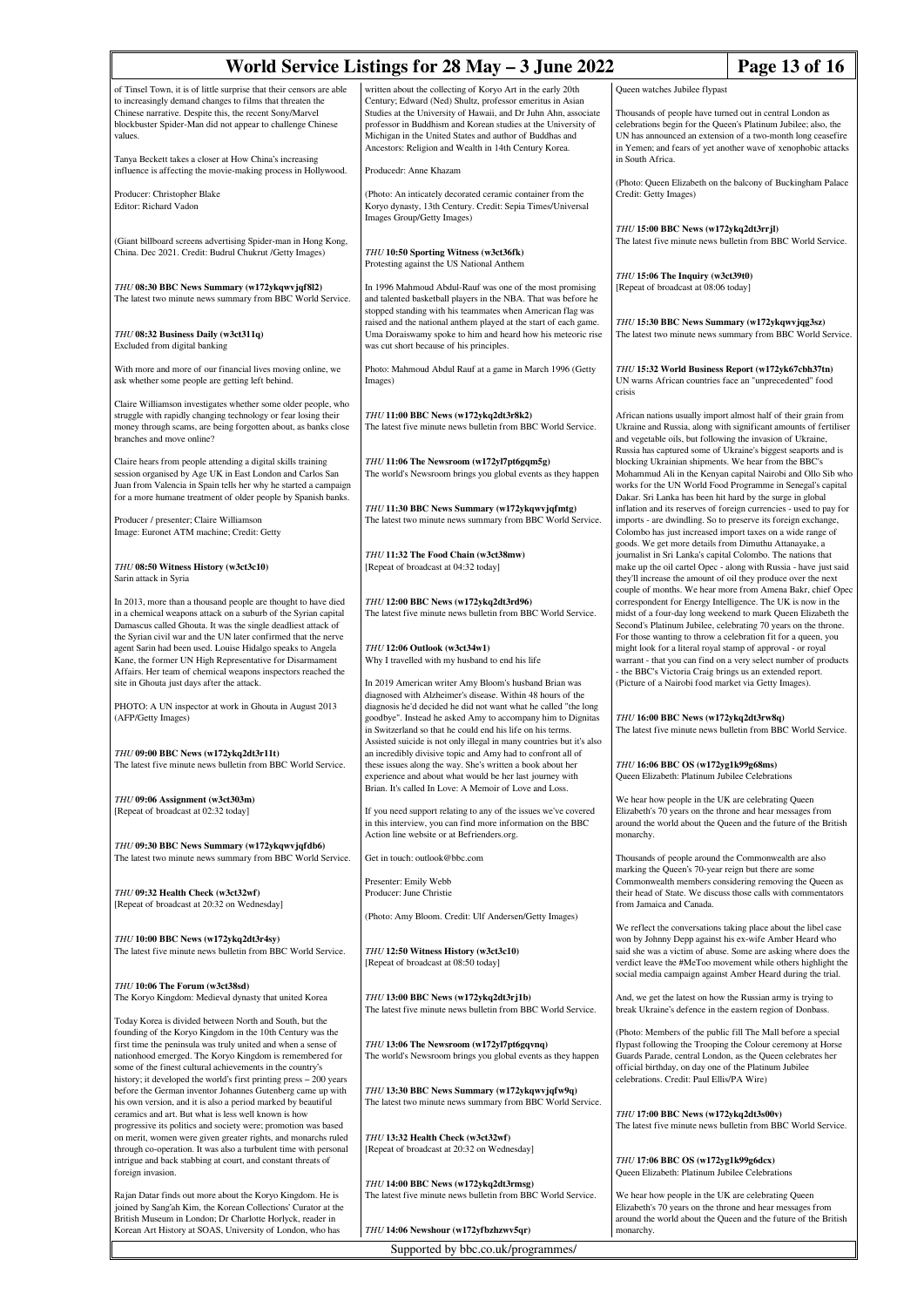| World Service Listings for 28 May - 3 June 2022                                                                                                                                                                                                           | Page 14 of 16                                                                                                                                                                                                                                                                   |                                                                                                                                                                                                                                                                                                                                                                                                                                                                                                                                                                                                    |                                                                                                                                    |  |  |  |
|-----------------------------------------------------------------------------------------------------------------------------------------------------------------------------------------------------------------------------------------------------------|---------------------------------------------------------------------------------------------------------------------------------------------------------------------------------------------------------------------------------------------------------------------------------|----------------------------------------------------------------------------------------------------------------------------------------------------------------------------------------------------------------------------------------------------------------------------------------------------------------------------------------------------------------------------------------------------------------------------------------------------------------------------------------------------------------------------------------------------------------------------------------------------|------------------------------------------------------------------------------------------------------------------------------------|--|--|--|
| Thousands of people around the Commonwealth are also<br>marking the Queen's 70-year reign but there are some                                                                                                                                              | there is in this one from a Commonwealth country that wants to<br>break its links with the crown.                                                                                                                                                                               | FRI 01:06 Business Matters (w172ydpcwwrtzcs)<br>OPEC agrees to accelerate oil production                                                                                                                                                                                                                                                                                                                                                                                                                                                                                                           |                                                                                                                                    |  |  |  |
| Commonwealth members considering removing the Queen as<br>their head of State. We discuss those calls with commentators<br>from Jamaica, Canada and Kenya.                                                                                                | Also in the programme: A two-month extension to the ceasefire<br>is now in effect in Yemen, but a human rights activist tells us<br>the process is only just beginning; the UN accepts the Turkish                                                                              | Oil-producing countries vow to boost output by 50% in July and<br>August to curb rising prices following the European Union's<br>announcement of a major cut in Russian crude imports. We ask                                                                                                                                                                                                                                                                                                                                                                                                      |                                                                                                                                    |  |  |  |
| We reflect the conversations taking place about the libel case<br>won by Johnny Depp against his ex-wife Amber Heard.                                                                                                                                     | government's request to change the international name of the<br>country to Türkiye; we look at the impact of Russian<br>disinformation on the course of the war in Ukraine.                                                                                                     | Kaushik Deb, a Senior Research Scholar at the Centre on<br>Global Energy Policy at Columbia University, how effective<br>this initiative can be.                                                                                                                                                                                                                                                                                                                                                                                                                                                   |                                                                                                                                    |  |  |  |
| We get the latest on how the Russian army is trying to break<br>Ukraine's defence in the eastern region of Donbas.                                                                                                                                        | (Photo shows Queen Elizabeth II and Prince Charles, her son                                                                                                                                                                                                                     | Leaving a tip can be a contentious issue. In India, the<br>government is meeting with leaders from the restaurant industry<br>to discuss whether or not an additional service charge should be<br>automatically added at the end of a meal. We hear the thoughts<br>of a foodie in Mumbai.<br>A pilot programme in British Columbia, Canada, will<br>decriminalize the possession of small amounts of illicit drugs<br>including cocaine, MDMA and many opioids. The aim is to<br>reduce the record number of overdose deaths, and to stop<br>addicts being marginalised. We hear more from Sheila |                                                                                                                                    |  |  |  |
| (Photo Queen Elizabeth II watching the Royal Procession from<br>the balcony at Buckingham Palace following the Trooping the<br>Colour ceremony in central London, as the Queen celebrates                                                                 | and heir, watching the Trooping of the Colour ceremony from<br>the balcony of Buckingham Palace. Credit: BBC)                                                                                                                                                                   |                                                                                                                                                                                                                                                                                                                                                                                                                                                                                                                                                                                                    |                                                                                                                                    |  |  |  |
| her official birthday, on day one of the Platinum Jubilee<br>celebrations. Picture date: Thursday June 2, 2022. Credit:<br>Aaron Chown/PA Wire)                                                                                                           | THU 22:00 BBC News (w172ykq2dt3slrh)<br>The latest five minute news bulletin from BBC World Service.                                                                                                                                                                            |                                                                                                                                                                                                                                                                                                                                                                                                                                                                                                                                                                                                    |                                                                                                                                    |  |  |  |
| THU 18:00 BBC News (w172ykq2dt3s3rz)<br>The latest five minute news bulletin from BBC World Service.                                                                                                                                                      | THU 22:06 The Inquiry (w3ct39t0)<br>[Repeat of broadcast at 08:06 today]                                                                                                                                                                                                        | Malcolmson, British Columbia's Minister of Mental Health.<br>Many banks are closing branches and expecting customers to do<br>the bulk of their key transactions via the Internet. But does that<br>risk leaving more vulnerable citizens behind in many countries?                                                                                                                                                                                                                                                                                                                                |                                                                                                                                    |  |  |  |
| THU 18:06 Outlook (w3ct34w1)<br>[Repeat of broadcast at 12:06 today]                                                                                                                                                                                      | THU 22:30 BBC News Summary (w172ykqwvjqgz0w)<br>The latest two minute news summary from BBC World Service.                                                                                                                                                                      | The BBC's Claire Williamson investigates.<br>The licensing company that controls the Elvis Presley name and<br>image is ordering wedding chapel operators in Las Vegas to<br>stop using Elvis in their themed ceremonies. Jason Whaley, the<br>president of the Las Vegas Wedding Chamber of Commerce<br>explains what this means for the city.<br>Ed Butler is joined by Jyoti Malhotra, Editor of National &<br>Strategic Affairs at The Print website in Delhi, and Ralph Silva<br>of the Silva Research Network in Toronto, to discuss these and<br>the other big business stories of the day. |                                                                                                                                    |  |  |  |
| THU 18:50 Witness History (w3ct3c10)<br>[Repeat of broadcast at 08:50 today]                                                                                                                                                                              | THU 22:32 The Food Chain (w3ct38mw)<br>[Repeat of broadcast at 04:32 today]                                                                                                                                                                                                     |                                                                                                                                                                                                                                                                                                                                                                                                                                                                                                                                                                                                    |                                                                                                                                    |  |  |  |
| THU 19:00 BBC News (w172ykq2dt3s7j3)<br>The latest five minute news bulletin from BBC World Service.                                                                                                                                                      | THU 23:00 BBC News (w172ykq2dt3sqhm)<br>The latest five minute news bulletin from BBC World Service.                                                                                                                                                                            |                                                                                                                                                                                                                                                                                                                                                                                                                                                                                                                                                                                                    |                                                                                                                                    |  |  |  |
| THU 19:06 The Newsroom (w172yl7pt6grl4h)<br>The world's Newsroom brings you global events as they happen                                                                                                                                                  | THU 23:06 The Newsroom (w172yrwtyqthqk6)<br>The world's Newsroom brings you global events as they happen                                                                                                                                                                        | FRI 02:00 BBC News (w172ykq2dt3t2r0)<br>The latest five minute news bulletin from BBC World Service.                                                                                                                                                                                                                                                                                                                                                                                                                                                                                               |                                                                                                                                    |  |  |  |
| THU 19:30 BBC News Summary (w172ykqwvjqglsh)<br>The latest two minute news summary from BBC World Service.                                                                                                                                                | THU 23:20 Sports News (w172ygh2r23ftjx)<br>BBC Sport brings you all the latest stories and results from<br>around the world.                                                                                                                                                    | FRI 02:06 The Newsroom (w172yl7pt6gsfcd)<br>The world's Newsroom brings you global events as they happen                                                                                                                                                                                                                                                                                                                                                                                                                                                                                           |                                                                                                                                    |  |  |  |
| THU 19:32 Sport Today (w172ygffvlx1rh0)<br>2022/06/02 GMT                                                                                                                                                                                                 | THU 23:30 BBC News Summary (w172ykqwvjqh2s0)<br>The latest two minute news summary from BBC World Service.                                                                                                                                                                      | FRI 02:30 BBC News Summary (w172ykqwvjqhg0d)                                                                                                                                                                                                                                                                                                                                                                                                                                                                                                                                                       | The latest two minute news summary from BBC World Service.                                                                         |  |  |  |
| BBC sports correspondents tell the story behind today's top<br>sporting news, with interviews and reports from across the<br>world.                                                                                                                       | THU 23:32 World Business Report (w172yk71t22tj6z)<br>Oil producers agree to boost output                                                                                                                                                                                        | FRI 02:32 World Football (w3ct3hq3)<br>Victory for Ukraine and promotion for Berlusconi's Monza                                                                                                                                                                                                                                                                                                                                                                                                                                                                                                    |                                                                                                                                    |  |  |  |
| THU 20:00 BBC News (w172ykq2dt3sc87)<br>The latest five minute news bulletin from BBC World Service.                                                                                                                                                      | The group of oil-producing nations known as OPEC+ has<br>agreed to boost output by 50% in July and August to ease price<br>pressures. We talk to Senior Analyst for Bloomberg Intelligence<br>Fernando Valle.<br>African nations usually import almost half of their grain from | We reflect on Ukraine's win over Scotland and look ahead to<br>their World Cup play-off against Wales. Monza striker<br>Christian Gytkjaer discusses his team's promotion to Serie A<br>and the role of owner Silvio Berlusconi in the club's fortunes.                                                                                                                                                                                                                                                                                                                                            | Plus, the former Wales international Cliff Jones remembers the<br>1958 World Cup, the only time his country has ever played in     |  |  |  |
| THU 20:06 Assignment (w3ct303m)<br>[Repeat of broadcast at 02:32 today]                                                                                                                                                                                   | Ukraine and Russia, along with significant amounts of fertiliser<br>and vegetable oils, but following the invasion of Ukraine,<br>Russia has captured some of Ukraine's biggest seaports and is<br>blocking Ukrainian shipments. We hear from Ollo Sib, who                     | the World Cup.<br>Picture on website: Ukraine fans celebrate after their sides                                                                                                                                                                                                                                                                                                                                                                                                                                                                                                                     | victory against Scotland. (Photo by Ian MacNicol/Getty Images)                                                                     |  |  |  |
| THU 20:30 BBC News Summary (w172ykqwyjqgqjm)<br>The latest two minute news summary from BBC World Service.                                                                                                                                                | works for the UN World Food Programme in Senegal's capital<br>Dakar.<br>One way companies and individuals in Nigeria have been able<br>to adapt to inflation is by 'sachetisation': smaller versions of                                                                         | FRI 03:00 BBC News (w172ykq2dt3t6h4)                                                                                                                                                                                                                                                                                                                                                                                                                                                                                                                                                               | The latest five minute news bulletin from BBC World Service.                                                                       |  |  |  |
| THU 20:32 Science In Action (w3ct3691)<br>Should we worry about the latest Omicron subvariants?                                                                                                                                                           | products like pizza or baby formula for an affordable price.<br>Shakirudeen Taiwo, an economist with the Nigerian Economic<br>Summit Group, tells us more from Lagos.                                                                                                           | FRI 03:06 Outlook (w3ct34w1)                                                                                                                                                                                                                                                                                                                                                                                                                                                                                                                                                                       |                                                                                                                                    |  |  |  |
| Should we worry about the most recent Omicron subvariants,<br>BA 4 and BA5? They are the subtypes of the Covid-19 virus<br>now dominant in southern Africa and spreading elsewhere. New<br>research suggests that they are better at evading our antibody | We hear about the challenges the garment industry is facing in<br>India from Daranipathy Rajkumar, chairman of the Indian<br>Confederation of Indian Textile Industries in New Delhi.<br>Thousands of people have been lining the streets near                                  | [Repeat of broadcast at 12:06 on Thursday]<br>FRI 03:50 Witness History (w3ct3c10)                                                                                                                                                                                                                                                                                                                                                                                                                                                                                                                 |                                                                                                                                    |  |  |  |
| defences than other forms of the virus. Columbia University<br>virologist David Ho explains the findings and what they means<br>for us.                                                                                                                   | Buckingham Palace to celebrate Queen Elizabeth's Platinum<br>Jubilee. Some have come from as far away as Australia and the<br>US. The Antigua and Barbuda Chamber of Commerce's Martin<br>Cave joins us to discuss the celebrations in the Caribbean.                           | [Repeat of broadcast at 08:50 on Thursday]<br>FRI 04:00 BBC News (w172ykq2dt3tb78)                                                                                                                                                                                                                                                                                                                                                                                                                                                                                                                 |                                                                                                                                    |  |  |  |
| Also, reducing air pollution makes agricultural crops grow<br>better, how large wildfires warm the upper atmosphere, and the<br>dolphins in the Red Sea which use secretions from corals and<br>sponges as preventative medicines.                        | The licensing company that controls the Elvis Presley name and<br>image is ordering wedding chapel operators in Las Vegas to<br>stop using Elvis in their themed ceremonies. Jason Whaley, the<br>president of the Las Vegas Wedding Chamber of Commerce                        | FRI 04:06 The Newsroom (w172yl7pt6gsnvn)                                                                                                                                                                                                                                                                                                                                                                                                                                                                                                                                                           | The latest five minute news bulletin from BBC World Service.                                                                       |  |  |  |
| Image Description: Coronavirus COVID-19 virus<br>Credit: Getty Images                                                                                                                                                                                     | explains what this means for the city.                                                                                                                                                                                                                                          |                                                                                                                                                                                                                                                                                                                                                                                                                                                                                                                                                                                                    | The world's Newsroom brings you global events as they happen                                                                       |  |  |  |
| Presenter: Roland Pease<br>Producer: Andrew Luck-Baker                                                                                                                                                                                                    | <b>FRIDAY 03 JUNE 2022</b><br>FRI 00:00 BBC News (w172ykq2dt3sv7r)                                                                                                                                                                                                              | FRI 04:30 BBC News Summary (w172ykqwvjqhphn)                                                                                                                                                                                                                                                                                                                                                                                                                                                                                                                                                       | The latest two minute news summary from BBC World Service.                                                                         |  |  |  |
| THU 21:00 BBC News (w172ykq2dt3sh0c)<br>The latest five minute news bulletin from BBC World Service.                                                                                                                                                      | The latest five minute news bulletin from BBC World Service.                                                                                                                                                                                                                    | FRI 04:32 Heart and Soul (w3ct4239)<br>Qawwali: Music of the soul                                                                                                                                                                                                                                                                                                                                                                                                                                                                                                                                  |                                                                                                                                    |  |  |  |
| THU 21:06 Newshour (w172yfbzhzww0yn)<br>Pomp and pageantry at UK Jubilee celebrations                                                                                                                                                                     | FRI 00:06 The Forum (w3ct38sd)<br>[Repeat of broadcast at 10:06 on Thursday]                                                                                                                                                                                                    | World.                                                                                                                                                                                                                                                                                                                                                                                                                                                                                                                                                                                             | Raees Khan explores the history, influence and enduring legacy<br>of Qawwali music, both within, as well as outside of the Islamic |  |  |  |
| The UK has started celebrations to mark Queen Elizabeth's 70<br>years on the throne. Today was the first day of four days of<br>festivities to commemorate the occasion.                                                                                  | FRI 00:50 Sporting Witness (w3ct36fk)<br>[Repeat of broadcast at 10:50 on Thursday]                                                                                                                                                                                             | From its earliest origins in the writings of Sufi Saints, to its<br>and attracted millions to the religion of Islam.                                                                                                                                                                                                                                                                                                                                                                                                                                                                               | spread throughout South Asia we look at how the mystical and<br>devotional artform spread throughout the Indian Sub-continent      |  |  |  |
| We look back at previous jubilees and ask how much interest                                                                                                                                                                                               | FRI 01:00 BBC News (w172ykq2dt3syzw)<br>The latest five minute news bulletin from BBC World Service.                                                                                                                                                                            | A deeply personal journey, Raees reminisces about his first                                                                                                                                                                                                                                                                                                                                                                                                                                                                                                                                        |                                                                                                                                    |  |  |  |
| Supported by bbc.co.uk/programmes/                                                                                                                                                                                                                        |                                                                                                                                                                                                                                                                                 |                                                                                                                                                                                                                                                                                                                                                                                                                                                                                                                                                                                                    |                                                                                                                                    |  |  |  |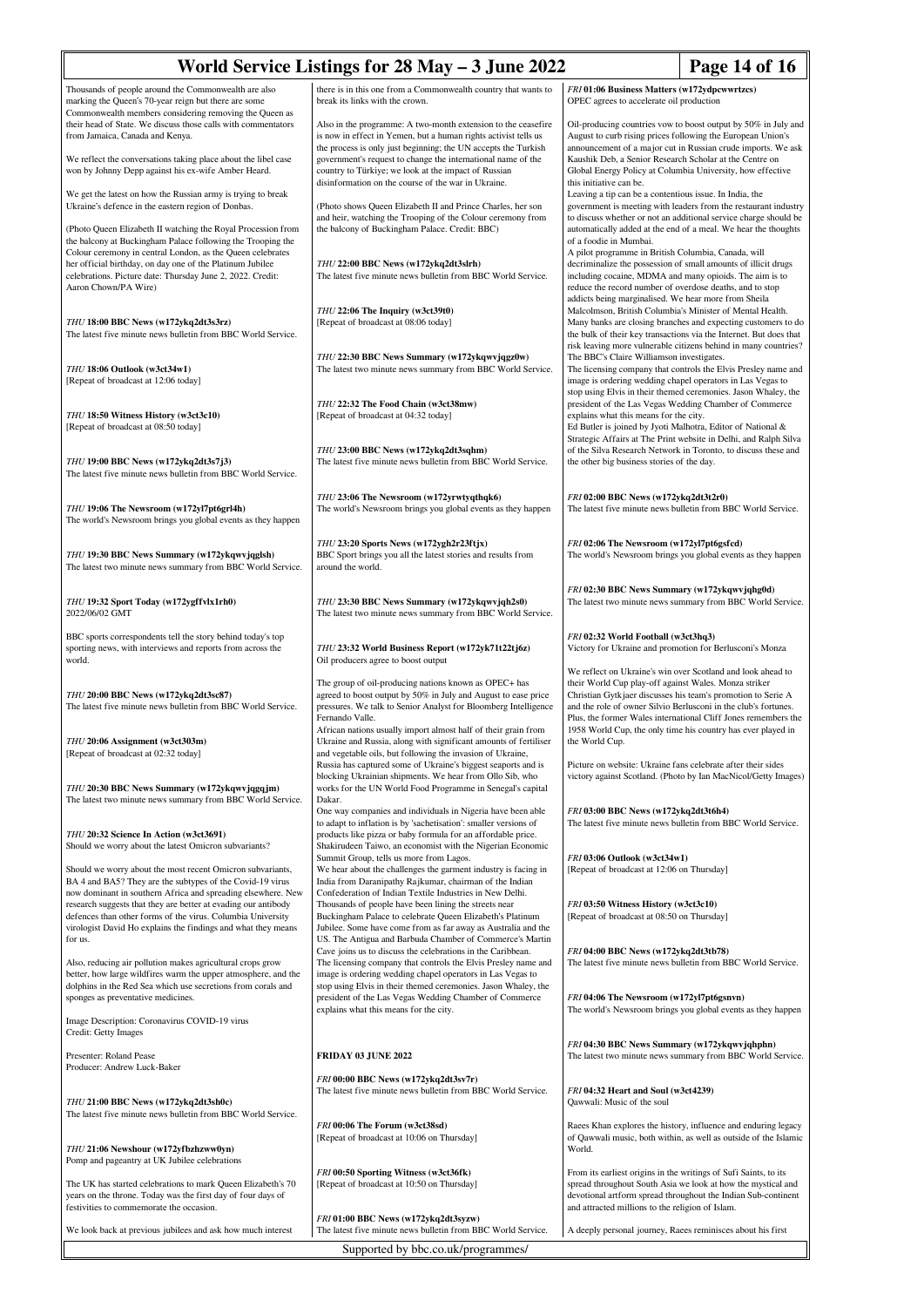|                                                                                                                                                                                                                                                                                                                                               | World Service Listings for 28 May – 3 June 2022                                                                                                                                                                                                                                                                                                                                                                   |                                                                                                                                                                                                                                                                                                                                                                                                                          | Page 15 of 16                                                                                                                 |
|-----------------------------------------------------------------------------------------------------------------------------------------------------------------------------------------------------------------------------------------------------------------------------------------------------------------------------------------------|-------------------------------------------------------------------------------------------------------------------------------------------------------------------------------------------------------------------------------------------------------------------------------------------------------------------------------------------------------------------------------------------------------------------|--------------------------------------------------------------------------------------------------------------------------------------------------------------------------------------------------------------------------------------------------------------------------------------------------------------------------------------------------------------------------------------------------------------------------|-------------------------------------------------------------------------------------------------------------------------------|
| introduction to Qawwali as a young boy and how the captivating<br>voice of one man, Ustad Nusrat Fateh Ali Khan, changed him<br>forever.<br>Along the way, we meet Tahir Qawaal, the lead vocalist in an all-<br>Caucasian Qawwali group who spent years in Pakistan and India<br>learning from the true masters. Tahseen Sakina explains how | As part of the Business Daily series Million by 30 we speak to<br>Amarachi Nwosu, a filmmaker who wanted to look at race in<br>Japan from a different angle. She spoke to black people in<br>Toyko about their experiences in the country and uncovers a<br>world of custom, curiosity and respect. Sam Fenwick hears<br>more about what the film means to her, and what she hopes her<br>next 'million' will be. | The service includes bible readings, prayers and congregational<br>hymns, along with anthems sung by the choir of St Paul's,<br>including a new work composed for the occasion by Judith<br>Weir, Master of The Queen's Music, that sets to music words<br>from the third Chapter of the Book of Proverbs.<br>FRI 12:30 BBC News Summary (w172ykqwvjqjngp)<br>The latest two minute news summary from BBC World Service. |                                                                                                                               |
| she feels she has been accepted as one of the only female<br>qawaals and Abi Sampa, Rushil and Amrit Dhuffer, the<br>members of The Orchestral Qawwali Project, tell us about                                                                                                                                                                 | Picture: Amarachi Nwosu; Credit: Serah Alabi                                                                                                                                                                                                                                                                                                                                                                      |                                                                                                                                                                                                                                                                                                                                                                                                                          |                                                                                                                               |
| introducing qawwali to a whole new audience.<br>Presenter: Raees Khan                                                                                                                                                                                                                                                                         | Presenter: Sam Fenwick<br>Producers: Helen Thomas and Hannah Bewley                                                                                                                                                                                                                                                                                                                                               | FRI 12:32 World Football (w3ct3hq3)<br>[Repeat of broadcast at 02:32 today]                                                                                                                                                                                                                                                                                                                                              |                                                                                                                               |
| Producer: Talat-Farooq Awan<br>Executive Producer: Rajeev Gupta<br>(Photo: Group Fana Fi Allah and their lead singer Tahir                                                                                                                                                                                                                    | FRI 08:50 Witness History (w3ct3bwh)<br>The Coronation of Queen Elizabeth II                                                                                                                                                                                                                                                                                                                                      | FRI 13:00 BBC News (w172ykq2dt3vdyf)<br>The latest five minute news bulletin from BBC World Service.                                                                                                                                                                                                                                                                                                                     |                                                                                                                               |
| Qawwal performing. Credit: Tahir Qawwal)<br>FRI 05:00 BBC News (w172ykq2dt3tfzd)<br>The latest five minute news bulletin from BBC World Service.                                                                                                                                                                                              | As the Queen celebrates her Platinum Jubilee weekend, Claire<br>Bowes takes us back to her Coronation in London's<br>Westminster Abbey in June 1953. In 2013, she brought together<br>the memories of two of the Maids of Honour, Lady Anne<br>Glenconner and Lady Jane Vane-Tempest-Stewart.                                                                                                                     | FRI 13:06 The Newsroom (w172yl7pt6gtrkt)<br>The world's Newsroom brings you global events as they happen                                                                                                                                                                                                                                                                                                                 |                                                                                                                               |
| FRI 05:06 Newsday (w172yf8j5t2v2mt)                                                                                                                                                                                                                                                                                                           | (Photo by Bela Zola/Mirrorpix/Getty Images)                                                                                                                                                                                                                                                                                                                                                                       | FRI 13:30 BBC News Summary (w172ykqwvjqjs6t)                                                                                                                                                                                                                                                                                                                                                                             | The latest two minute news summary from BBC World Service.                                                                    |
| It's the 100th day of Russia's invasion of Ukraine<br>Exactly 100 days since Russia invaded Ukraine - a point at                                                                                                                                                                                                                              | FRI 09:00 BBC News (w172ykq2dt3txyx)<br>The latest five minute news bulletin from BBC World Service.                                                                                                                                                                                                                                                                                                              | FRI 13:32 Science In Action (w3ct3691)                                                                                                                                                                                                                                                                                                                                                                                   |                                                                                                                               |
| which President Putin may have hoped to have achieved victory<br>- the US ambassador to Kyiv tells us American military support<br>can help achieve a future peace deal.                                                                                                                                                                      | FRI 09:06 Tech Tent (w3ct3754)<br>Why is the internet still a hostile place for women?                                                                                                                                                                                                                                                                                                                            | [Repeat of broadcast at 20:32 on Thursday]                                                                                                                                                                                                                                                                                                                                                                               |                                                                                                                               |
| We'll hear about an extension of the ceasefire in Yemen.                                                                                                                                                                                                                                                                                      | This week, Dianne Olivan, Gender Engagement and Policy<br>Officer, World Wide Web Foundation, and coordinator of the                                                                                                                                                                                                                                                                                              | FRI 14:00 BBC News (w172ykq2dt3vjpk)                                                                                                                                                                                                                                                                                                                                                                                     | The latest five minute news bulletin from BBC World Service.                                                                  |
| And the extraordinary allegation that South Africa's President<br>Cyril Ramaphosa has been involved in kidnapping and bribery<br>from the country's former spy chief.                                                                                                                                                                         | Women's Rights Online Network, and Kerry Allen, the BBC's<br>China media analyst discuss women and the internet. Dr<br>Terence Leung, Dr Judith Meek and Dr Christabel Enweronu-<br>Laryea on an app for diagnosing jaundice. Finn Myrstad from                                                                                                                                                                   | FRI 14:06 Newshour (w172yfbzhzwy2mv)<br>100 days of war in Ukraine                                                                                                                                                                                                                                                                                                                                                       |                                                                                                                               |
| FRI 06:00 BBC News (w172ykq2dt3tkqj)<br>The latest five minute news bulletin from BBC World Service.                                                                                                                                                                                                                                          | the Norwegian Consumer Council sets out his concerns about<br>video game loot boxes. And Dr James Sumner, a historian of<br>technology at Manchester University, on seventy years of<br>technological change during Queen Elizabeth II's reign.                                                                                                                                                                   | The war in Ukraine marks its 100th day today. President<br>Volodymyr Zelensky has praised the Ukrainian resistance,<br>which he says will win the war. Fighting continues in the key<br>eastern city of Severodonetsk, which is now largely under the                                                                                                                                                                    | control of Russian troops. We have an extended interview with                                                                 |
| FRI 06:06 Newsday (w172yf8j5t2v6cy)<br>Russia's invasion of Ukraine continues into 100th day                                                                                                                                                                                                                                                  | FRI 09:30 BBC News Summary (w172ykqwvjqj979)<br>The latest two minute news summary from BBC World Service.                                                                                                                                                                                                                                                                                                        | the new US ambassador to the country, Bridget Brink, about the<br>course of the war and what more Washington needs to do to<br>help.                                                                                                                                                                                                                                                                                     |                                                                                                                               |
| Ukraine has endured 100 days of brutal fighting since President<br>Putin launched his invasion, we look back at how the war has<br>developed and ask if there is any end in sight.                                                                                                                                                            | FRI 09:32 Science In Action (w3ct3691)                                                                                                                                                                                                                                                                                                                                                                            | Also in the programme: why so many police officers in Kenya<br>are taking their own lives; and how one Australian grasshopper                                                                                                                                                                                                                                                                                            |                                                                                                                               |
| Some positive news from another conflict zone - a 2 month<br>extension to a ceasefire in Yemen brings hope that a longer<br>term peace deal can be agreed.                                                                                                                                                                                    | [Repeat of broadcast at 20:32 on Thursday]<br>FRI 10:00 BBC News (w172ykq2dt3v1q1)<br>The latest five minute news bulletin from BBC World Service.                                                                                                                                                                                                                                                                | species has dispensed with the need for males.<br>(Photo: Homes have been badly damaged in strikes on cities<br>such as Sloviansk in eastern Ukraine. Credit: Getty).                                                                                                                                                                                                                                                    |                                                                                                                               |
| And in Turkey President Erdogan is moving to place greater<br>restrictions on online news sources.                                                                                                                                                                                                                                            | FRI 10:06 The Real Story (w3ct33ny)<br>China vs the West in the Pacific                                                                                                                                                                                                                                                                                                                                           | FRI 15:00 BBC News (w172ykq2dt3vnfp)<br>The latest five minute news bulletin from BBC World Service.                                                                                                                                                                                                                                                                                                                     |                                                                                                                               |
| FRI 07:00 BBC News (w172ykq2dt3tpgn)<br>The latest five minute news bulletin from BBC World Service.                                                                                                                                                                                                                                          | China's foreign minister Wang Yi this week held a meeting with<br>10 Pacific nations aiming to reach agreement on a region-wide<br>trade and security pact. Consensus wasn't reached but bilateral                                                                                                                                                                                                                | FRI 15:06 HARDtalk (w3ct32fw)<br>[Repeat of broadcast at 08:06 today]                                                                                                                                                                                                                                                                                                                                                    |                                                                                                                               |
| FRI 07:06 Newsday (w172yf8j5t2vb42)<br>Ukraine: 100 days of death and destruction                                                                                                                                                                                                                                                             | deals - like the one China's already signed with Solomon<br>Islands - are under discussion. The United States and regional<br>allies, led by Australia, see the idea of greater security                                                                                                                                                                                                                          | FRI 15:30 BBC News Summary (w172ykqwvjqk0q2)<br>The latest two minute news summary from BBC World Service.                                                                                                                                                                                                                                                                                                               |                                                                                                                               |
| We'll be marking 100 days since the Russian tanks crossed the<br>border into Ukraine - reflecting on more than three months of<br>death and destruction in eastern Europe.                                                                                                                                                                    | cooperation between China and Pacific island countries as a<br>threat to Western security. Beijing says it's offering help in the<br>areas of policing, infrastructure, trade and resilience from<br>disaster. Fiji's Prime Minister, who's one of those who hosted                                                                                                                                               | FRI 15:32 World Business Report (w172yk2ylf2fy0l)<br>The economics of the Jubilee                                                                                                                                                                                                                                                                                                                                        |                                                                                                                               |
| President Joe Biden has been reflecting on violence in America<br>- in the wake of the school shooting in Ulvaldem, Texas and<br>other mass shootings - and has repeated his call for restrictions<br>on access to guns.                                                                                                                      | Mr Wang this week, called on China to increase its efforts to<br>tackle climate change, an existential threat to many of the<br>nations meeting this week. So, what do Pacific states want from<br>their partnerships with China and the West? And could the                                                                                                                                                      | a four-day weekend be a help, or hindrance to the economy?                                                                                                                                                                                                                                                                                                                                                               | We broadcast live from the rooftop of the BBC to ask whether<br>We talk to Brand Finance's Chief Executive, David Haigh, over |
| And a horrific story from Pakistan where there is outrage after<br>a woman was raped by three men while travelling on a train.                                                                                                                                                                                                                | Pacific quickly become a new front line in growing tensions<br>between East and West?<br>Ritula Shah is joined by a panel of expert guests.                                                                                                                                                                                                                                                                       | a very British cup of tea and ask him to go over the figures.<br>And Jace Tyrrell, chief executive of the New West End<br>Company tells us how the business partnership of 600 UK &<br>international retailers, restaurateurs, hoteliers, galleries and                                                                                                                                                                  |                                                                                                                               |
| FRI 08:00 BBC News (w172ykq2dt3tt6s)<br>The latest five minute news bulletin from BBC World Service.                                                                                                                                                                                                                                          | Producers: Paul Schuster and Ellen Otzen.<br>FRI 11:00 BBC News (w172ykq2dt3v5g5)                                                                                                                                                                                                                                                                                                                                 | pandemic. Plus, the BBC's Victoria Craig report from a very<br>British institution - the street party - and looks at the money<br>generated for the local economy. Plus, Germany is extremely                                                                                                                                                                                                                            | property owners in London's West End, has recovered from the                                                                  |
| FRI 08:06 HARDtalk (w3ct32fw)<br>Iván Fischer, Conductor and Composer                                                                                                                                                                                                                                                                         | The latest five minute news bulletin from BBC World Service.                                                                                                                                                                                                                                                                                                                                                      | will contract if there is an imposed embargo on it - there is<br>therefore pressure to transition to home-grown sustainable                                                                                                                                                                                                                                                                                              | reliant on Russian gas and analysts predict the country's income                                                              |
| Stephen Sackur speaks to the world-renowned Hungarian<br>conductor Iván Fischer. He's one of the most innovative,<br>idiosyncratic maestros in the world of classical music. In the                                                                                                                                                           | FRI 11:06 The Newsroom (w172yl7pt6gtj2k)<br>The world's Newsroom brings you global events as they happen                                                                                                                                                                                                                                                                                                          | energy - we hear from Andreas Schierenbeck, founder of the<br>green hydrogen energy company HH2E. And Malaysia has<br>It's having a big impact on countries that rely on the imports,                                                                                                                                                                                                                                    | banned the export of chicken, in a bid to control prices at home.                                                             |
| current climate, how easy is it to find the magic in music-<br>making?                                                                                                                                                                                                                                                                        | FRI 11:27 A Service Of Thanksgiving For The Queen's<br>Reign (w3ct42ry)<br>A service live from St Paul's Cathedral in London as part of the<br>celebrations across the extended UK Bank Holiday weekend to                                                                                                                                                                                                        | in Singapore about the rising price of the country's famous<br>'chicken and rice' dish.                                                                                                                                                                                                                                                                                                                                  | such as Singapore and we hear from the BBC's Monica Miller                                                                    |
| FRI 08:30 BBC News Summary (w172ykqwvjqj5h5)<br>The latest two minute news summary from BBC World Service.                                                                                                                                                                                                                                    | mark the Platinum Jubilee of Her Majesty The Queen.<br>Commentator Eleanor Oldroyd describes the scene as senior                                                                                                                                                                                                                                                                                                  | (Picture of Union Jacks via Getty Images)                                                                                                                                                                                                                                                                                                                                                                                |                                                                                                                               |
| FRI 08:32 Business Daily (w3ct30rp)<br>Million by 30: Amarachi Nwosu                                                                                                                                                                                                                                                                          | members of the Royal Family and representatives from across<br>the UK and Commonwealth gather in the Cathedral to celebrate<br>and give thanks for The Queen becoming the longest-reigning<br>British Monarch after 70 years of service.                                                                                                                                                                          | FRI 16:00 BBC News (w172ykq2dt3vs5t)<br>The latest five minute news bulletin from BBC World Service.                                                                                                                                                                                                                                                                                                                     |                                                                                                                               |